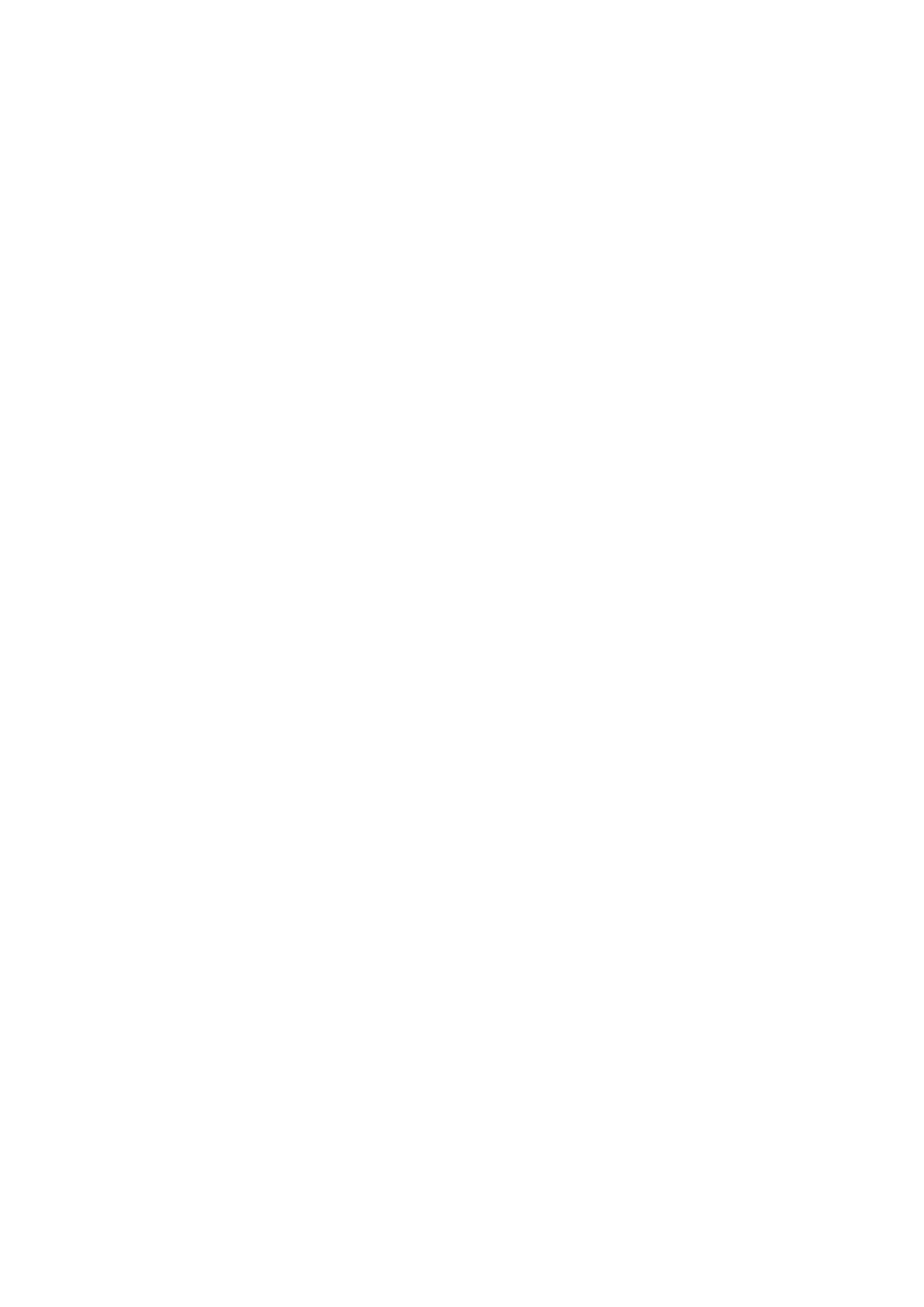## **Table of contents**

| 1.    | <b>Team</b>                                                                                         | 1                                               |  |  |  |
|-------|-----------------------------------------------------------------------------------------------------|-------------------------------------------------|--|--|--|
| 2.    | <b>Overall Objectives</b>                                                                           |                                                 |  |  |  |
|       | Overall Objectives<br>2.1.                                                                          | $\begin{array}{c} 2 \\ 2 \\ 2 \\ 3 \end{array}$ |  |  |  |
|       | 2.1.1.<br>Context and Objectives                                                                    |                                                 |  |  |  |
|       | <b>Research Topics</b><br>2.1.2.                                                                    |                                                 |  |  |  |
|       | International and industrial relations<br>2.1.3.                                                    |                                                 |  |  |  |
| 3.    | <b>Scientific Foundations</b>                                                                       | $\overline{\mathbf{3}}$                         |  |  |  |
|       | Foundations<br>3.1.                                                                                 | $\overline{\mathbf{3}}$                         |  |  |  |
| 4.    | <b>Application Domains</b>                                                                          | 6                                               |  |  |  |
|       | Panorama<br>4.1.                                                                                    | 6                                               |  |  |  |
|       | 4.2.<br>Transportation: Accidentology                                                               | 6                                               |  |  |  |
|       | Transportation and Engineering: Automobile<br>4.3.                                                  | $\overline{7}$                                  |  |  |  |
|       | 4.4.<br>Transportation and Engineering: Aeronautics                                                 | $\overline{7}$                                  |  |  |  |
|       | 4.5.<br>Telecommunications                                                                          | $\overline{7}$                                  |  |  |  |
|       | 4.6.<br>Civil Engineering Sector                                                                    | $\overline{7}$                                  |  |  |  |
|       | Micro-electronics<br>4.7.                                                                           | $\overline{7}$                                  |  |  |  |
|       | 4.8.<br><b>Biomedical Domain</b>                                                                    | $\overline{7}$                                  |  |  |  |
| 5.    | <b>Software</b>                                                                                     | 8                                               |  |  |  |
|       | 5.1.<br><b>CORESE</b>                                                                               | 8                                               |  |  |  |
|       | 5.1.1. Description.                                                                                 | 8                                               |  |  |  |
|       | 5.1.2.<br>Applications.                                                                             | 8                                               |  |  |  |
|       | 5.1.3. Diffusion.                                                                                   | 9                                               |  |  |  |
|       | 5.2.<br>10<br>Sewese                                                                                |                                                 |  |  |  |
|       | 5.3.<br>KmP                                                                                         | 10                                              |  |  |  |
|       | 5.3.1.<br>Description.                                                                              | 10                                              |  |  |  |
|       | 5.3.2.<br>Applications.                                                                             | 10                                              |  |  |  |
|       | 5.3.3.<br>Demonstrations.                                                                           | 10                                              |  |  |  |
| 6.    | <b>New Results</b>                                                                                  | 11                                              |  |  |  |
|       | Support to Modeling and Building of a Corporate Semantic Web<br>6.1.                                | 11                                              |  |  |  |
|       | Designing User-Adapted Semantic Web Applications<br>6.1.1.                                          | 11                                              |  |  |  |
|       | 6.1.2.<br>Introduction of user-oriented evaluation methods in a toolkit of Semantic Web application |                                                 |  |  |  |
|       | designers                                                                                           | 11                                              |  |  |  |
|       | 6.1.3.<br>Adaptation and extension of the ergonomic principles proposed for designing Web applica-  |                                                 |  |  |  |
| tions |                                                                                                     | 11                                              |  |  |  |
|       | Adaptation of scenario-based methods to the design of Semantic Web applications<br>6.1.4.           | 11                                              |  |  |  |
|       | 6.1.5.<br>A method allowing to keep in touch with users during a Semantic Web application develop-  |                                                 |  |  |  |
|       | ment project                                                                                        | 12                                              |  |  |  |
|       | The "Correspondences" framework<br>6.1.6.                                                           | 12                                              |  |  |  |
|       | 6.1.7.<br>Corporate memory and semantic web for the Transcriptome Analysis                          | 12                                              |  |  |  |
|       | 6.1.8.<br>Semantic Relation Acquisition from Biomedical Corpora for Ontology Discovery              | 13                                              |  |  |  |
|       | 6.1.9.<br>Construction of a multi-point of view Semantic Web                                        | 13                                              |  |  |  |
|       | Management of Corporate Semantic Web Evolution<br>6.1.10.                                           | 14                                              |  |  |  |
|       | 6.1.11.<br>Support to Cooperative Work: Application to a Healthcare Network                         | 15                                              |  |  |  |
|       | 6.1.12.<br>Semantic Web for E-Learning                                                              | 15                                              |  |  |  |
|       | 6.1.13.<br>Ontologies for e-learning                                                                | 15                                              |  |  |  |
|       | 6.1.14.<br>Semantic annotations for E-learning                                                      | 15                                              |  |  |  |
|       | 6.1.15.<br>Semantic Web Tools and architecture                                                      | 15                                              |  |  |  |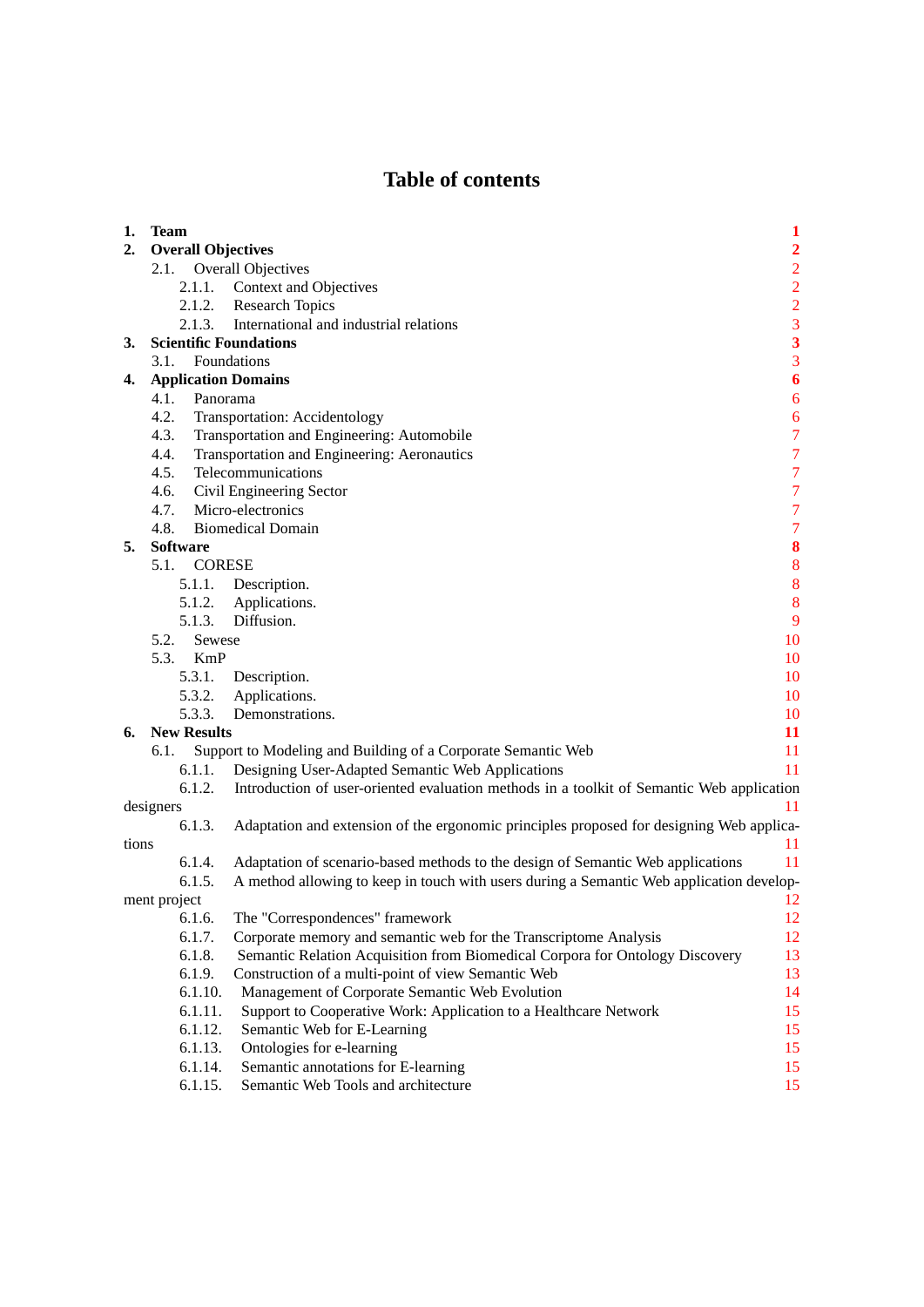|    | Interface for Semantic Web E-learning application<br>6.1.16.        | 15        |
|----|---------------------------------------------------------------------|-----------|
|    | 6.1.17. Corporate Semantic Web Services                             | 16        |
|    | 6.1.18. Mobility, Context-Awareness and Privacy                     | 16        |
|    | 6.2. Information Retrieval in a Corporate Semantic Web              | 16        |
|    | 6.2.1.<br>Corese Semantic Search Engine and its Semantic Web Server | 16        |
|    | 6.2.2.<br><b>OWL</b> Lite                                           | 16        |
|    | 6.2.3.<br>Corese Query Language & SPARQL                            | 16        |
|    | 6.2.3.1. GUI                                                        | 17        |
|    | 6.2.3.2. Distribution                                               | 17        |
|    | 6.2.4.<br>Sewese                                                    | 17        |
|    | 6.2.4.1. Semantic Distances and Clustering                          | 17        |
|    | 6.2.4.2. Visualization Surrogates for Conceptual Structures         | 18        |
|    | 6.2.4.3. Web Mining for Technological and Scientific Watch          | 18        |
| 7. | <b>Contracts and Grants with Industry</b>                           | 19        |
|    | 7.1. Knowledge Management Platform                                  | 19        |
|    | 7.2. KmP-DRIRE                                                      | 19        |
|    | 7.3. KmP-Philips                                                    | 19        |
|    | 7.4. EADS                                                           | 20        |
| 8. | <b>Other Grants and Activities</b>                                  | <b>20</b> |
|    | 8.1. Regional Actions                                               | 20        |
|    | 8.1.1. eCore                                                        | 20        |
|    | 8.1.2. MEAT Project                                                 | 20        |
|    | 8.1.3. Laboratoire des usages de Sophia Antipolis                   | 20        |
|    | 8.1.4. CSTB (French Scientific and Technical Center for Building)   | 20        |
|    | 8.1.5.<br>CINDY, Pôle Cindynique of ENSMP                           | 20        |
|    | 8.1.6. WebLearn Colors                                              | 20        |
|    | 8.1.7.<br>"UsableIntranet" Colors                                   | 21        |
|    | <b>National Actions</b><br>8.2.                                     | 21        |
|    | 8.2.1. WebLearn CNRS Specific Action                                | 21        |
|    | 8.2.2.<br><b>Working Groups</b>                                     | 21        |
|    | 8.3. European Actions                                               | 22        |
|    | 8.3.1. Knowledge Web                                                | 22        |
|    | 8.3.2. Future European projects                                     | 22        |
|    | 8.4. International Actions                                          | 22        |
|    | 8.4.1. W3C                                                          | 22        |
|    | 8.4.2. Carnegie Mellon University                                   | 22        |
|    | 8.4.3. University Gaston Berger                                     | 22        |
| 9. | <b>Dissemination</b>                                                | 23        |
|    | 9.1.<br>Animation of the Scientific Community                       | 23        |
|    | 9.1.1.<br>Programme committees                                      | 23        |
|    | Journals and Publishers<br>9.1.2.                                   | 24        |
|    | Organization of conferences and courses<br>9.2.                     | 24        |
|    | 9.3.<br>Others                                                      | 25        |
|    | 9.3.1.<br>Prices                                                    | 25        |
|    | Scientific Councils and Evaluation tasks<br>9.3.2.                  | 25        |
|    | 9.3.3.<br><b>International Working Groups</b>                       | 25        |
|    | Collective tasks<br>9.3.4.                                          | 25        |
|    | 9.3.5.<br><b>Visits</b>                                             | 26        |
|    | Teaching<br>9.4.                                                    | 26        |
|    | University<br>9.4.1.                                                | 26        |
|    |                                                                     |           |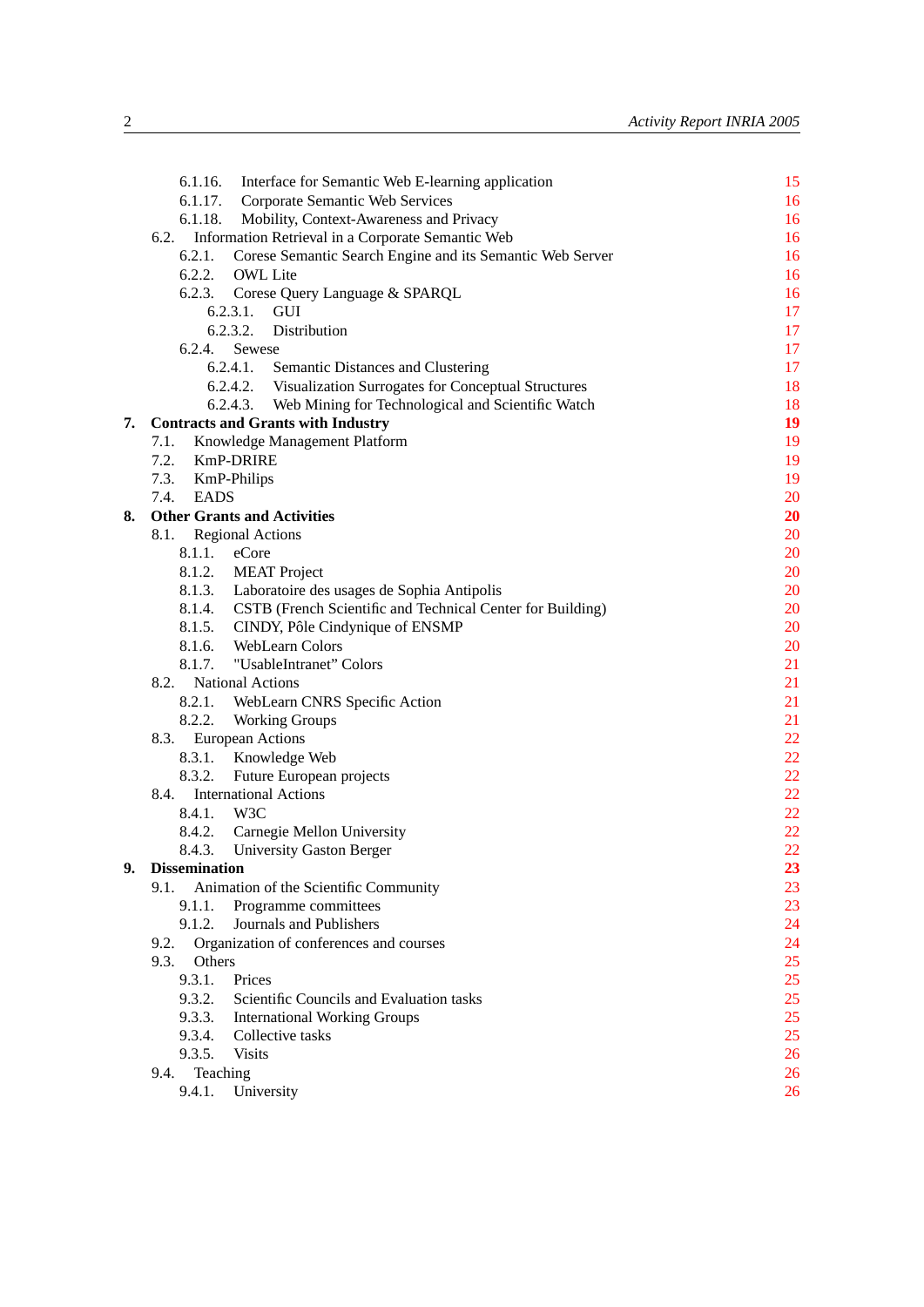| 10. Bibliography                                         | 29 |
|----------------------------------------------------------|----|
| 9.5. Participation to conferences, seminars, invitations | 28 |
| 9.4.3. Training                                          | 28 |
| 9.4.2. Theses                                            | 27 |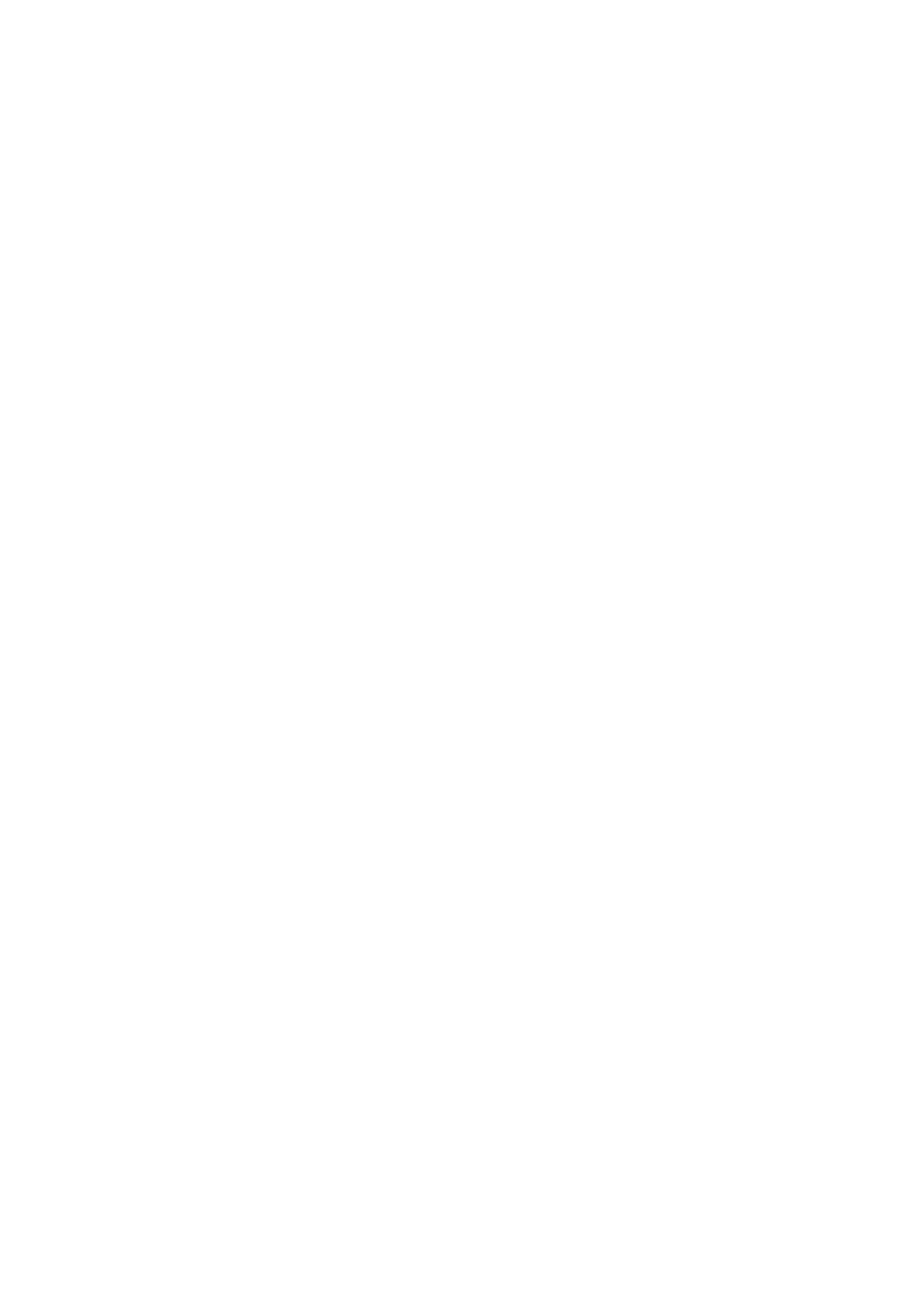## **1. Team**

<span id="page-6-0"></span>**Head of project team** Rose Dieng-Kuntz [Research Director (DR) INRIA]

#### **Vice-head of project team**

Alain Giboin [Researcher (CR1), INRIA]

#### **Administrative assistant**

Patricia Maleyran [TR INRIA till June 30] Christel Kozinski [from July 1st]

#### **Staff member Inria**

Olivier Corby [Researcher (CR1) INRIA] Fabien Gandon [Researcher (CR2) INRIA]

#### **Staff member University**

Michel Buffa [Assistant professor, I3S, UNSA, from September 1st]

#### **External Research scientist (partner)**

Catherine Faron-Zucker [Assistant professor, I3S, UNSA] Cécile Guigard [Development engineer, Telecom Valley, till March 1st]

### **Project technical staff**

Virginie Bottellier [Associate Engineer, from October 17] Priscille Durville [Development Engineer, from September 1st] Semi Gaieb [Development Engineer, from July 1st] Nicolas Gronnier [Development Engineer, till March 25] Cécile Guigard [Development engineer, from March 1st till June 6] Marek Ruzicka [Development Engineer, till January 15]

#### **Ph. D. student**

Laurent Alamarguy [INRIA, UNSA, till March 31] Thanh-Le Bach [Center Grant/ INRIA, Ecole Nationale Supérieure des Mines de Paris] Tuan-Dung Cao [EGIDE-CSTB, UNSA] Sylvain Dehors [INRIA, UNSA] Khaled Khelif [INRIA/PACA region] Phuc-Hiep Luong [AUF Grant/ INRIA, Ecole Nationale Supérieure des Mines de Paris, from January till March 31 and from September 1st till December 31]

#### **Visitor**

Moussa Lo [AUF Grant/ Gaston Berger University, Saint-Louis, Senegal, from March 1st till August 31]

### **Post-doctoral fellow**

Liana Razmerita [Ministery grant, till August 31]

### **Trainee**

Karima Aissiou [ESSI 2ème année, from July 1st till August 31] Sophie De Bonis [Master ErgoNTIC, UNSA, from May 1st till June 30] Muriel Boutet [Master ESSI, till March 4] Anthony Canto [Master ESSI, till March 4] Karine Delêtre [from February 1st till February 28] Hassan El Mahrati [ESSI 3ème année, till March 4] Thierry Grandsart [Master ErgoNTIC, UNSA, till March 31] Stephanie Mevel [ESSI 2ème année, from July 25 till September 23] Michel Pepino [ESSI 3ème année, till March 4] Emmanuel Roux [Master ESSI, till March 4]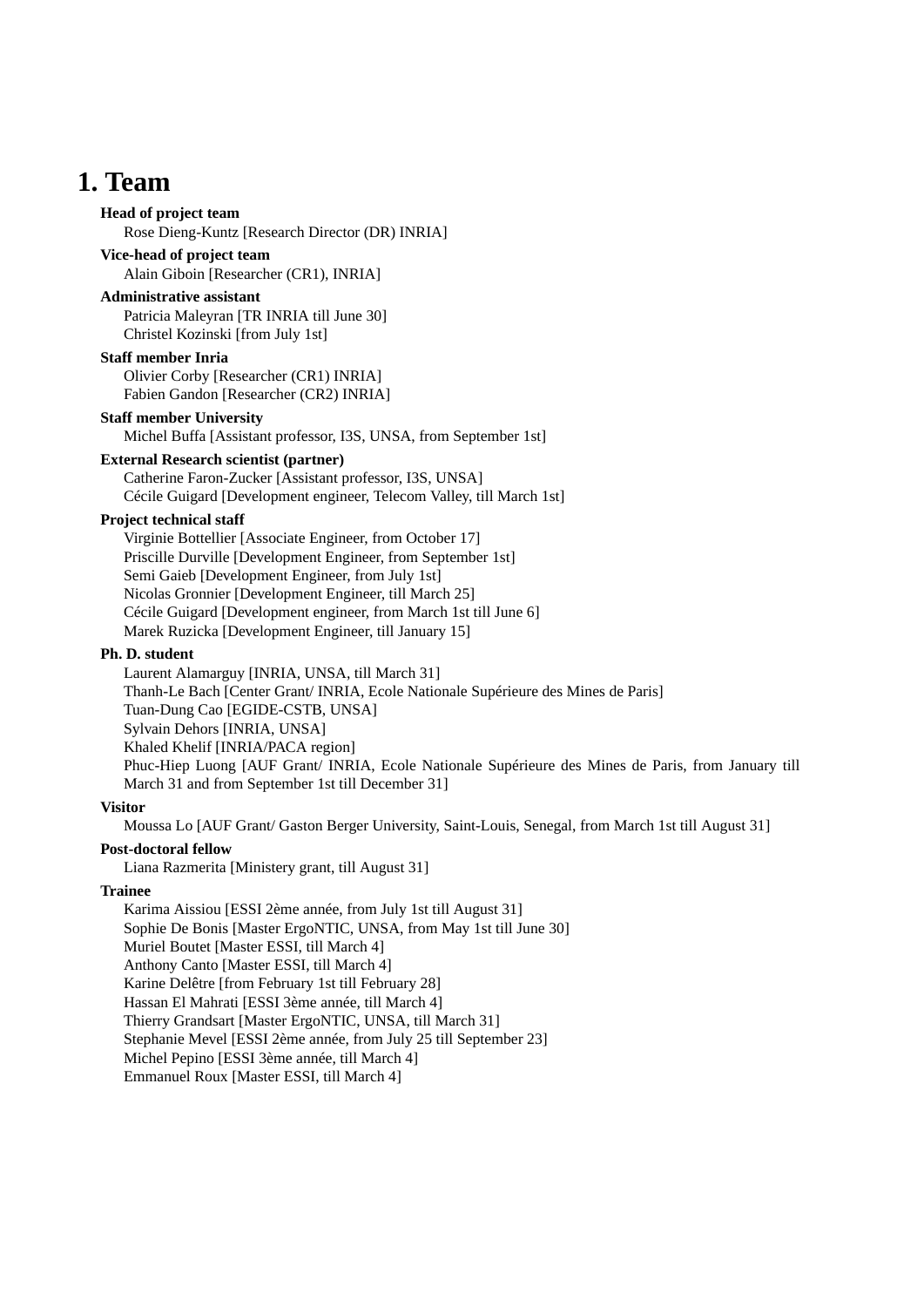<span id="page-7-0"></span>Leonid Synyukov [UFR Nice Sophia Antipolis, till March 18]

## **2. Overall Objectives**

## <span id="page-7-1"></span>**2.1. Overall Objectives**

### *2.1.1. Context and Objectives*

<span id="page-7-2"></span>Our multidisciplinary project aims at offering methodological and software support (i.e. models, methods and tools) for knowledge management (KM), i.e., for building, managing and distributing a corporate memory. This research can be extended to any organization or community.

#### *2.1.2. Research Topics*

<span id="page-7-3"></span>We study the case where the building of a corporate memory relies on use of knowledge underlying documents, on the management of links between documents and knowledge bases or on the modeling of multiple viewpoints. We study knowledge acquisition, modeling and management from multiple expertise sources (experts and documents).We are especially interested in several scenarios of corporate memory: technical memory, profession memory and project memory, in particular in concurrent design, skills management and scientific and technological watch.

We study the problems raised by the dissemination of knowledge through a knowledge server via the corporate Intranet or via the Web: we consider the semantic Web as a privileged way for supporting management of knowledge distributed either inside a company or between several companies. We aim at building knowledge servers enabling search for information in a heterogeneous corporate memory, this search being "intelligently" guided by ontologies and ontological annotations.

We pioneered the notion of "corporate semantic Web" for a company or a community. We focus on the case of a corporate memory materialized in the form of a XML-based corporate semantic Web.

For representing ontologies or knowledge models, we use Sowa's conceptual graphs formalism and the languages of the XML galaxy (especially RDF - Resource Description Framework).

Our research topics can be decomposed as follows:

- Support to Corporate Memory Construction:
	- Methodology for building a corporate memory.
	- Multi-agents or distributed architecture for corporate memory.
	- Project memory and technical memory for concurrent design.
	- Management of multi-expertise:
		- Acquisition, modeling and capitalizing knowledge from several experts.
		- Managing multiple expert models, multiple ontologies, multiple points of view.
	- Acquisition, modeling and capitalizing knowledge from texts.
- Support for Corporate Memory Broadcast and Use:
	- Knowledge Servers on a Semantic Web.
	- Tools for Querying and Browsing Ontologies and Documents.
	- Support to "Intelligent" Information-Retrieval, guided by ontologies.
	- Multi-agents System for Information Retrieval in a Distributed Corporate memory and for Proactive Dissemination.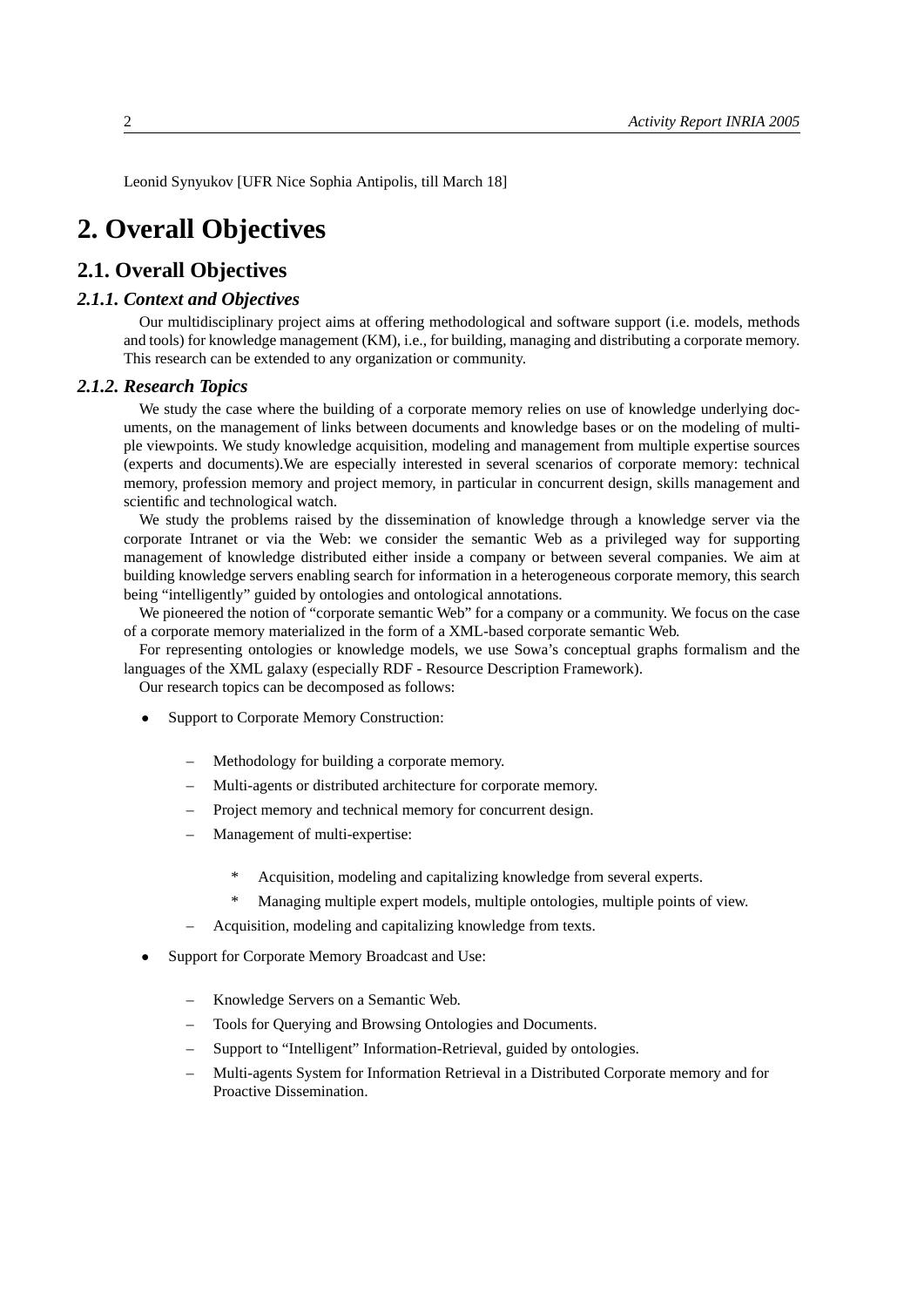#### *2.1.3. International and industrial relations*

<span id="page-8-0"></span>Our work was applied in the context of the IST project CoMMA. We collaborate or collaborated with industrialists in the following fields: aeronautics (Aerospace, Dassault-Aviation, EADS), car industry (Renault), telecommunications (CSELT, T-NOVA, Telecom Valley), service integration (Atos Origin), semi-conductors (Philips Semi-Conductors). We also had collaborations with researchers in accidentology (INRETS) and in the field of health (Nautilus). Currently we have collaborations in civil engineering sector (CSTB) and in biology (IPMC). We had international relations with Griffith University and CSIRO (Australia), Parma University (Italia) and T-Systems Nova (Germany). We took part in the OntoWeb thematic network and we take part in the Knowledge Web Network of Excellence.

## <span id="page-8-1"></span>**3. Scientific Foundations**

## **3.1. Foundations**

<span id="page-8-2"></span>**Keywords:** *Artificial Intelligence*, *Assistance to the User*, *Co-operation*, *Cognitive Sciences*, *Conceptual Graph*, *Corporate Memory*, *Corporate Web*, *Information Retrieval* , *Intranet*, *Knowledge Acquisition*, *Knowledge Engineering*, *Knowledge Management*, *Knowledge Server*, *Knowledge representation*, *Knowledge-Based System*, *Multiagent System*, *Multiexpertise*, *OWL*, *Ontology*, *RDF*, *Semantic Web*, *Structured Document*, *Web architectures*, *XML*.

Knowledge Management (KM) is one of the key progress factors in organizations. It aims at capturing explicit and tacit knowledge of an organization, in order to facilitate its access, sharing out and reuse [\[17\]](#page-35-0). The considered organization can be an actual enterprise or a public organization, but it may also just consist of a given department or service; it can also be a group, or a community, or a virtual enterprise (made of members possibly stemming from different companies, but sharing a common interest). An organization is made up of people interacting for common objectives, in an internal environment and with an external environment. These persons may have different functions and tasks in the organization, different competencies, knowledge, opinions, and work methods and they may produce explicit traces of their activities. In the course of their individual or collective tasks, they may need to find people able to give them useful information or to find such helpful information in an information source (a document, a database, a CDROM, a film, etc.).

The members of the organization have individual knowledge (that may be explicit, implicit or tacit), as well as individual and collective objectives in the framework of their group or of the whole organization. The organization has global objectives and KM must be guided by a strategic vision. This vision enables the organization to determine the main organizational objectives for KM:

- Improve knowledge sharing and cooperative work between people inside the organization.
- Disseminate the best practices in the company.
- Preserve past knowledge of the company so as to reuse it.
- Improve quality of projects and innovation.
- Improve relationships with external world (such as customers, or privileged partners).
- Anticipate evolution of the external environment (clients, competitors, etc.).
- Be ready to react to unexpected events and to manage emergency and crisis situations.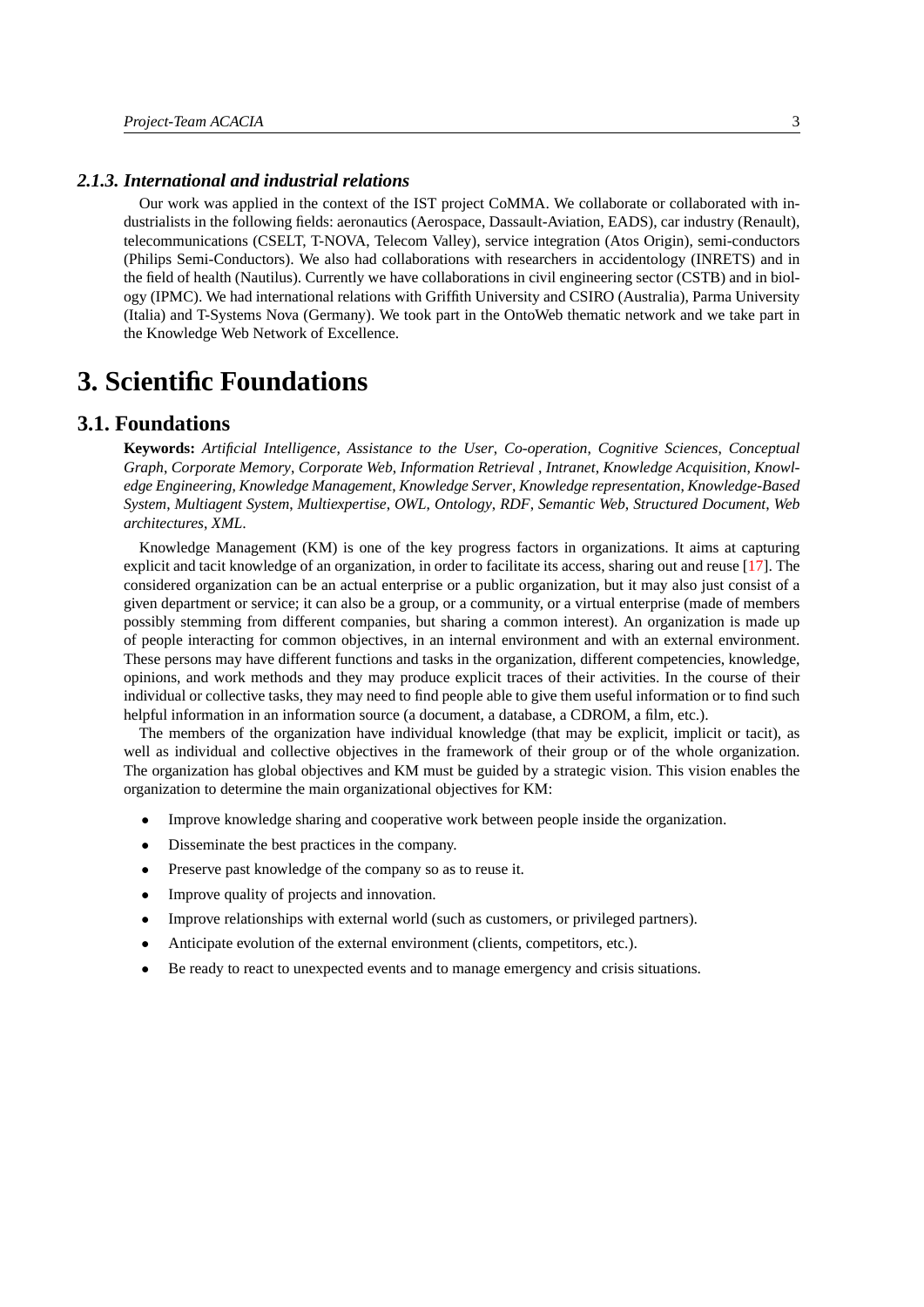So a KM policy must rely on a deep understanding of what is the organization, what is its corporate culture, what kind of knowledge exists (either individual, or collective in an internal group or collective in the whole organization), how can the organization intellectual capital be assessed, how can the past explain the present and help to prepare the future, what can be the strategic objectives of KM and how they can be achieved according to the corporate culture and the environment of the end-users.

In an organization, knowledge can be individual or collective, it can be explicit, implicit, or tacit. In Nonaka's model [\[77\]](#page-40-0), organizational learning relies on transformation between these different types of knowledge. Collective knowledge can also emerge in a community of practice. Tacit knowledge can be transmitted without any language (e.g. through observations), but in order to be transmitted to other persons, explicit knowledge generally needs a medium (i.e. document, database, etc.) so that people can create their own knowledge either by interacting with each other or by retrieving information from explicit traces and productions of other colleagues' knowledge. Knowledge can also be distributed among several knowledge sources in the organization, with possibly heterogeneous viewpoints.

There are three significant aspects to be tackled:

- People: their knowledge, the way they acquire and communicate this knowledge, their organizational functions, their interest centers, their knowledge networks, their work environment, etc. Any KM solution must be compatible with the end-users' cognitive models, roles, tasks, skills and work environment.
- Organization: its objectives, its business processes, the corporate culture, its corporate strategy, etc. Any KM solution must be compatible with the organizational strategy and culture, its objectives, its practices, its rules, its structure, its size, etc.
- Information technologies for supporting the intended knowledge management: the chosen technologies will depend on the KM objectives and on the intended end-users' environment.

The strategic vision for KM must enable the organization to select the KM priority needs and to orientate the choice of relevant techniques. One possible approach for KM is the building of a corporate memory or organizational memory (OM). A corporate memory can be defined as an "explicit, disembodied, persistent representation of crucial knowledge and information in an organization, in order to facilitate their access, sharing and reuse by members of the organization, for their individual or collective tasks". So different scopes and grains are possible for an organizational memory. Its building can rely on the following steps (cf. figure 1) [\[17\]](#page-35-0), with Management throughout all such steps: (1) Detection of needs, (2) Construction, (3) Diffusion, (4) Use, (5) Evaluation, (6) Maintenance and evolution, all these steps being supervised by management.

An organizational memory can be modeled from several perspectives: for whom, why, what, how, when, who and where. It aims at delivering the right knowledge to the right person at the right time in the right format, in order to enable the right action / decision. Although KM is an issue in human resource management and enterprise organization beyond any specific technological issues, there are important aspects that can be supported or even enabled by intelligent information systems. Especially artificial intelligence (AI) and related fields provide solutions for parts of the overall KM problem. Several techniques can be adopted for the building of an OM. The choice of a solution depends on the type of organization, its needs, its culture and must take into account people, organization and technology.

Several research topics can be useful for OM design:

• Knowledge engineering and enterprise modeling techniques [\[61\]](#page-39-0), [\[81\]](#page-41-0), [\[68\]](#page-40-1), [\[67\]](#page-39-1) can contribute to identification and analysis of a company's knowledge-intensive work processes (e.g. product design or strategic planning): the analysis of information flow and involved knowledge sources allows to identify shortcomings of business processes, and to specify requirements on potential IT support.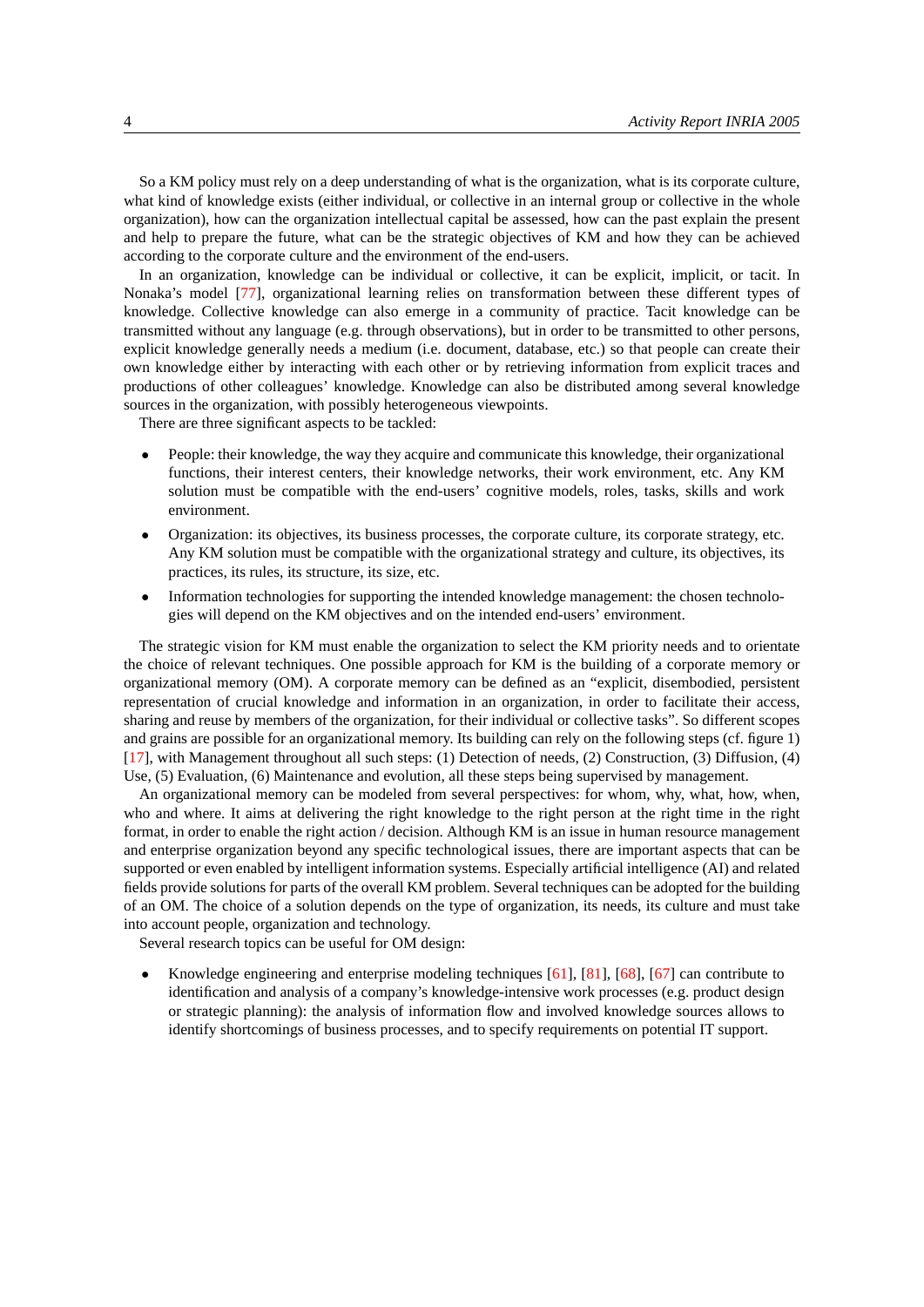

*Figure 1. Life cycle of corporate memory*

- In order to acquire implicit knowledge, knowledge engineering methods and techniques are useful, in particular concepts handled in knowledge engineering such as ontologies, tasks and problemsolving methods. Knowledge modeling can be needed. The degree of depth of required knowledge modeling can vary: a significant depth can be required if the organizational memory is materialized in a knowledge base, a shallow modeling is sufficient for building a competence map or a resource map of the organization.
- Past experiments (e.g. lessons of past projects, past incidents, past successes or failures, etc.) can be represented in a case-based system [\[59\]](#page-39-2); case-based reasoning techniques can then be useful for retrieving them and reusing them for a new situation.
- Ontologies can be a component of a corporate memory so as to be explored by the end-users; they can also be used for improving information retrieval about resources (such as documents or persons) constituting the memory if these resources are annotated w.r.t. the ontology. Such a use of ontology is close to the Semantic Web approach relying on metadata describing the semantic content of the Web resources, using ontologies [\[69\]](#page-40-2), [\[78\]](#page-40-3). This approach for a corporate memory is inspired of the Semantic Web and is called "corporate semantic web" by the Acacia team [\[19\]](#page-35-1).
- Natural language processing (NLP) tools can be exploited for the construction or enrichment of such ontologies [\[60\]](#page-39-3) or for building annotations on the resources constituting the corporate memory.
- KM in an organization requires abilities to manage disparate know-how and heterogeneous viewpoints, to make them accessible and suitable for the organization members that need them. When the organizational knowledge is distributed on several experts and documents in different locations, an Intranet and Web technologies can be a privileged means for acquiring, modeling, managing this distributed knowledge. Agent technologies and Semantic Web technologies can be combined to handle such a distributed memory. Moreover, CSCW [\[62\]](#page-39-4) offers an interesting way to enhance collaborative work between persons through distributed memories.
- A specific kind of corporate memory is a project memory for preserving knowledge acquired during a project, for improving project management, for reusing past project experiences, design technical issues and lessons learned [\[17\]](#page-35-0). KM can rely on the business processes. This process-oriented vision of KM can lead to OM integrating workflow systems.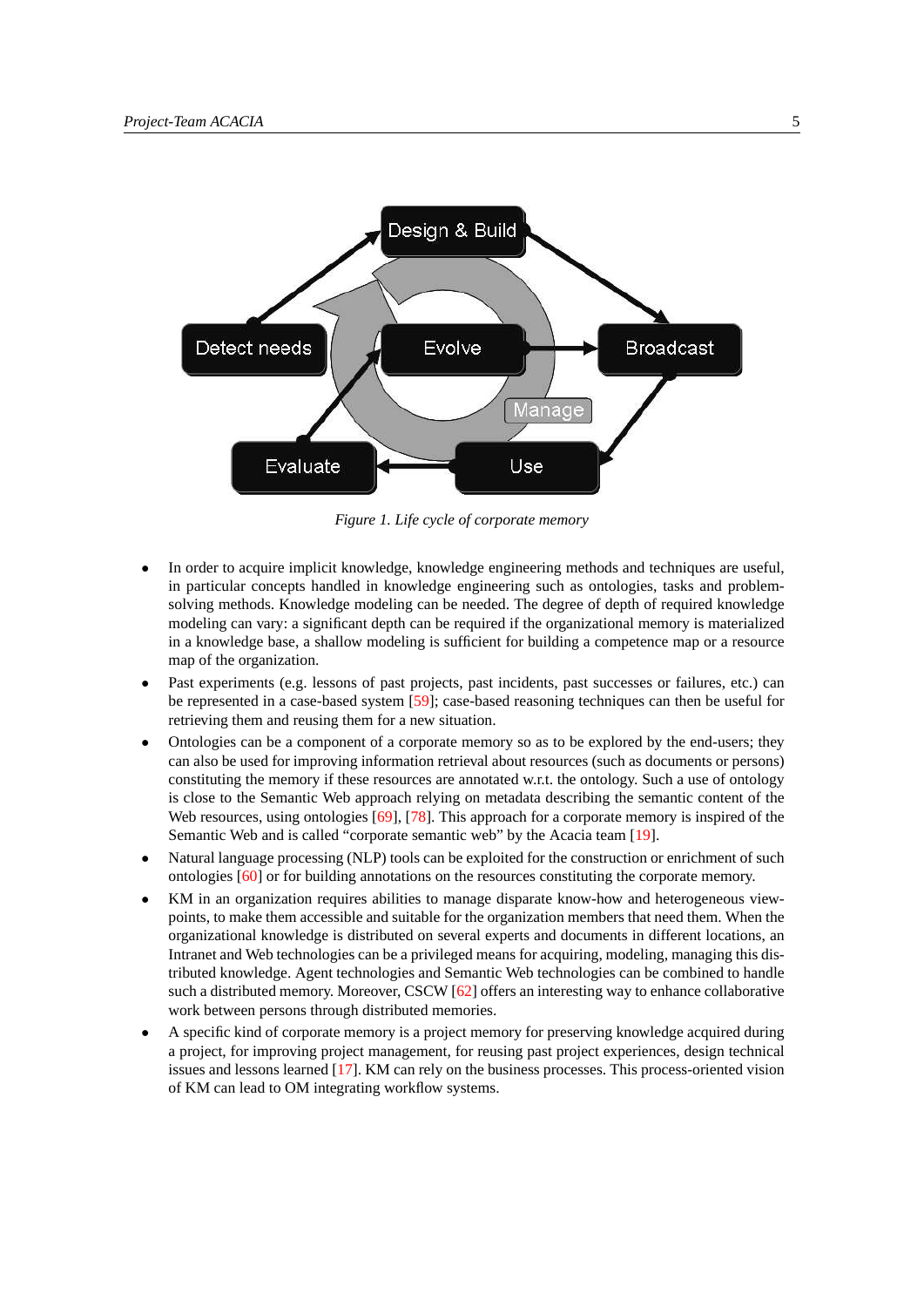• A corporate memory can rely on a competence map, and techniques enabling expertise location are very useful for knowing who knows what in the company.

The Acacia approach relies on the analogy between the resources of a corporate memory and the resources of the Web. We consider that a corporate memory can be materialized in a corporate semantic web, that consists of [\[17\]](#page-35-0), [\[19\]](#page-35-1):

- resources (i.e. documents in XML, HTML or non Web-oriented formats, people, services, software, materials),
- ontologies (describing the conceptual vocabulary shared by the different communities of the organization),
- semantic annotations on these resources (i.e. on the document contents, on persons' skills, on the characteristics of the services/software/materials), these annotations using the conceptual vocabulary defined in ontologies.

The underlying research topics are:

- How can we build and make evolve each component (resource, ontology, annotation)?
- How can we build them semi-automatically through knowledge acquisition from textual sources or from structured database?
- How can we take into account multiple viewpoints?
- How can agent technology enable us to build, manage and use a distributed memory?
- How can we offer "intelligent", ontology-guided information retrieval or pro-active dissemination?
- How can we rely on scenarios of use for stakeholder-centered needs detection and for stakeholdercentered evaluation?

From knowledge representation viewpoint, we rely on the Sowa's conceptual graphs formalism, more precisely simple conceptual graphs extended by graph rules (SG-family proposed by LIRMM). The CG model enables to represent knowledge through bipartite labelled graphs using the vocabulary offered by a domain ontology. Reasoning on CG can be performed through graph operators such as projection. Reasoning on CG is logically funded since projection is sound and complete w.r.t. deduction in first-order logics, for simple graphs, for nested graphs and for more general graphs equivalent to first-order logics.

## <span id="page-11-0"></span>**4. Application Domains**

## **4.1. Panorama**

<span id="page-11-1"></span>**Keywords:** *Accidentology*, *Aeronautics*, *Automobile*, *Biology*, *Engineering*, *Health*, *Micro-electronics*, *Oncology*, *Telecommunications*, *Transportation*.

There are various application domains of the project: our work on technical memory or project memory has applications in engineering (aircraft industry and car industry). Our work on the knowledge servers also has applications in engineering, in the sector of telecommunications (for corporate memory, skills management and technological watch) and in the biomedical field. Accidentology for road safety was a privileged application domain of all our work. But many other fields are possible.

## **4.2. Transportation: Accidentology**

<span id="page-11-2"></span>We collaborated with INRETS for the modeling of knowledge of several experts in road accident analysis (psychological specialists in the driver's behavior, vehicle engineers, infrastructure engineers). This application of accidentology illustrates an example of (partial) corporate memory and moreover, served as concrete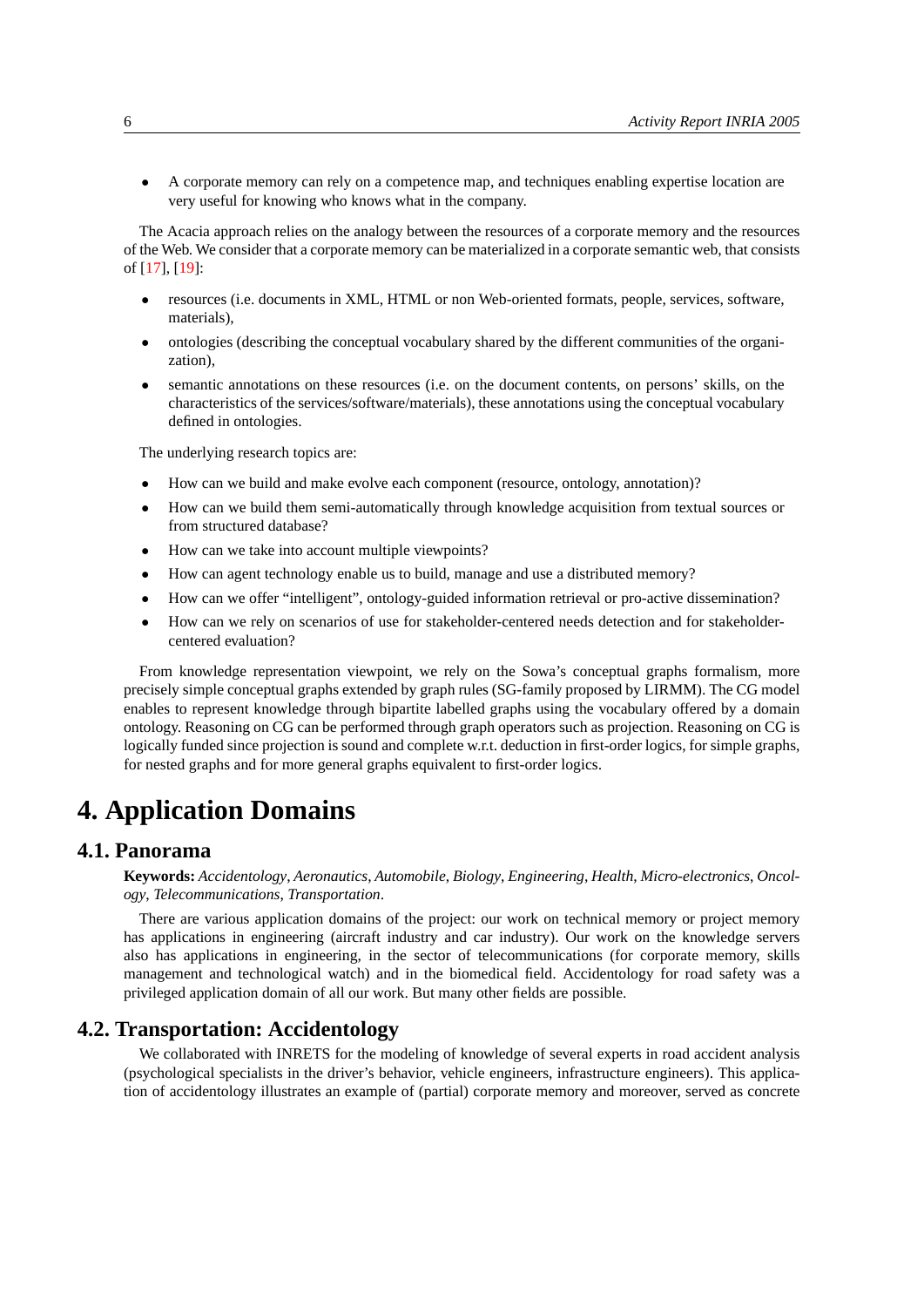example for numerous works of the team: analysis of co-operation between experts during a collective problem resolution, analysis of explanatory dialogues, comparison between multiple expertise models via our MUL-TIKAT software, exploitation of CommonKADS method generic models, association of conceptual graphs to expertise documents via our CGKAT software, representation of the artificial agents associated to the experts and their COMMONKADS expertise models, exploitation of the C-VISTA model for the representation of multiple points of view of different experts. We developed the RESEDA system (Intranet Network for Detailed Study of Accidents) in XML and JAVA, in order to support INRETS for road accident analysis.

## **4.3. Transportation and Engineering: Automobile**

<span id="page-12-0"></span>In the context of the improvement of the vehicle design process control, we collaborated with Renault to develop a memory of problems encountered during vehicle projects, whose traces were stored in the corporate information system. The construction of this project memory relied on techniques of knowledge engineering and of linguistic analysis. SAMOVAR (Système d'Analyse et de Modélisation des validations Renault) system can be considered as a concrete example of corporate semantic Web.

## **4.4. Transportation and Engineering: Aeronautics**

<span id="page-12-1"></span>In the past, we had collaborated with Aérospatiale and Dassault Aviation on project memory. Recently, we collaborated with EADS Corporate Research Laboratory for building a Corporate Memory for an Industrial Research Laboratory.

## **4.5. Telecommunications**

<span id="page-12-2"></span>Our work on corporate memory, in particular the use of intelligent agents, ontologies and XML technology, is of particular interest for companies of the telecommunications sector. We thus collaborated with T-NOVA (Deutsche Telekom) and CSELT (Italian Telecom) in the framework of the CoMMA IST project. T-NOVA applied this work for the assistance to insertion of new employees and CSELT for the assistance to technological monitoring. We also collaborated with Telecom Valley and the GET (ENST and ENST-Bretagne) for our work on skills management in the RNRT KmP project. We finally collaborated with ENST-Bretagne for the CNRS Specific Action on "Semantic Web and E-learning".

## **4.6. Civil Engineering Sector**

<span id="page-12-3"></span>Our work on corporate memory, in particular the use of intelligent agents, ontologies and XML technology, is also interesting for the construction industry: we thus collaborated with the CSTB (French Scientific and Technical Center for Building) within the framework of the CoMMA project for a scenario of technological watch. We continue a collaboration on the topics of technological watch.

## **4.7. Micro-electronics**

<span id="page-12-4"></span>Since September 2005, we started a new collaboration with Philips Semi-Conductors for an intra-firm skills management application.

### **4.8. Biomedical Domain**

<span id="page-12-5"></span>Our work on corporate memory, in particular our corporate semantic Web approach (ontologies and XML technology), is applied to several biomedical applications: use of linguistic techniques for building an experiment memory for transcriptome analysis (in the framework of the MEAT project in collaboration with IPMC), use of a medical ontology, viewpoints and CSCW for supporting collaborative work in a healthcare network (in the context of the ACI *Ligne de Vie* project in collaboration with the SARL Nautilus and SPIM (Service de Santé Publique et d'Informatique médicale de la Faculté de Médecine Broussais-Hôtel Dieu).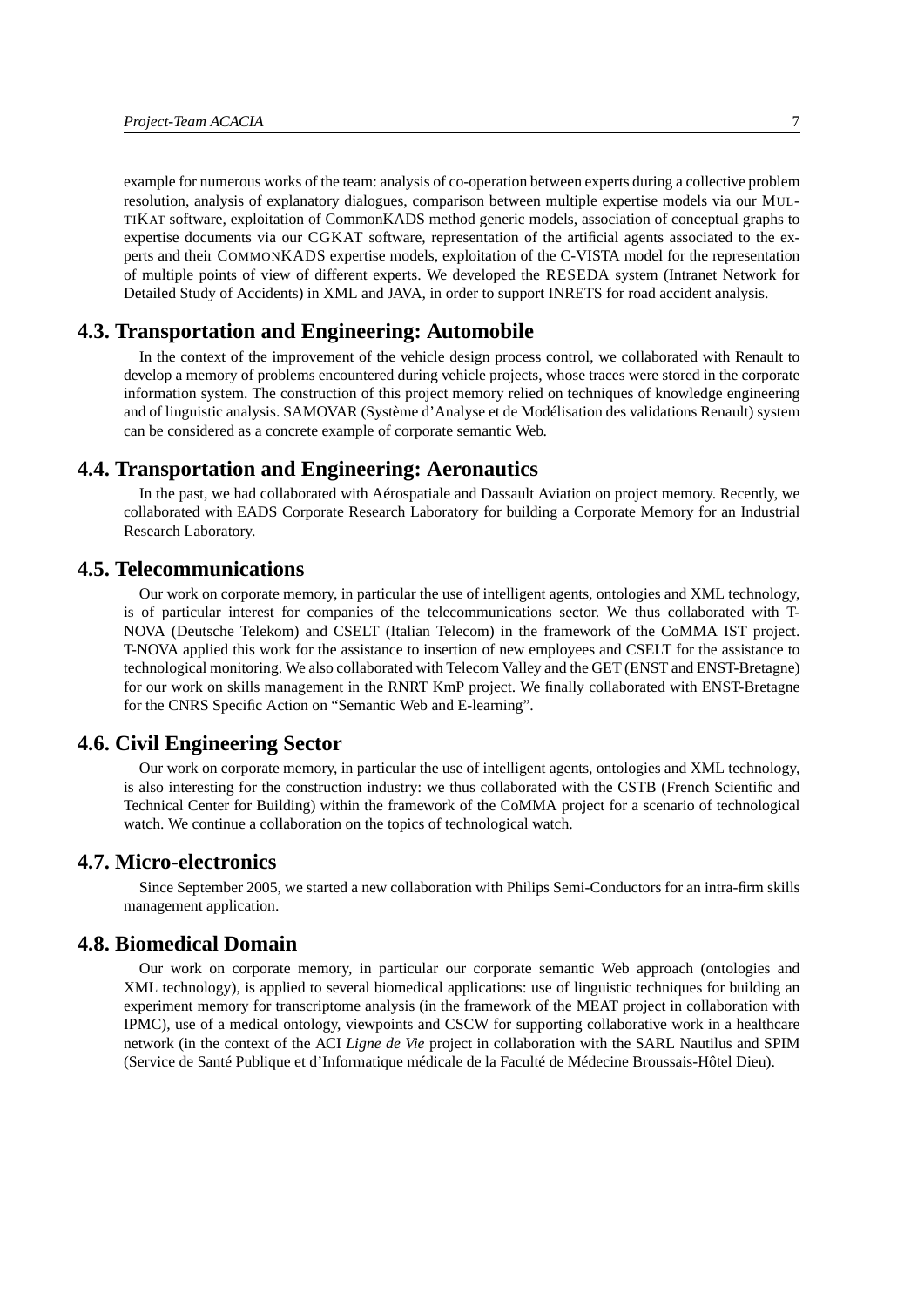## <span id="page-13-0"></span>**5. Software**

## **5.1. CORESE**

<span id="page-13-1"></span>**Keywords:** *Conceptual Graph*, *Information Retrieval*, *OWL*, *RDF*, *RDFS*, *Semantic Web*, *XML*, *ontology*. **Participants:** Olivier Corby [correspondant], Olivier Savoie.

## *5.1.1. Description.*

<span id="page-13-2"></span>CORESE (COnceptual REsource Search Engine) is an RDF(S)-dedicated engine based on Conceptual Graphs (CG) [\(http://www.inria.fr/acacia/soft/corese\)](http://www-sop.inria.fr/acacia/soft/corese). It enables to load RDFS schemas and RDF annotations and to transform them into conceptual graph formalism. It then enables to query the base of annotations thus created, by using the projection operator offered by the conceptual graph formalism.

Corese implements RDF, RDFS, some statemEnts from OWL Lite and the query pattern part of SPARQL (Simple Protocol and RDF Query Language). Furthermore, Corese query language integrates original features such as approximate search, group, count, graph path. Approximate search consists of searching the best approximate answers to a query according to the ontology, graph path enables to search the graph structure of RDF. Corese also integrates an RDF Rule Language based on the CG Rule model. The inference rule engine works in forward chaining.

It has been applied in more than 10 applications at the INRIA and is available for download. It is a semantic web platform that enables us to design and develop semantic web applications. Corese is embedded in a Semantic Web Server (based on Tomcat) and called SEWESE

Corese was one of the first RDF engine as the development started in 1999 and a paper was published at ICCS'2000 [\[65\]](#page-39-5). The Acacia team has been a pioneer in applying conceptual graphs to RDF and semantic web [\[39\]](#page-37-0). The CG helped us for understanding and using RDF. Building a software prototype helped us for mastering the semantic web languages.

CORESE benefited from an INRIA operation of software development (ODL) intended to improve quality of the implementation in order to support its diffusion.

#### *5.1.2. Applications.*

<span id="page-13-3"></span>CORESE is used as search engine:

- for the RNRT KmP project on skills management,
- for the KmP-Drire project following this RNRT project with Telecom Valley,
- for the KmP-Philips project on intra-firm skills management with Philips,
- in the *Ligne de Vie* project on healthcare network,
- in the MEAT project on experiment memory on transcriptome analysis,
- in our co-operation with EADS,
- in QBLS system for e-Learning.

In the past, CORESE was the cornerstone of four co-operations of the Acacia team:

- the IST project, CoMMA (Corporate Memory Management through Agents) [\[70\]](#page-40-4), [\[71\]](#page-40-5),
- the SAMOVAR project with Renault  $[12]$ ,  $[75]$ ,  $[74]$ ,
- the co-operative research action ESCRIRE [\[76\]](#page-40-8),
- the Color action Aprobatiom with CSTB.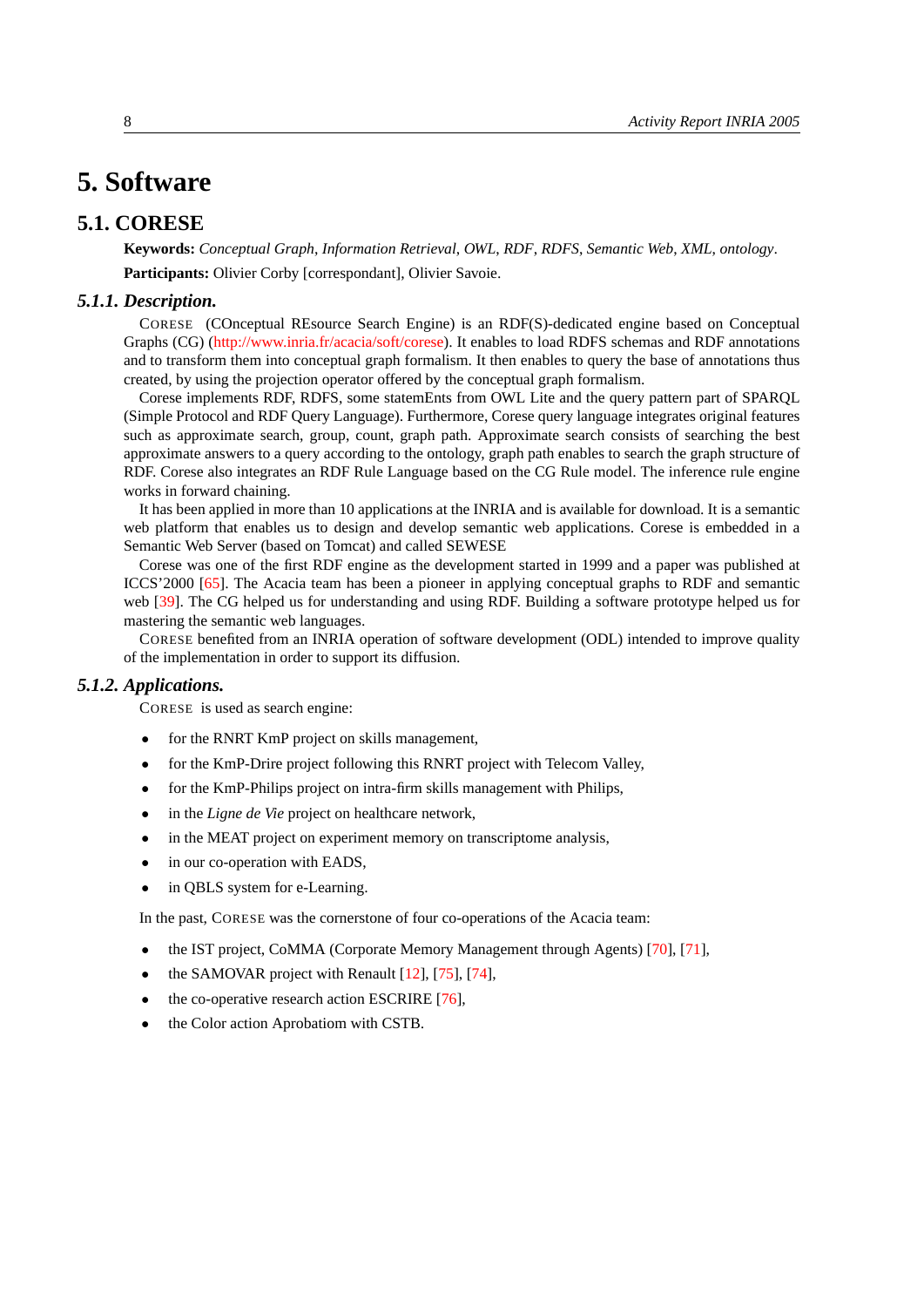## *5.1.3. Diffusion.*

- <span id="page-14-0"></span>• CORESE was registered at APP.
- CORESE was made available to:
	- Renault,
	- ATOS Origin,
	- T-Systems NOVA (Deutsche Telekom),
	- CSTB,
	- CSELT (Telecom Italia),
	- LIRMM,
	- Mainline team at ESSI,
	- CETU (Centre d'étude des tunnels du Ministère de l'Equipement).
	- University of Santiago Chili,
	- ENST Bretagne,
	- Tech-CICO team at Université Technologique de Troyes (UTT),
	- Facultad de Informatica, LSIIS
	- Zuhlke Engineering AG, CH
	- W3C Group on the Social Meaning of RDF Graphs, Deltek Systems, Inc. USA
	- Galaad team at INRIA Sophia Antipolis.
- In 2005, CORESE was presented in demonstration to members of:
	- Semantic Systems (a Spanish SME),
	- SAP Labs,
	- New South Wales University.
- The work on CORESE was published in  $[18]$ ,  $[51]$ ,  $[34]$ ,  $[65]$ ,  $[66]$ ,  $[64]$ .
- There is a project of creation of a start-up, eCore, in order to market a solution for skills management based on Corese.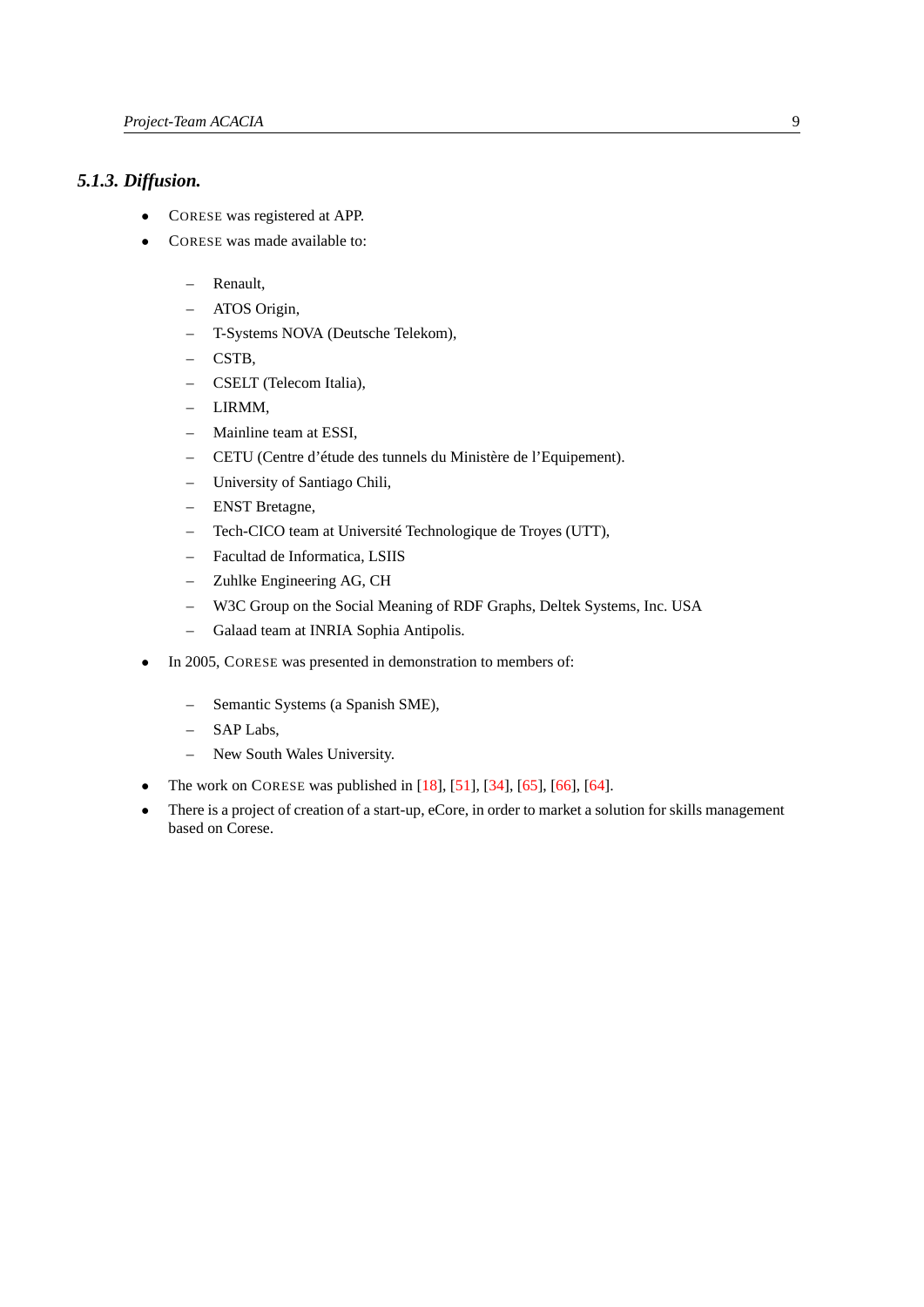## **5.2. Sewese**

<span id="page-15-0"></span>**Keywords:** *RDF*, *RDFS*, *Semantic Web Server*, *ontology*.

**Participants:** Fabien Gandon [correspondant], Priscille Durville, Marek Ruzicka, Cécile Guigard.

Sewese is a generic factory to design and develop semantic web servers and portals. It is designed to embed Corese as semantic search engine and is based on Tomcat.

Sewese enables to design semantic forms in order to edit predefined queries. An XSLT (the Extensible Stylesheet Language Transformations) based compiler generates a JSP form and a JSP for processing the form. Sewese enables to process query results by means of XSLT stylesheets. It manages a set of compiled stylesheets to improve performance.

Sewese is based on Tomcat filters to build a semantic web site including session, menu and content management. Sewese also includes a JSP Tag library for predefined processing such as graphic tags for RDFS ontology browsing and editing and for RDF annotation editing.

## **5.3. KmP**

<span id="page-15-1"></span>**Keywords:** *RDF*, *RDFS*, *Semantic Web Server*, *ontology*, *skills management*.

<span id="page-15-2"></span>**Participants:** Nicolas Gronnier, Cécile Guigard, Fabien Gandon, Olivier Corby, Alain Giboin.

#### *5.3.1. Description.*

The KmP System is a semantic web server based on CORESE, and a real-scale application illustrating an "inter-corporate semantic web", with 20 pilot companies. It comprises:

- KmP inter-firms ontologies,
- KmP ontology-based interfaces, developed by following the scenario method adapted to the design of usable ontology-based interfaces,
- a semantic clustering algorithm adapted to user representation of concept similarity.

The KmP system was evaluated by the pilot companies, through scenario-based approach. A preindustrialization of KmP is planned.

#### *5.3.2. Applications.*

<span id="page-15-3"></span>KMP will be adapted:

- for the KmP-Drire project following this RNRT project with Telecom Valley,
- <span id="page-15-4"></span>• for the KmP-Philips project on intra-firm skills management with Philips.

#### *5.3.3. Demonstrations.*

- In 2005, KMP was presented in demonstration to members of:
	- Semantic Systems,
	- $-$  SAP.
	- New South Wales University.
- The work on  $KMP$  was published in  $[44]$ ,  $[41]$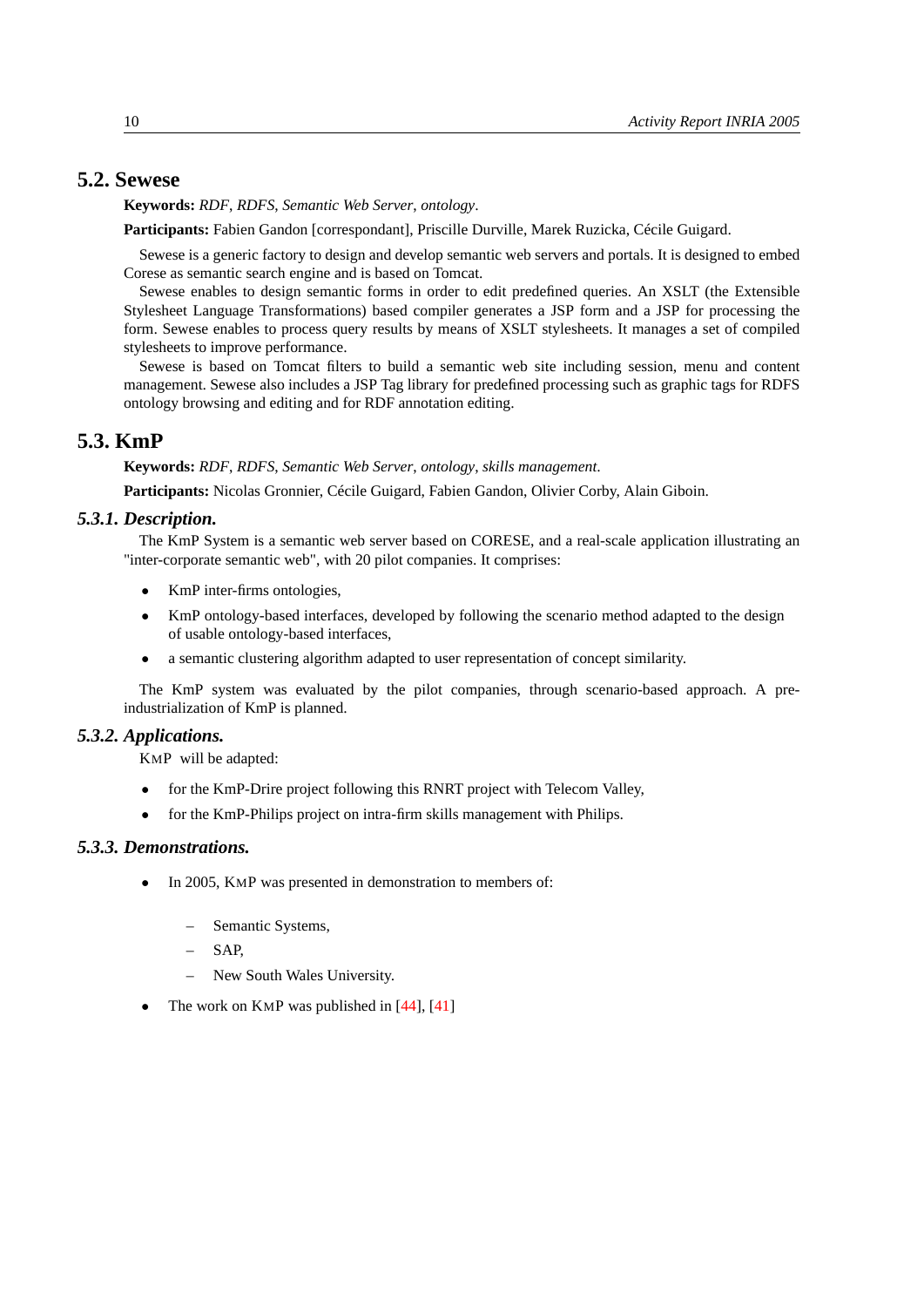## <span id="page-16-0"></span>**6. New Results**

## **6.1. Support to Modeling and Building of a Corporate Semantic Web**

<span id="page-16-1"></span>**Keywords:** *Assistance to the User*, *Co-operation*, *Cognitive Psychology*, *Cognitive Sciences*, *Communication*, *Corporate Memory*, *Corporate Semantic Web*, *Human-machine interaction*, *Knowledge Acquisition*, *Knowledge Engineering*, *Knowledge Management*, *Ontology*.

The objective of this action is to propose methodological and software support for the construction of a corporate memory, thanks to a user-centered approach. We study in particular the construction of a corporate semantic Web and the construction of ontologies and annotations from human and textual sources of expertise or from databases. Moreover, we study how to handle multiple viewpoints or multiple ontologies and how to take into account the life cycle and the evolution of a corporate semantic web. We also study e-Learning as a specific scenario of knowledge management. Recently, we started to study how to tackle the context and privacy of the (possibly mobile) user and how to develop and use "Corporate Semantic Web Services".

#### *6.1.1. Designing User-Adapted Semantic Web Applications*

<span id="page-16-2"></span>**Participants:** Sophie de Bonis, Olivier Corby, Karine Delêtre, Alain Giboin (resp.), Fabien Gandon, Thierry Grandsart.

Initially concerned by formal and technical aspects, the Semantic Web community recently acknowledged the necessity to take Semantic Web applications' uses and users into account for the applications to be accepted by users and their organizations (cf. International Workshop on Interaction Design and the Semantic Web (2004), and the Workshop on End-user Semantic Web Interaction (2005)). The goal of our actions is clearly to propose methods and models to help the user-oriented design of semantic web applications; in particular, importing and adapting methods from the Human-Computer Interaction (or software ergonomics) and CSCW communities to the Semantic Web community and to the ontology engineering community. This goal was evident in various projects such as KmP, Knowledge Web, QBLS, and UsableIntranet. Below are some of the actions we undertook this year:

## <span id="page-16-3"></span>*6.1.2. Introduction of user-oriented evaluation methods in a toolkit of Semantic Web application designers*

We took part in The Knowledge Web deliverable D1.2.3 to do so [\[56\]](#page-39-8). This deliverable analyzes and evaluates existing methods for ontology content evaluation according to requirements from an industrial point of view. A classification of methods and tools for the evaluation of ontologies for industrial practice is provided. It concerns methods and tools to: (1) select existing ontologies (possibly from libraries); (2) measure the correspondence between textual sources and the corresponding ontology; (3) evaluate the impact of an ontology on an information retrieval application; (4) check and improve the quality and consistency of ontologies; (5) monitor an ontology in use. The methods and tools intervene at different stages in the industrial life cycle of a software product. For each method and tool, its scientific basis and design purposes as well as its relevance and usefulness for industry are presented.

## <span id="page-16-4"></span>*6.1.3. Adaptation and extension of the ergonomic principles proposed for designing Web applications*

The objective is to rely on ergonomic principles (e.g. Nielsen's heuristics, Bastien and Scapin's ergonomic principles) to help design usable Semantic Web applications. We focus in particular on the principles dealing with "semantics" [\[53\]](#page-38-1), [\[58\]](#page-39-9), [\[57\]](#page-39-10). We are currently discussing with Chrisian Bastien (Université Paris V) to analyze the possibility to collaborate on Semantic Web ergonomic principles.

#### *6.1.4. Adaptation of scenario-based methods to the design of Semantic Web applications*

<span id="page-16-5"></span>We were particularly concerned this year with the story-boarding and mock-up techniques, in order to cope with the question of translating semantics in a Semantic Web interface [\[44\]](#page-37-2), [\[55\]](#page-38-2), [\[54\]](#page-38-3), [\[57\]](#page-39-10).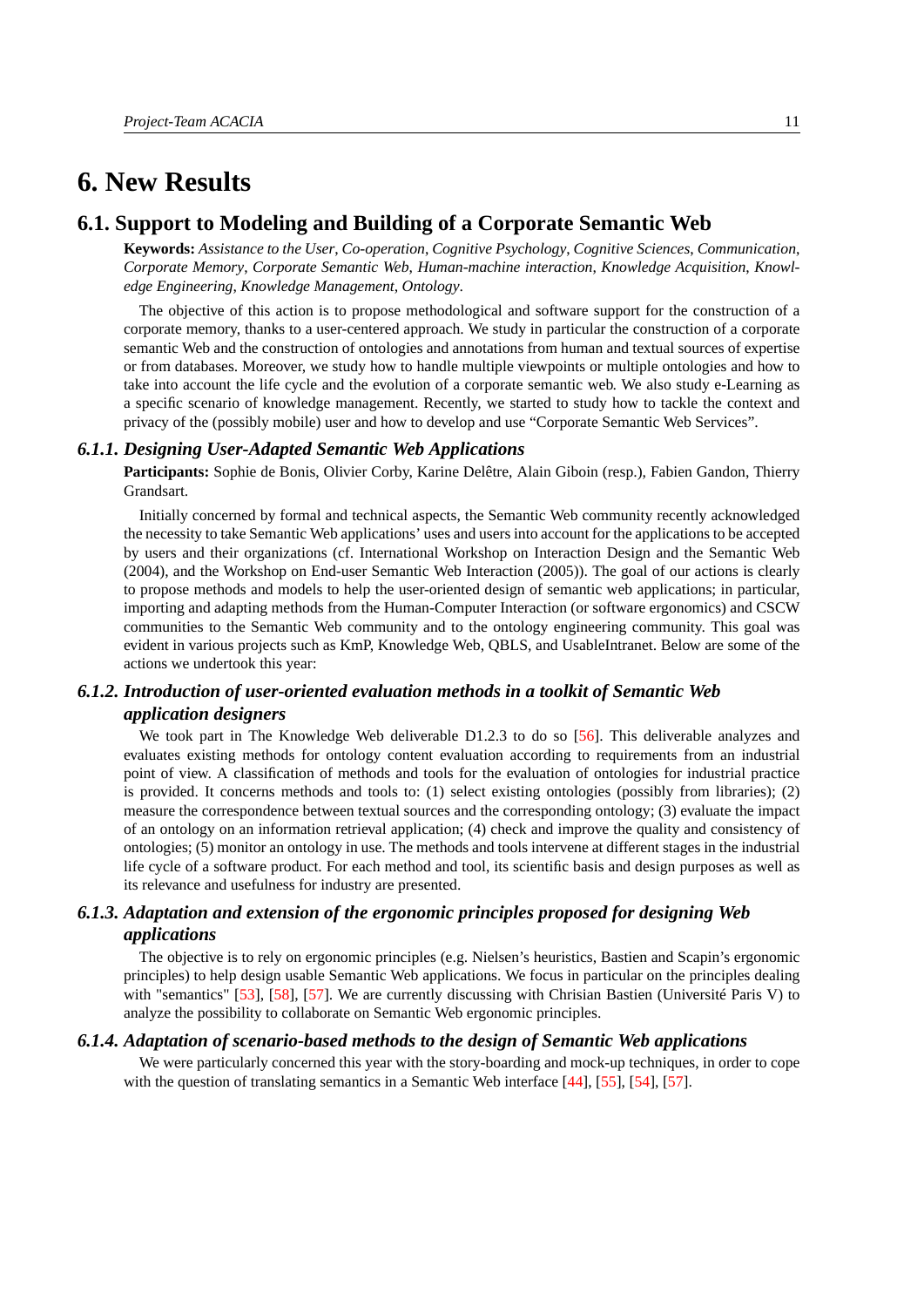## *6.1.5. A method allowing to keep in touch with users during a Semantic Web application development project*

<span id="page-17-0"></span>A major problem met during the design of Semantic Web applications, even by defenders of a user-oriented approach, is to constantly keep in touch with users. Relying on our experience of KmP, we analyzed cases where the contact with users was taken, lost, and taken again, and identified some techniques to constantly keep in touch with users [\[44\]](#page-37-2). Our analysis and identification is based on the notion of "use(r) representations", which is related to the notion of "corresponding representations" we previously introduced (see Acacia 2004 activity report).

#### *6.1.6. The "Correspondences" framework*

<span id="page-17-1"></span>We have published our work on the use of the Correspondences Framework [\[72\]](#page-40-9), [\[73\]](#page-40-10) to analyze and support the coordination between producing and understanding or using electronic documents constituting a part of the memory of some organization [\[21\]](#page-35-4).

#### *6.1.7. Corporate memory and semantic web for the Transcriptome Analysis*

<span id="page-17-2"></span>**Keywords:** *Biochip experiments*, *Corporate memory*, *Natural Language Processing*, *Ontologies*, *Semantic Web*, *Semantic annotations*.

**Participants:** Khaled Khelif, Rose Dieng-Kuntz.

This work is carried out in the context of Khaled Khelif's thesis [\[45\]](#page-38-4), [\[46\]](#page-38-5) that illustrates the scenario of experiment memory for a scientific community.

The study of gene expression has been greatly facilitated by biochip technology. Biochips can assess tens of thousands of genes simultaneously and lead to a huge amount of information: for example, information about the roles played by particular genes in drug sensitivity and the effects of drugs on gene expression. In the framework of a collaborative project with biologists working on biochip experiments at IPMC (Institut de Pharmacologie Mol culaire et Cellulaire), we aim at assisting them in their experiments and facilitating their validation and interpretation of obtained results. Our objective is to propose methodological and software support for capitalization and valorisation of knowledge resulting from experiments and techniques to preserve and reuse data (structured documents, semantic information retrieval). We rely on the techniques of semantic web (semantic annotations, ontology...) and knowledge engineering. After studying biologists' needs, we proposed to build an experiment memory and to materialize it through a corporate semantic web. The main modules of this memory are:

- MeatOnto, a modular ontology composed of 3 subontologies: (1) UMLS (Unified Medical Language System) to describe the biomedical domain; (2) MGED (Microarray Gene Expression Data) covering the technical aspects of the biochip experiments and (3) DocOnto which describes (a) metadata about scientific articles and about annotations, (b) the structure of articles and links documents to UMLS concepts.
- MeatAnnot, a system for the automatic generation of ontology-based semantic annotations: starting from a scientific article in biology, it allows to generate a structured semantic annotation, based on a domain ontology, and describing the semantic contents of this text. MeatAnnot relies on several NLP techniques (using in particular modules of GATE (General Architecture for Text Engineering), RASP (Robust Accurate Statistical Parsing) parser and a relation extraction grammar we wrote in JAPE); it extracts information from text, instantiates concepts and relationships of UMLS ontology and generates RDF annotation for the document.
- MeatSearch, the search module based on Corese: it enables biologists to use annotations. By using the query and rule languages of Corese, this system allows to perform reasoning on the annotation base for retrieving relevant information.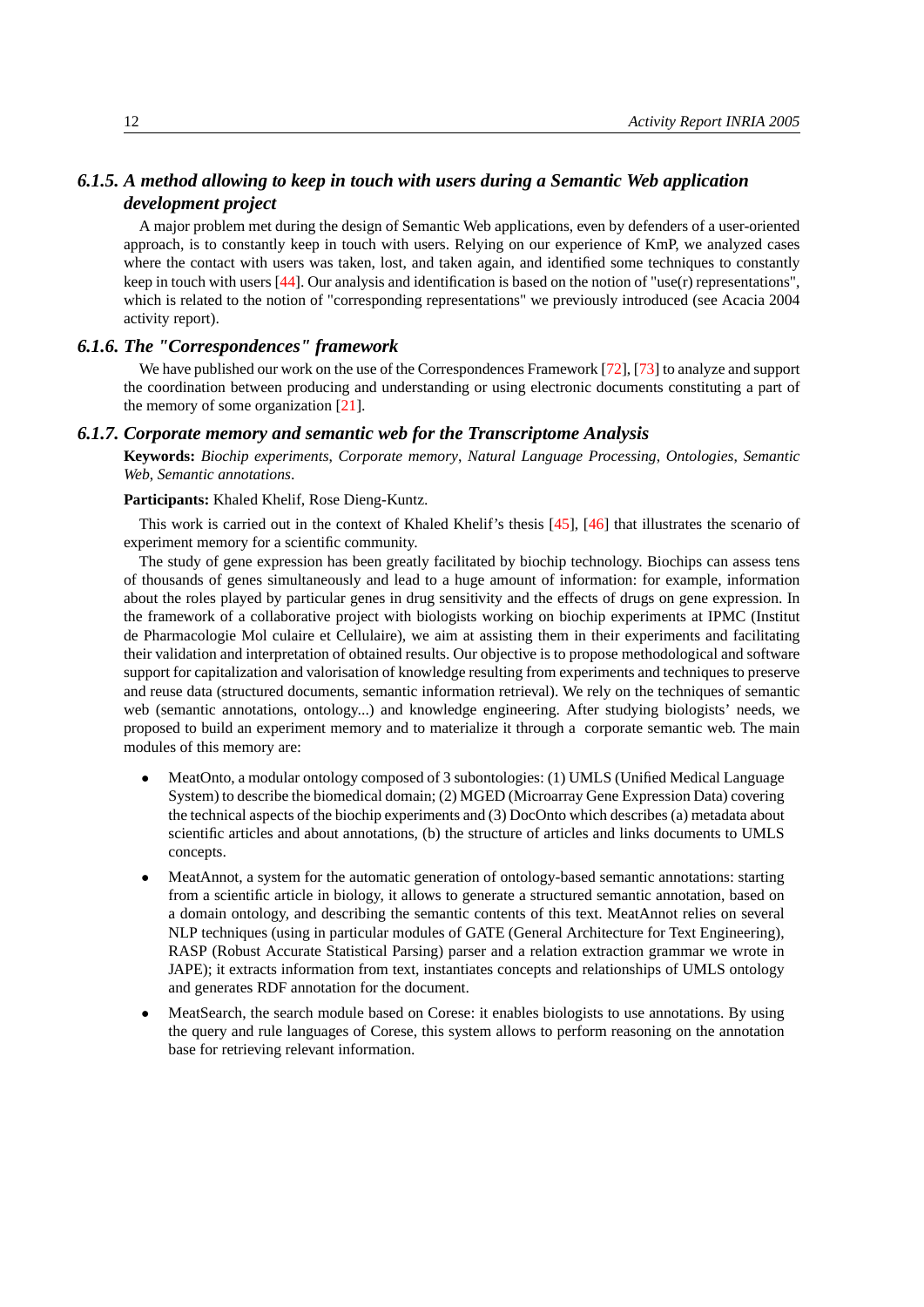The annotations generated by MeatAnnot were validated by biologists and obtained good scores (82% of precision, 62% of recall and 96% of usefulness).

Our method can be generalized to any life science domain (e.g. chemistry, physics) having similar needs of support to validation and interpretation of experiments results.

The originality of this work consists of (a) the integration of metadata on annotations which gives new ways of reasoning and more information on the annotation base, (b) the use of several technologies (such as NLP, Ontologies, Semantic annotations, Corese) to build a real-world Corporate Semantic Web Application.

#### *6.1.8. Semantic Relation Acquisition from Biomedical Corpora for Ontology Discovery*

<span id="page-18-0"></span>**Keywords:** *NLP*, *Semantic Web*, *Syntax-semantics interface*, *Unification-grammars*, *causation*, *lexicosyntactic information extraction*, *ontology and annotation learning*, *semantic schema acquisition*.

**Participants:** Laurent Alamarguy, Rose Dieng-Kuntz, Catherine Faron-Zucker.

This work is performed in the framework of Laurent Alamarguy's PhD thesis [\[25\]](#page-36-0), [\[26\]](#page-36-1). This work deals with the acquisition of semantic relations from biomedical corpora for the construction of ontology and annotations. This aims at elaborating a methodological support and a tool to enhance the automation of ontology construction and enrichment from linguistic comprehension of texts in order to develop a community memory in biomedical area.

We synthesized a conceptual acquisition method, INSYSE, aimed at proposing some salient semantic relation schemas to domain experts who supervise the ontology and annotation construction.

This method follows the linguistics processing philosophy and is based on several main stages dedicated to the syntax-semantics interface. This interface is elaborated through the formalism of the grammatical parser, PATR-II, based on unification grammars that are performed through lexicons constituted by the results of term extraction and shallow processing that reveals different kinds of abstract lexico-syntactic information, and using grammars that we manually determine upon causative construction of salient semantic markers. This interface generates some candidate conceptual schemas that are transcribed in RDF(S) in order to be used with Corese semantic search engine.

This year, we focused on developing a prototype of INSYSE system, a knowledge extraction tool based on our causal semantic relation acquisition method. Concerning the Natural Language Processing aspect, we worked on enhancing and developing our grammatical rules governing the syntax-semantics interface. Particularly, we aimed at analyzing and modeling linguistic phenomena such as valence alternations designing the transition from active form to passive form, or from nominal form to support-verb form. To do so, we explored again our training corpus more accurately, so as to propose a more relevant and conspicuous linguistic analysis favoring a better modeling. Concerning the realization of our prototype, a workbench homogenizing the different modules of the system has been elaborated, and we particularly paid attention to problems related to the merging between term extraction and shallow syntactic parsing.

Moreover, the realization of the workbench gave us the opportunity to submit a training subject to second year engineering ESSI students. In the framework of this training project, we co-supervised a four-students team which proposed coding solutions mainly based on Java.

A paper detailing the elaboration of the system, submitted to the community of Natural Language Processing in Biomedical area, was published in [\[26\]](#page-36-1).

#### *6.1.9. Construction of a multi-point of view Semantic Web*

<span id="page-18-1"></span>**Keywords:** *Multiple Viewpoints*, *Ontology*, *Ontology Matching*, *Semantic Web*.

**Participants:** Thanh-Le Bach, Rose Dieng-Kuntz.

This work is carried out within the context of Thanh-Le Bach' s PhD.

The objective of this thesis is to build and use a multi-viewpoints semantic web in a heterogeneous organization, based on multi-viewpoints ontologies. These ontologies can be created from existing ontologies by integrating them or merging them. That raises the problem of ontology alignment or matching: finding entities which are conceptually similar in the ontologies to be compared.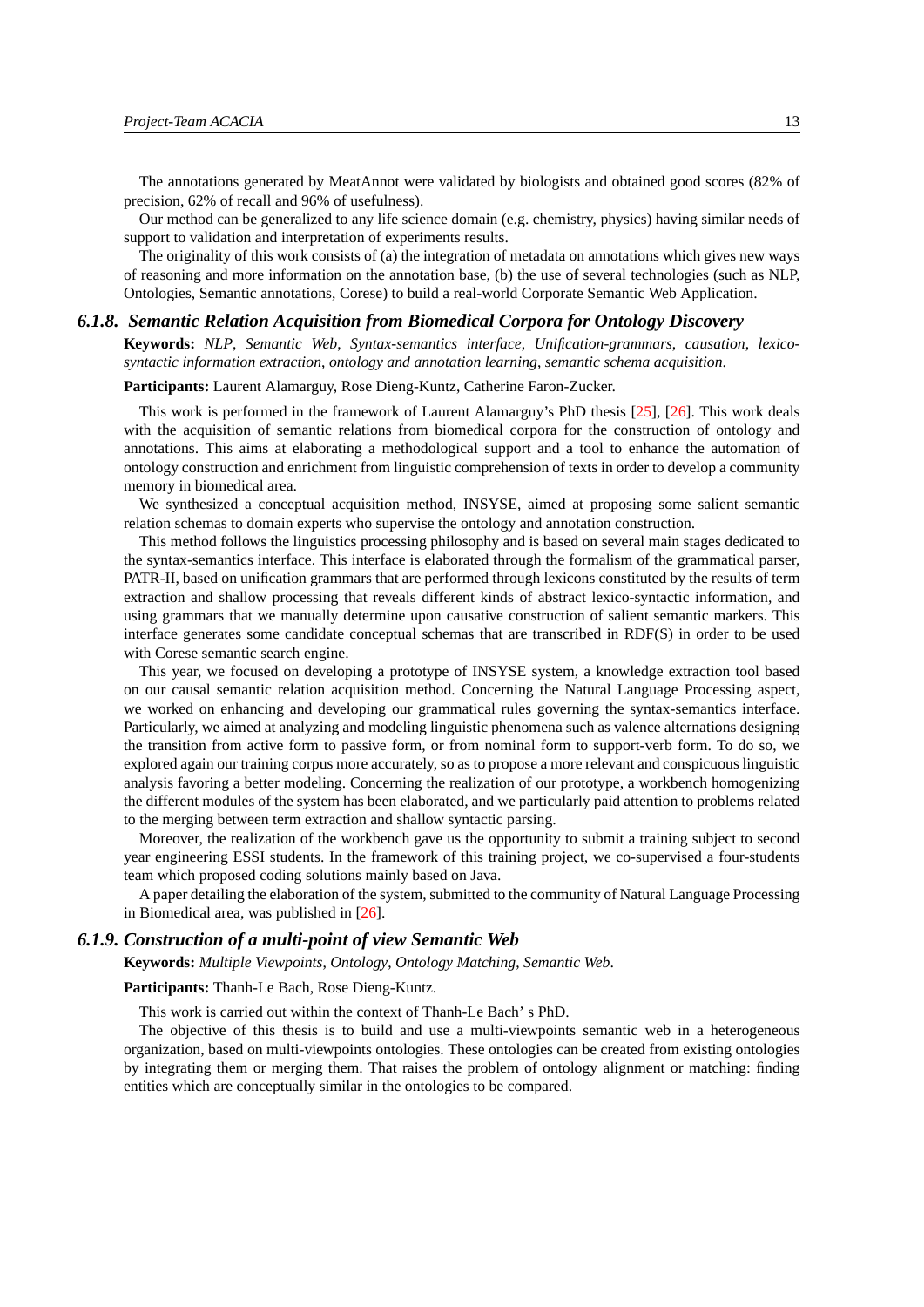During this year, we continued our work on ontology alignment algorithms. We proposed and implemented two new algorithms based on the ontology structural information as well as linguistic information that we can extract from ontologies. The algorithms focus on the matching/alignment of two ontologies represented in OWL, so that they can take advantage of the well-defined underlying meanings of OWL constructs, such as owl:equivalentClass, owl:cardinality... The first algorithm uses local structure information, which can be extracted from an entity description to deduce the similarity between two entities. The second one uses the structure information extracted from the whole ontology structure: it represents OWL ontologies as graphs then finds their largest common subgraph. The similar entities can be deduced from that largest common subgraph [\[28\]](#page-36-2). The algorithms are implemented in Java and experimented with testing ontology pairs at I3CON (the Information Interpretation and Integration Conference) [http://www.atl.external.lmco.com/projects/ontology/i3con.html.](http://www.atl.external.lmco.com/projects/ontology/i3con.html) The first results are interesting, but the algorithm still needs to be optimized for better performance when running with larger ontologies. For representing multi-viewpoints ontologies, we also proposed an extension of OWL ontology language, so as to represent multi-viewpoints ontologies based on the C-Vista model proposed by Myriam Ribière [\[79\]](#page-40-11).

#### *6.1.10. Management of Corporate Semantic Web Evolution*

<span id="page-19-0"></span>**Keywords:** *corporate memory*, *corporate semantic web*, *evolution*, *ontology evolution*, *semantic annotation*.

**Participants:** Phuc-Hiep Luong, Rose Dieng-Kuntz.

This work is being carried out within the framework of Luong Phuc Hiep's PhD, that, based on the analysis of the life cycle of a corporate semantic web (CSW), aims at solving some problems related to its evolution: evolution of each component (resources, ontologies and semantic annotations) as well as evolution of relations among these components.

During this year, we studied the problems of change management and evolution. Organisations evolve in dynamic and changing environments because of the changes in their business, technologies and processes. These changes in the real world often result in needs of modifications of the CSW. Moreover, when one of three main components of a CSW is changed, it might impact the consistency of other components or of the overall system. In this case, other related parts may need to evolve after such changes in order to re-establish the consistency of the CSW. We mainly focus on the influence that ontology modifications can have on semantic annotations based on these ontologies and, in particular, on the evolution of these semantic annotations.

We studied related research on schema evolution in databases and in knowledge-based systems, and on main techniques dedicated for both levels of schema and instance evolution, we studied the change management for distributed ontologies and some existing methods and tools for ontology evolution and ontology versioning. After reviewing this related work, we have tried to give some propositions with the purpose of resolution of inconsistency on the relation between a semantic annotation and the ontology in case of ontology modification. We have proposed the architecture of a system enabling to manage the evolution of such a CSW when its ontologies or the semantic annotations of its resources change. This proposed evolution management system will focus on the evolution of each component, on the relations among these components and on the propagation of the ontology changes towards the semantic annotations depending on this ontology. In [\[47\]](#page-38-6), we describe such an evolution management system for a CSW by giving its architecture system working cooperatively with a CSW. We also proposed a model of consistency including some defined invariants and a mechanism of verification allowing to check whether a semantic annotation is still consistent with respect to its ontology. In order to solve inconsistencies of annotations when the ontology changes, we have constructed all the possible solutions for each ontology change operation that might impact the consistency of annotation. Finally, we introduced a process of propagation for ontology changes towards their related semantic annotations. This process supports both versioning and evolution problems for the update of semantic annotations.

We will focus on a real scenario with evolving ontology (e.g. UMLS) and based on RDF(S) language. We will try to formulate invariants of consistency and propagation rules through Corese rules and Corese query language.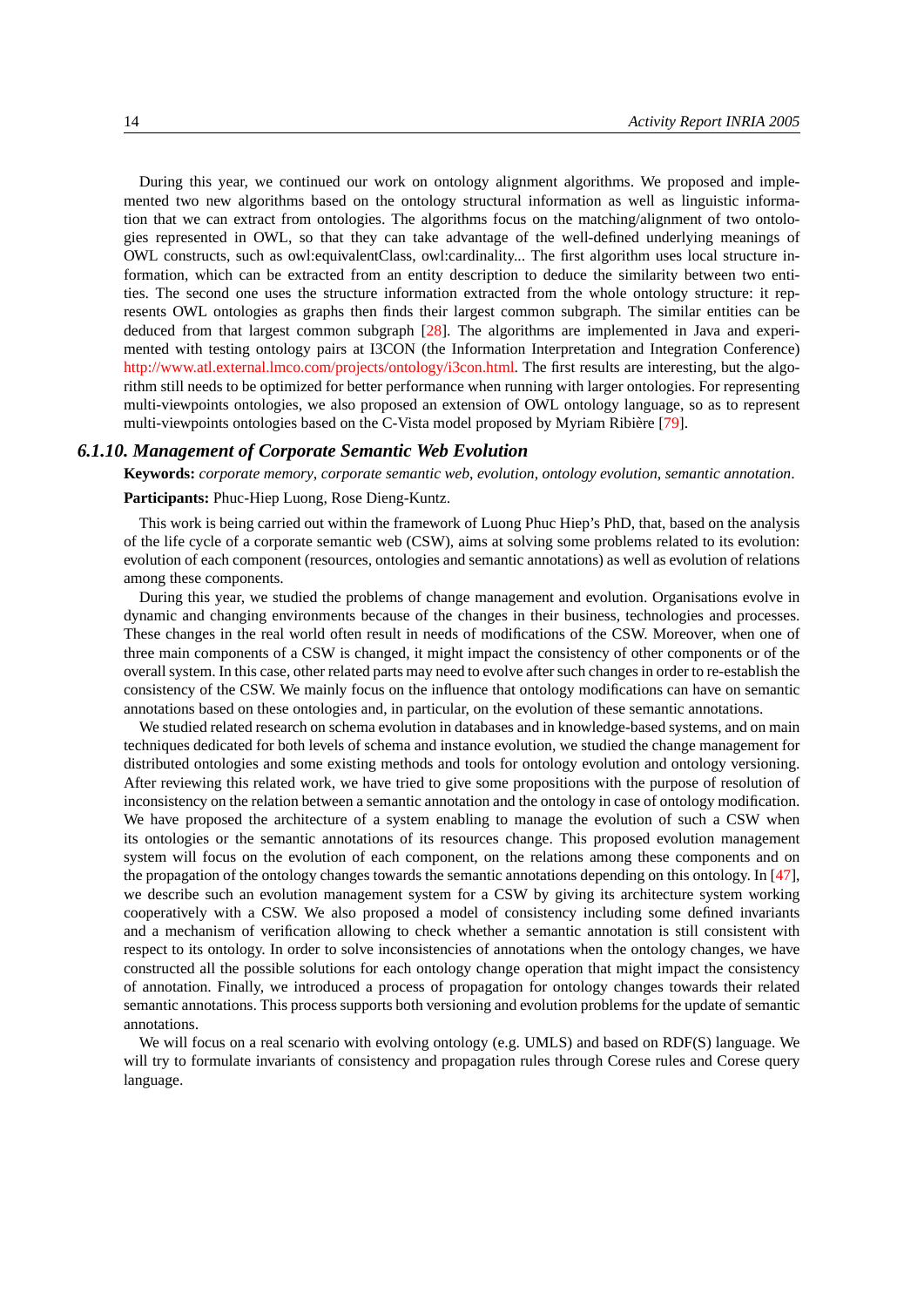## *6.1.11. Support to Cooperative Work: Application to a Healthcare Network*

<span id="page-20-0"></span>**Participants:** Karima Aissiou, Rose Dieng-Kuntz.

Our previous work performed in the framework of the ACI *Ligne de Vie* project aimed at developing a knowledge management system for a healthcare network, in order to ensure care continuity and support to collaborative work of the actors of the network, was published in [\[20\]](#page-35-5), [\[50\]](#page-38-7). We extended the virtual staff for enabling to store the results of a session in RDF(S) and to use Corese query language for asking queries about past sessions of virtual staff.

#### *6.1.12. Semantic Web for E-Learning*

<span id="page-20-1"></span>**Keywords:** *Annotations*, *E-learning*, *Ontologies*, *Pedagogical Resource Composition*, *Pedagogical Resource Retrieval*.

**Participants:** Sylvain Dehors, Catherine Faron-Zucker, Alain Giboin, Stéphanie Mevel.

This work takes place in the framework of Sylvain Dehors's PhD.

During this year the following aspects have been explored through both bibliographic and experimental activities. The main experiment conducted this year is called QBLS, an acronym for "Question Based Learning System". It results from a fruitful collaboration with a teacher at ESSI school, Jean Paul Stromboni. During this work, we studied both methodological and technical aspects of putting and accessing "online" semantically enriched course material. This experiment fits in a broader reflection on the application of the semantic web, dealing with the following issues: "What kind of information does a teacher really need? How do I get them? What to do with them?" To answer those key questions the following points were investigated and concrete solutions proposed.

#### *6.1.13. Ontologies for e-learning*

<span id="page-20-2"></span>The Semantic Web proposes to represent and share knowledge by means of ontologies. Even if the use of ontologies for learning is described quite extensively in the literature, we found that it is still very unclear how ontologies can be integrated in learning systems and effectively used otherwise than in very basic mechanisms. In the QBLS experiment we focused on that issue and showed the establishment and real usage of a "pedagogical ontology" used to describe learning resources.

#### *6.1.14. Semantic annotations for E-learning*

<span id="page-20-3"></span>Here we have let aside all the technical and legal information which has been already extensively studied by standardization bodies like IEEE and IMS to focus on annotations with a high pedagogical value. Through the QBLS experiment which started in November 2004 we have proposed a method based on the analysis of the layout of existing documents to extract and generate semantic information about those documents. The rationale behind this method is to automate as much as possible the annotation task. This also turns the usual textual editor (Word or OpenOffice) into a semantic annotation editor.

#### *6.1.15. Semantic Web Tools and architecture*

<span id="page-20-4"></span>The semantic Web benefits from the effort of numerous research teams around the world as well as the standardization effort supported by W3C. By reviewing the TRIAL Solution project we showed that tools like Corese and standards for web services would greatly enhance performance and readability at the architecture level in not-so-new learning applications. The QBLS experiment also demonstrated the power of the emerging "semantic web server" (Sewese) developed by Acacia allowing a fast and efficient deployment of this application.

#### *6.1.16. Interface for Semantic Web E-learning application*

<span id="page-20-5"></span>The last but not least of the aspects dealt with during this year is the requirements for user interfaces dedicated to "semantic enhanced learning". By collaborating with a student in ergonomics, we designed a specific interface for QBLS, putting in practice the need for the interface to : (1) closely support the usage scenario of the system and (2) hide the complexity of the semantic mechanisms used by semantic web tools.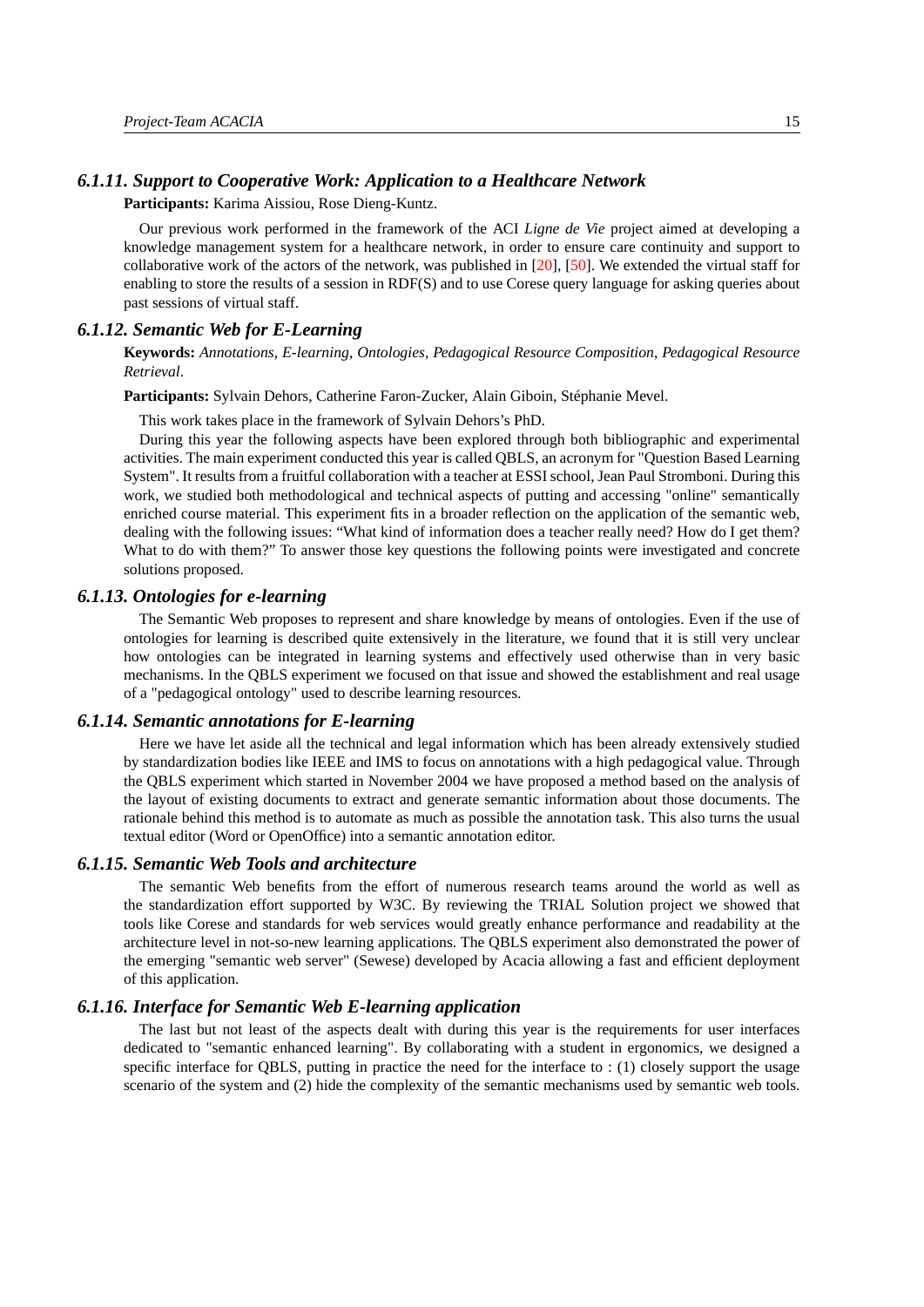By staying in close touch with the reality of pedagogical practice we were able to propose a simple yet coherent and efficient system that is described in several publications accepted this year [\[36\]](#page-37-4), [\[37\]](#page-37-5), [\[38\]](#page-37-6), [\[35\]](#page-37-7).

#### *6.1.17. Corporate Semantic Web Services*

<span id="page-21-0"></span>**Keywords:** *Semantic Web*, *Web Services*.

**Participants:** Moussa Lo, Fabien Gandon.

We were granted an AUF funding for a post-doctorate exchange with University Gaston Berger of St Louis (Senegal). As a result the researcher Moussa Lo visited our team for six months and collaborated with us to start a new research topic: Corporate Semantic Services i.e. web services in corporate semantic web to integrate and unify the access to corporate knowledge, applications and services [\[43\]](#page-37-8). This work was an experiment in integrating semantic web services in the existing semantic web server architecture of Corese to provide web applications based on the semantic web services it can identify. Thus, Corese is used as a semantic UDDI (Universal Description, Discovery and Integration) registry and allows us to automatically discover and invoke corporate applications wrapped into semantically annotated web services. Using rules and an extension to the existing semantic web service frameworks, we also demonstrate how (i) to compose the web services with queries on the knowledge stored in the corporate memory to automatically populate the service inputs and (ii) to turn Corese into a composable service of the memory [\[52\]](#page-38-8).

#### *6.1.18. Mobility, Context-Awareness and Privacy*

<span id="page-21-1"></span>**Keywords:** *Awareness*, *Context*, *Mobility*, *Privacy*.

#### **Participant:** Fabien Gandon.

We continued our cooperation with the Mobile Commerce Laboratory of the University of Carnegie Mellon. Fabien Gandon spent a week in CMU (March 2005) to help finalize and release the e-Wallet engine implementing a secure and unified interface to access knowledge and services published by a person. This work was also integrated in a project with the III institute of Taiwan and the Computing Media and Communication Laboratory of Carnegie Mellon in an application to mobile tour guide in museums. This work was presented at a GTMob meeting [\(http://iihm.imag.fr/nigay/GTMOB/Janvier2005/\)](http://iihm.imag.fr/nigay/GTMOB/Janvier2005/) and at a symposium organized by the CNRT Telius (15/06/2005) and will be published in a book chapter to appear.

### **6.2. Information Retrieval in a Corporate Semantic Web**

<span id="page-21-2"></span>**Keywords:** *Conceptual Graph*, *Corporate Memory*, *Information Retrieval*, *Knowledge Acquisition*, *Knowledge Engineering*, *Knowledge Management*, *Knowledge Server*, *OWL*, *Ontology*, *RDF*, *Semantic Web*, *Semantic Web Server*, *XML*.

We study the problems involved in the dissemination of knowledge through a knowledge server via Intranet or Internet: we consider the Web, and in particular the semantic Web, as a privileged means for the assistance to management of knowledge distributed within a firm or between firms. A knowledge server allows the search for information in a heterogeneous corporate memory, this research being intelligently guided by knowledge models or ontologies. It also allows the proactive dissemination of information by intelligent agents. We look further into the case of a memory materialized in the form of a corporate semantic Web, i.e. in the form of resources (such as documents) semantically annotated by RDF statements relating to an ontology.

#### *6.2.1. Corese Semantic Search Engine and its Semantic Web Server*

<span id="page-21-4"></span><span id="page-21-3"></span>**Keywords:** *Conceptual Graph*, *Corporate Memory*, *Information Retrieval*, *Knowledge Acquisition*, *Knowledge Engineering*, *Knowledge Management*, *Knowledge Server*, *Ontology*, *RDF*, *Semantic Web*, *XML*.

#### *6.2.2. OWL Lite*

#### *6.2.3. Corese Query Language & SPARQL*

<span id="page-21-5"></span>**Participant:** Olivier Corby.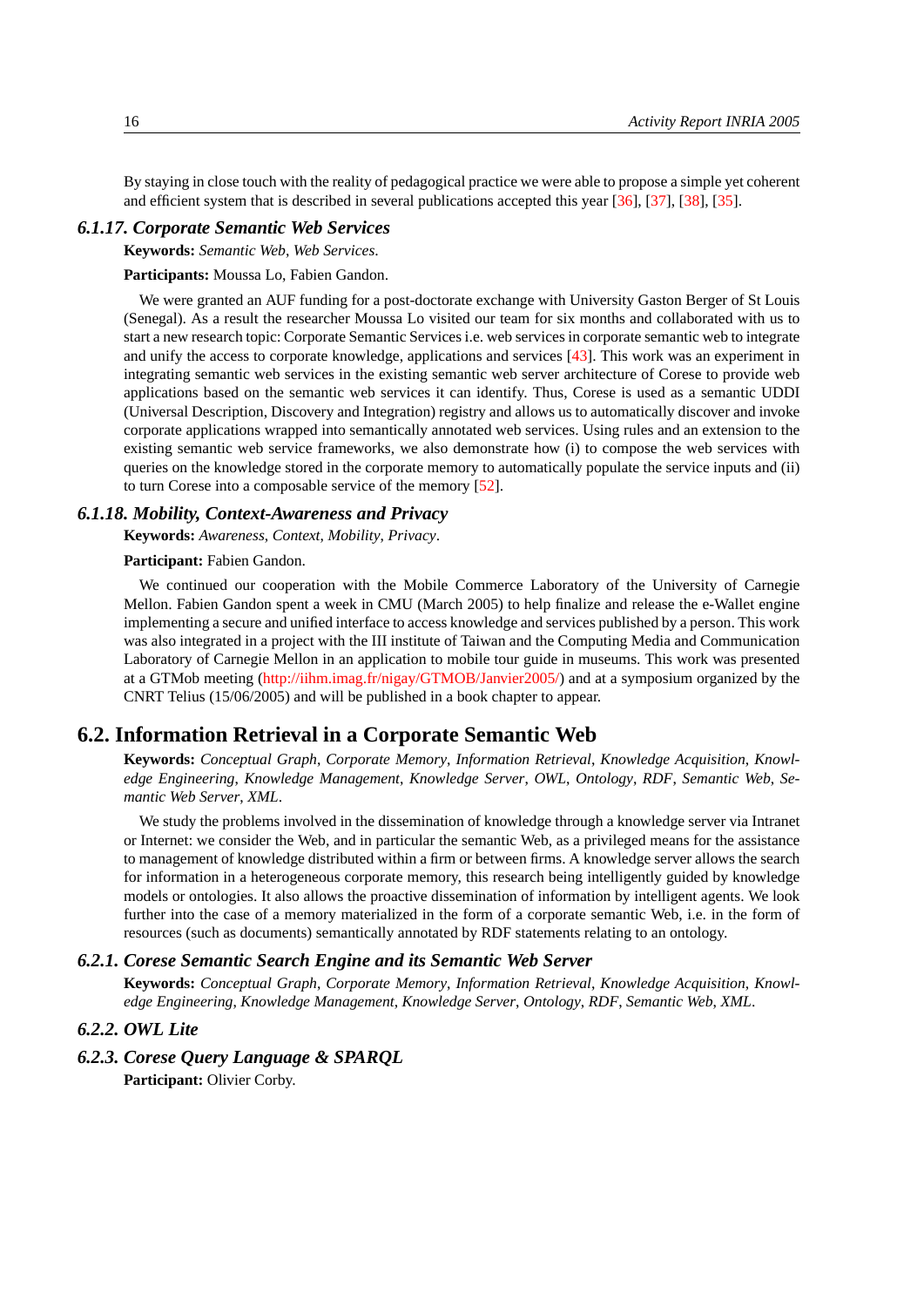This year has been dedicated to upgrade Corese Query Language interpreter and to integrate SPARQL W3C Query Language.

We redesigned Corese interpreter in order to simplify it, to make it more uniform and more general. We extended Corese projection algorithm to n-ary relations in order to process *source* statement and property variable. The *source* statement enables to query the source (the document) where RDF triples come from. The source is denoted by a variable that can be part of the query such as variable ?src in :

?person c:hasCreated ?src

source ?src (?document c:date ?date)

filter (?date  $\le$  "2005-01-01"^^xsd:date)

Corese now processes all SPARQL<sup>1</sup> filter expressions such as Boolean expressions, function call, negation as failure, etc. We upgraded the graph projection algorithm with optional graph patterns. An optional graph pattern enables to return a result if it is found and does not fail if no target pattern is found. We designed an extension of the Conceptual Graph projection algorithm that authorizes optional query relations in a query graph.

We also implemented SPARQL Query Results XML Format<sup>2</sup> that enables to deliver the variable bindings in an XML format.

#### *6.2.3.1. GUI*

#### <span id="page-22-0"></span>**Participant:** Olivier Corby.

We leveraged Corese GUI Factory in order to be compatible with SPARQL. We can now build HTML forms that enable us to customize predefined SPARQL queries. The values selected in the form are used to customize variable parts of the query. We have designed a syntactic convention that is compatible with SPARQL syntax by using a specific namespace to declare variable parts that must be retrieved from the GUI. The target query can now be saved and reloaded. The GUI factory has been validated in several applications and projects (EADS, KmP, QBLS).

#### *6.2.3.2. Distribution*

<span id="page-22-1"></span>**Participants:** Olivier Corby, Fabien Gandon, Khaled Khelif.

The Acacia team received a grant from Inria to hire an engineer to participate in the development of Corese (starting in October 2005). The engineer will start by completing the implementation of the SPARQL query language in Corese.

<span id="page-22-2"></span>A new release of Corese and a new download site have been designed<sup>3</sup>.

#### *6.2.4. Sewese*

**Participants:** Marek Ruzicka, Cécile Guigard, Fabien Gandon, Priscille Durville.

Pursuing the industrialization of our research results on Semantic Web Server, we developed Sewese, the second version of Corese Semantic Web Server (optimized and modularized architecture) and we are testing it in the context of a contract with Philips aimed at building a pilot product for the future start-up eCore.

#### *6.2.4.1. Semantic Distances and Clustering*

<span id="page-22-3"></span>**Keywords:** *approximate search*, *ontologies*, *semantic distance*.

#### **Participant:** Fabien Gandon.

This work concerns conceptual distances, semantic similarities, defining metrics over ontological spaces. In literature, the work on the formal side of the semantic web is largely influenced by the fact that logicbased languages are the most frequently used implementation formalisms. However, entailment is not the only product one should expect from a knowledge-based system, and the conceptual structures of the semantic Web can support a broad variety of inferences that goes far beyond logical deduction even in its simplest forms (RDF/S). In particular, the graph structure of the semantic web formalisms provide a space where one

<sup>1</sup> <http://www.w3.org/TR/rdf-sparql-query>

<sup>2</sup> <http://www.w3.org/TR/rdf-sparql-XMLres>

<sup>3</sup> <http://www.inria.fr/acacia/soft/corese>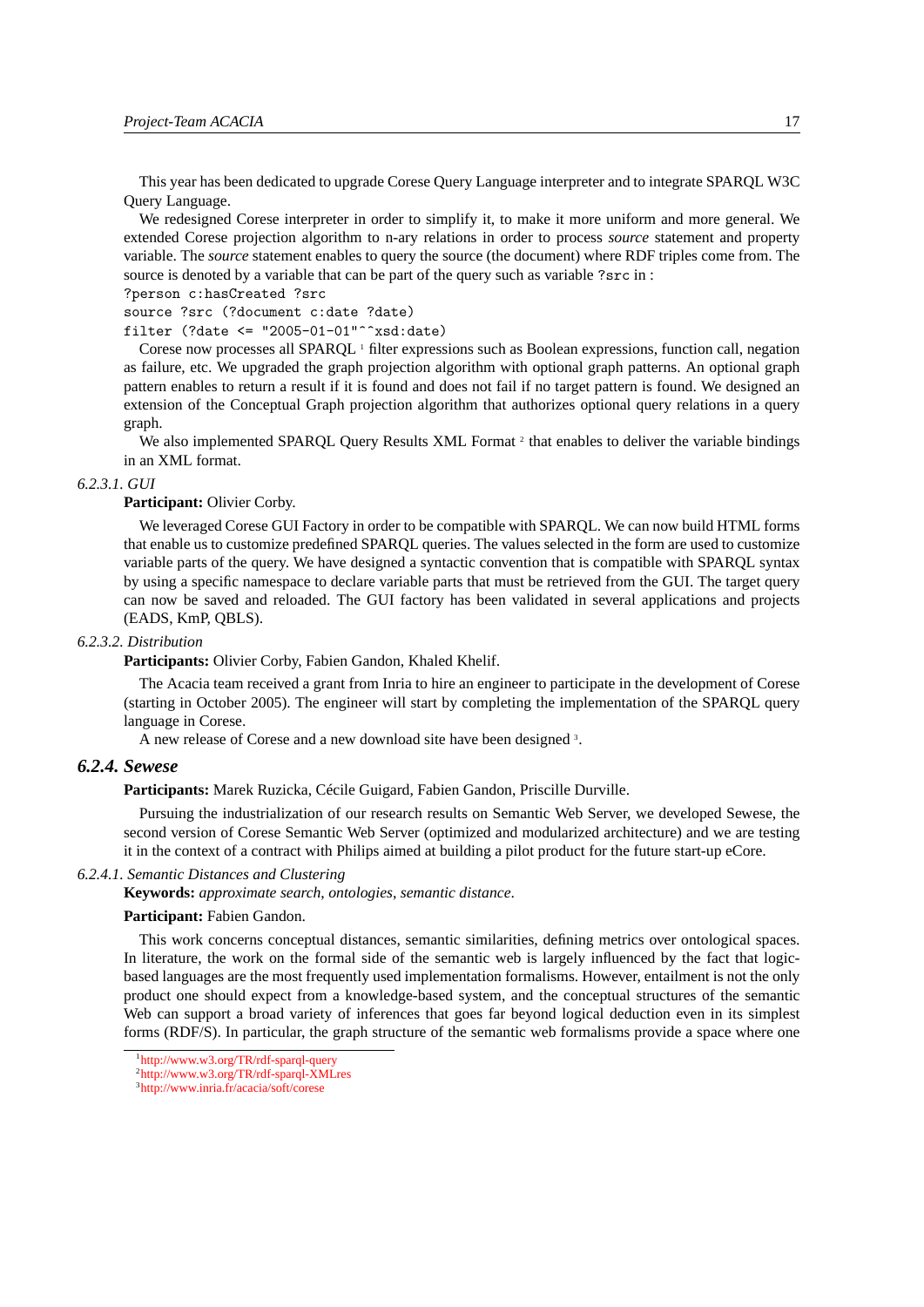can define metrics, distances, similarities for instance to extend classic logical entailment in the context of information retrieval. In the domain of Conceptual Graphs, a use for such a distance is to propose a non binary projection, i.e. a similarity  $S: C^2 \to [0, 1]$  where 1 is the perfect match and 0 the absolute mismatch. In [\[51\]](#page-38-0), we prove the characteristics of the algorithm used in CORESE and in particular, we prove that in the general case, it corresponds to a semi-distance i.e. the triangle inequality does not hold for any random third type t. However, by construction, it does hold for any third type t chosen among the supertypes. This weak notion of the principle of parsimony is enough in our case as we are only interested in paths going through the supertypes.

A second experience with semantic distances was conducted in building the KmP public semantic web server. One inference implemented in this server provides a cartography of competences. To do so it exploits the graph model of the semantic web using ontology-based metrics to provide an ultra-metric used to implement the clustering algorithm grouping the competences. These results were published in ISWC [\[41\]](#page-37-3). In parallel we are conducting an early experiment to evaluate and compare these simulated metrics with the ones humans naturally use in handling information. The preliminary results were presented in [\[40\]](#page-37-9) and suggest that current algorithms relying solely on the hierarchy of types to calculate and combine the similarities might require a more complex conceptual structure to become closer to human similarities.

#### *6.2.4.2. Visualization Surrogates for Conceptual Structures*

<span id="page-23-0"></span>**Participant:** Fabien Gandon.

There is a huge gap between the conceptual structures underlying the semantic Web and the final rendering of a user-interface enabling an end-user to peruse or act on part of it. We experimented with the automation of the generation of representations for such conceptual structures. We reuse the notion of surrogate from information retrieval and we suggested a relation between these surrogates and the notion of identity conditions used in ontology engineering. From this observation we suggested and discussed a mechanism to derive maximal surrogate candidates from structures found in ontologies and rules [\[42\]](#page-37-10).

#### *6.2.4.3. Web Mining for Technological and Scientific Watch*

<span id="page-23-1"></span>**Keywords:** *Corporate memory*, *Multi agent system*, *ontology*, *semantic annotations*, *semantic web*, *technological monitoring*, *technological watch*, *web mining*.

#### **Participants:** Tuan-Dung Cao, Rose Dieng-Kuntz.

This work was performed in the context of the PhD of Tuan-Dung Cao.

Nowadays, relevant and updated information about technology becomes a realistic need for every corporation in a rapidly evolving business environment. Technological Watch or Technology Monitoring (TM) are activities serving the purpose of identification and assessment of technological advances critical to the company's competitive position, and of detecting changes and discontinuities in existing technologies. The information explosion on the World Wide Web makes the Web itself a mine of gold for technology monitoring. Within the framework of the knowledge management of an organization or a community, Web information extraction can be particularly useful when it is applied by a multi agent system to discover in the Web of relevant information, at ends of the technological or strategic watch.

The objective of the thesis is to use technology agents to develop a multi agent system, these agents being guided by ontologies, to collect, capture, filter, classify and structure the contents of the Web coming from several sources of information, in a scenario of assistance to the technology watch at the CSTB (Center of science and technology for Building).

Last year, our analysis of the monitoring task for the considered field (construction and building) enabled us to choose a relevant scenario of monitoring and to build an ontology which will guide the search and the extraction of information. Besides reusing the O'CoMMA ontology previously built in the CoMMA project since a part of this ontology relates to the field of building and construction, we had also to perform knowledge modeling in order to transform the vocabulary from thesaurus currently used by CSTB into an ontology. Moreover, we integrated in the ontology concepts and relations dedicated for TM task concerning TM actors, monitoring phases and the information sources and some document types.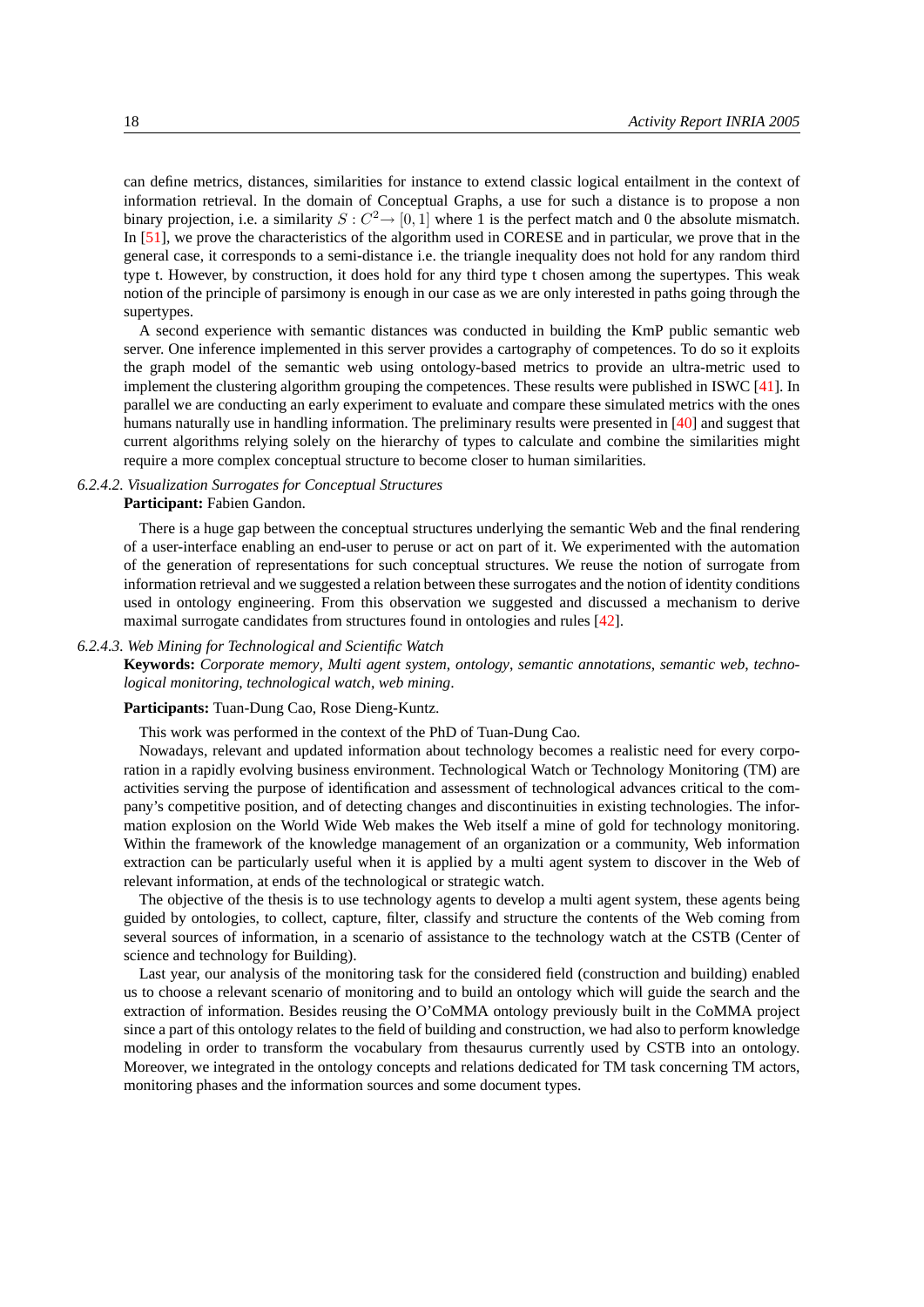Then we proposed an ontology-based approach for building an information system supporting technology monitoring implemented by agents. This system facilitates the document searching and annotating task of the watcher. Its agents use the ontology to enrich any watcher's query, then formulate a system query and send it to Google to search the Web and finally generate annotations from search result. Thus the watcher can easily access to information annotated by exploiting the Corese semantic search engine.

To do so, we developed and implemented three algorithms using the ontology to search the Web with Google and then generate the RDF annotations from these results of Google automatically. The two first algorithms use branches of concepts in ontology to search the Web while the third one relies on the balanced selection of descendant concepts of user's concepts in the original query [\[32\]](#page-36-3), [\[31\]](#page-36-4). This work will be published at RFIA'2006 [\[63\]](#page-39-11).

We are now designing and implementing a subsociety of "annotator" Agents encapsulating this algorithm, working in cooperation with other agents dedicated to other tasks in the TM system.

## <span id="page-24-0"></span>**7. Contracts and Grants with Industry**

## **7.1. Knowledge Management Platform**

<span id="page-24-1"></span>**Participants:** Alain Giboin (resp.), Olivier Corby, Karine Delêtre, Fabien Gandon, Thierry Grandsart, Nicolas Gronnier, Cécile Guigard.

This two-years project ended in April 2005. A final prototype was delivered, with the final report of the project [\[57\]](#page-39-10). KmP involved teams specialized in computer science, economic sciences, management sciences, ergonomics and psychology, namely: Rodige Laboratory (UNSA-CNRS), Latapses Laboratory (UNSA-CNRS), Acacia Team (INRIA Sophia Antipolis), GET (Telecom Paris and ENST Bretagne), Telecom Valley Association (Sophia Antipolis). The project also involved a set of pilot users, who actively participate to the design of the prototype. The KmP project lead to the construction of a web server facilitating the sharing of competences within a community - the Telecom Valley (Sophia Antipolis) which gathers firms, local institutions, and research organizations working in the telecommunications domain. The aim of KmP is to promote partnership seeking and setting within the community (cf. [\[80\]](#page-40-12)). The Acacia team coordinated the design and development of the prototype and of its underlying ontologies. The prototype is based on Corese, hence its name: KmP-Corese. The RNRT KmP project was so successful that it will continue through follow-up projects.

## **7.2. KmP-DRIRE**

<span id="page-24-2"></span>**Participants:** Olivier Corby (resp.), Semi Gaieb, Fabien Gandon, Alain Giboin.

Since July 2005, the Acacia team was awarded a one year grant by DRIRE PACA in order to leverage the research prototype developed during the RNRT KmP project. This new project is performed in collaboration with Rodige/Gredeg from UNSA CNRS and Telecom Valley. The purpose of the project is to improve the architecture and the usability of the platform and to design ergonomic user interfaces.

## **7.3. KmP-Philips**

<span id="page-24-3"></span>**Participants:** Olivier Corby (co-resp.), Priscille Durville, Fabien Gandon, Alain Giboin (co-resp.), Hervé Karp.

This two-year project is a second follow-up to the RNRT KmP project that started in September 2005. Its goal is to design and validate a prototype supporting the strategic management of individual and collective competencies within Philips Semiconductors France. The prototype will be adapted to Philips Semiconductors Sophia Antipolis and is a pilot for the future eCoRe start-up. The KmP-Philips project involves Acacia, Rodige, Philips and eCoRe.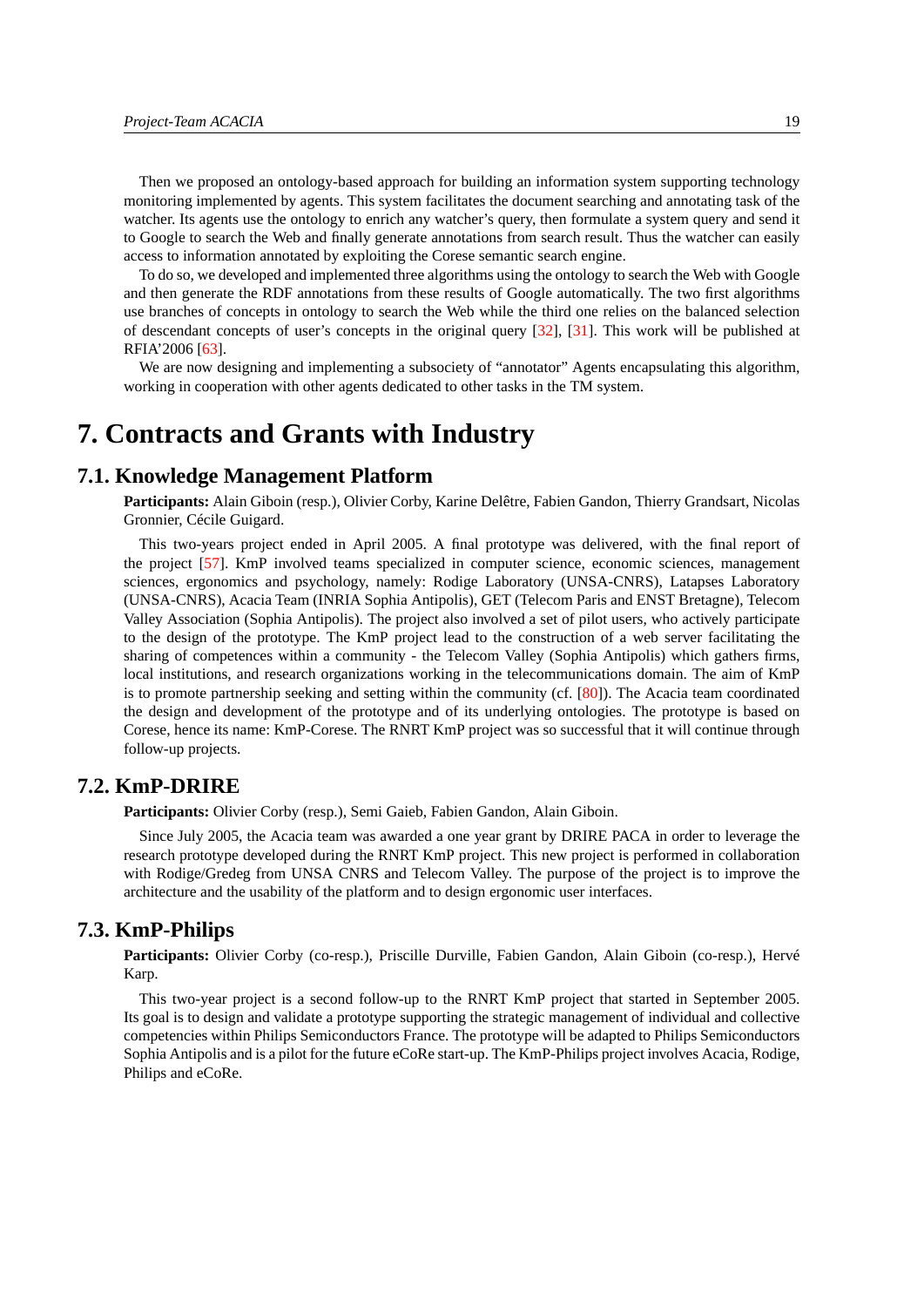## **7.4. EADS**

<span id="page-25-0"></span>**Keywords:** *Aerospace domain*, *Knowledge Management*, *Ontology*, *RDF*, *Semantic Web*, *XML*.

**Participants:** Sylvain Dehors, Fabien Gandon, Olivier Corby (resp.).

We had a second contract with EADS CCR to integrate new Corese functions into the earlier EADS Corese prototype for Corporate Research Memory Management. We enhanced XSLT style sheets for customized result presentation. We designed a prototype of an RDF editor to edit annotations. The editor is based on XSLT style sheets that perform edit actions. We integrated the editor into EADS Corese server.

## <span id="page-25-1"></span>**8. Other Grants and Activities**

## <span id="page-25-2"></span>**8.1. Regional Actions**

#### *8.1.1. eCore*

<span id="page-25-3"></span>**Participants:** Olivier Corby, Rose Dieng-Kuntz, Fabien Gandon, Alain Giboin, Hervé Karp (resp.).

Acacia is engaged with Hervé Karp in a process of creation of a start-up, eCore, in order to market a solution for skills management based on Corese. The contract with Philips will enable to develop a pilot for eCore.

#### *8.1.2. MEAT Project*

<span id="page-25-4"></span>**Participants:** Khaled Khelif, Rose Dieng-Kuntz (resp.), Olivier Corby.

We collaborate with Pascal Barbry (IPMC), Rémi Bars (Bayer Crop Science) and Martine Collard (I3S) to build a memory of experiments on DNA chips (see section 6.1.4).

#### *8.1.3. Laboratoire des usages de Sophia Antipolis*

<span id="page-25-5"></span>**Participants:** Alain Giboin, Sophie De Bonis, Thierry Grandsart.

We take part in the "Use laboratory" that aims at observing the current collective usages of technologies, and to anticipate future usages « by a pluridisciplinary research gathering technologists, economists, sociologists, ergonomists, marketing specialists with rigorous methodologies around effective technological platforms and relevant and various users. »

### *8.1.4. CSTB (French Scientific and Technical Center for Building)*

<span id="page-25-6"></span>**Participants:** Tuan-Dung Cao, Rose Dieng-Kuntz (resp.).

We collaborate with Bruno Fiès and Marc Bourdeau (CSTB) for Tuan-Dung Cao's PhD on *Software Agents for the Web Mining, Application to Technological and Scientific Watch*.

### *8.1.5. CINDY, Pôle Cindynique of ENSMP*

<span id="page-25-7"></span>**Participants:** Thanh-Le Bach, Rose Dieng-Kuntz (resp.).

We collaborate with Franck Guarnieri (CINDY - Pole of Research and Formation on Danger and Risk Management of the École Nationale Supérieure des Mines de Paris, in Sophia Antipolis) for Thanh-Le Bach's PhD on *Construction of a multi-viewpoint Semantic Web*. We also have contacts for follow-up of the PhD of Denis Overal, PhD student at CINDY/ENSMP.

#### *8.1.6. WebLearn Colors*

<span id="page-25-8"></span>**Participants:** Olivier Corby, Sylvain Dehors, Rose Dieng-Kuntz (resp.), Catherine Faron-Zucker, Fabien Gandon, Alain Giboin.

We collaborate with the Mainline Team at ESSI, the LIRMM, and the CREGO for the WebLearn Colors on *Semantic Web for E-Learning*. Our objective is to explore the techniques of the Semantic Web for e-learning applications and to measure the impact of e-learning specificities for the design of dedicated semantic portals.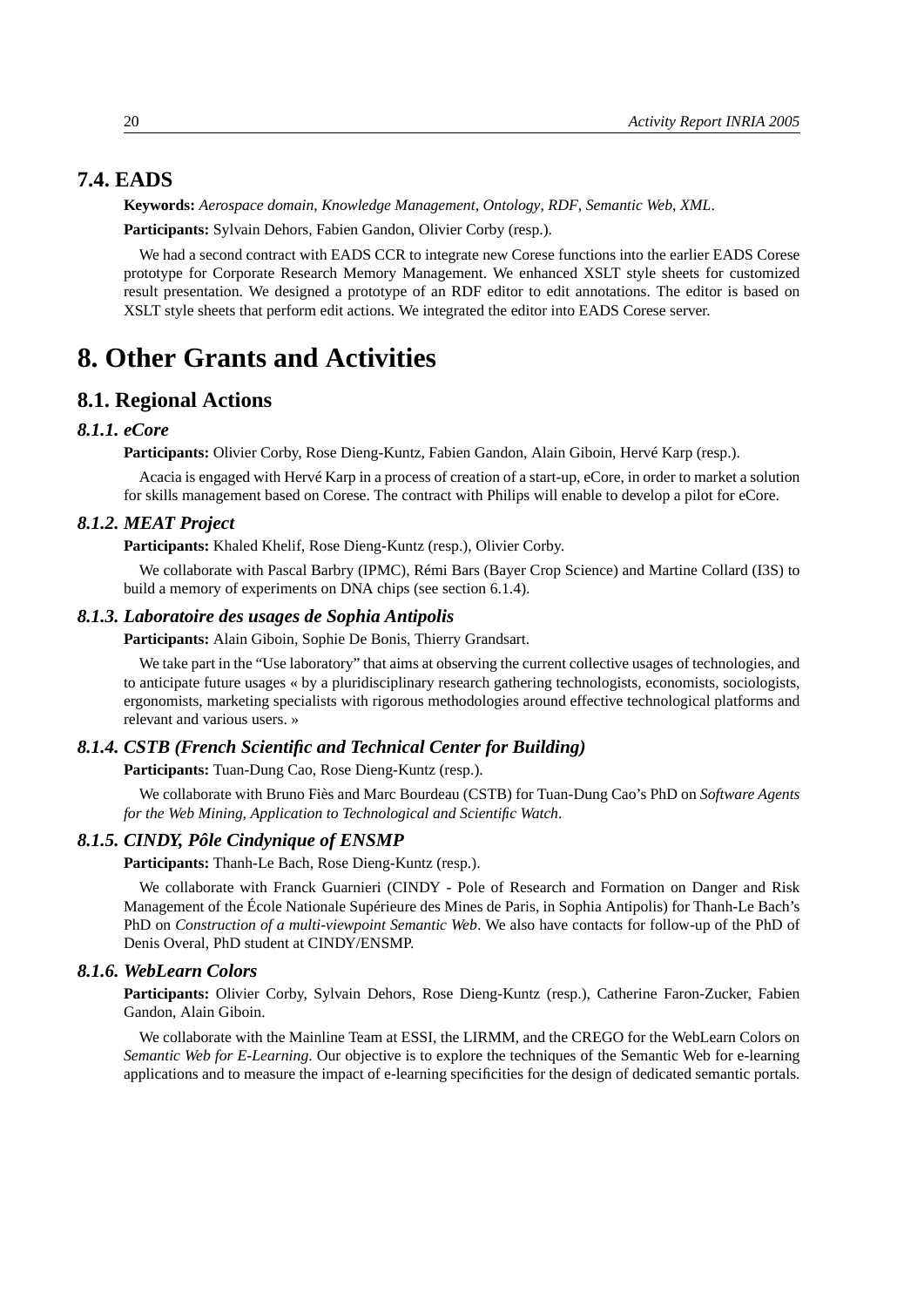#### *8.1.7. "UsableIntranet" Colors*

<span id="page-26-0"></span>**Participants:** Michel Buffa, Olivier Corby, Sylvain Dehors, Sophie De Bonis, Rose Dieng-Kuntz, Catherine Faron-Zucker, Fabien Gandon, Alain Giboin (resp).

UsableIntranet is an INRIA Colors action dealing with the usage-oriented evaluation and redesign of corporate intranets. The originality of this research action is to make informatics specialists and usability specialists collaborate to identify ways to help informatics specialists effectively integrate the usage aspects in the intranet design process to make the intranet more usable. Five teams are involved in UsableIntranet, four academic teams, with pluridisciplinary and complementary competencies, and an industrial team: Acacia, M@inline (I3S Laboratory, UNSA, CNRS), Rainbow (I3S, UNSA, CNRS), PCE and LPEQ (UNSA), Webcore (ILOG, Sophia Antipolis). The first period of the action was devoted to states-of-the-art about intranets and intranet usability, and to a usage study of the ILOG intranet [\[58\]](#page-39-9). The UsableIntranet group has been solicited by the French association ClubNet to present its work during one of the thematic workshops organized by the association. ClubNet gathers intranet managers [\(http://www.clubnet.asso.fr\)](http://www.clubnet.asso.fr). We were solicited by Jean-François Nogier, a ClubNet member who is also the author of "Ergonomie du logiciel et design web : le manuel des interfaces utilisateur", and who introduced a novel section on the usability of intranets in the new edition of his book (2005).

## <span id="page-26-1"></span>**8.2. National Actions**

#### *8.2.1. WebLearn CNRS Specific Action*

<span id="page-26-2"></span>**Participants:** Olivier Corby, Sylvain Dehors, Rose Dieng-Kuntz (resp.), Catherine Faron-Zucker, Fabien Gandon, Alain Giboin.

Rose Dieng-Kuntz, Monique GrandBastien (LORIA - Université Nancy I) and Danièle Hérin (LIRMM) co-ordinate the national CNRS Specific Action (SA) on *Semantic Web for E-Learning* (to which the local WebLearn Colors (see above) belongs). In addition to the local teams involved in the WebLearn Colors, the WebLearn Specific Action involves HEUDIASYC (Université Technologique de Compiègne), IMAG-CLIPS (Université Joseph Fourier & CNRS & INPG), LORIA, LIUPPA (Université de Pau et des Pays de l'Adour) Pau University, the LIASC (ENST Bretagne), and LPS - Université Pierre Mendès France (see <http://www.lirmm.fr/~touitou/as-weblearn/> ).

We took part in the workpackages "Ontologies for e-Learning", "Composition", "Languages", "Tools for Semantic Web and for e-Learning".

The final workshop of the WebLearn AS & Colors was held on May 31, 2005, in the framework of the AFIA Platform.

<span id="page-26-3"></span>Several members of the Acacia team contributed to this final Weblearn workshop [\[23\]](#page-36-5), [\[24\]](#page-36-6), [\[27\]](#page-36-7), [\[30\]](#page-36-8), [\[38\]](#page-37-6).

#### *8.2.2. Working Groups*

Members of the Acacia team take part in several working groups:

- Rose Dieng-Kuntz is member of:
	- the board of the GRACQ (*Groupe de Recherche en Acquisition des Connaissances*) [\(http://www.irit.fr/GRACQ\)](http://www.irit.fr/GRACQ).
	- the TIA Group (*Terminology and AI*) [http://tia.loria.fr/.](http://tia.loria.fr/)
- Alain Giboin is member of:
	- the Group « Psychologie ergonomique » of the Département Recherche de la Société française de Psychologie. Founder member and secretary of this group, he is also the Webmaster of the group website: <http://www-sop.inria.fr/acacia/gtpe/>
- Fabien Gandon, Olivier Corby and Catherine Faron-Zucker are creating an informal Group RWCG (Reasoning Semantic Web with Cocneptual Graphs).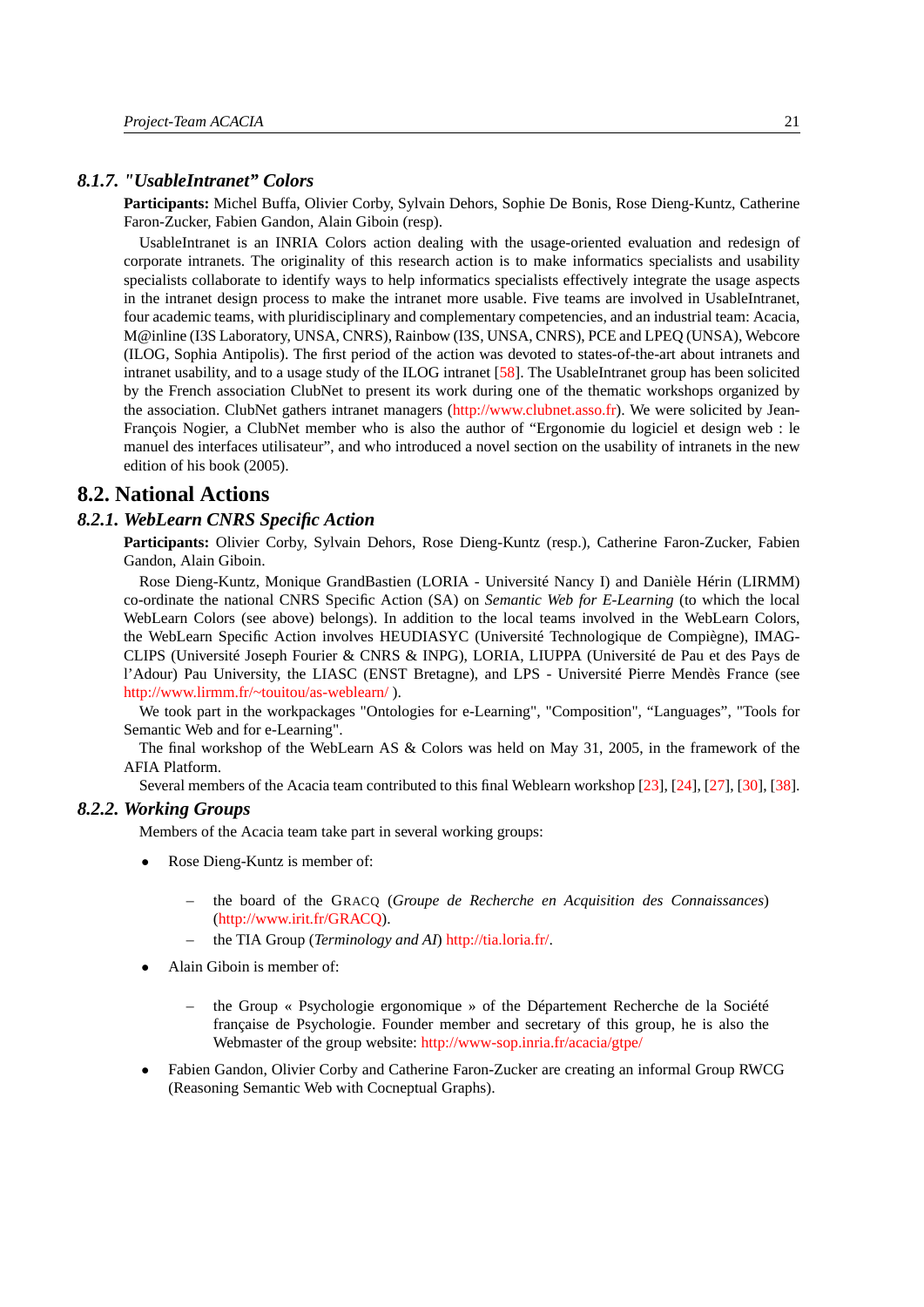## <span id="page-27-0"></span>**8.3. European Actions**

### *8.3.1. Knowledge Web*

<span id="page-27-1"></span>**Participants:** Thanh-Le Bach, Olivier Corby, Sylvain Dehors, Rose Dieng-Kuntz (resp.), Fabien Gandon, Alain Giboin, Phuc-Hiep Luong.

We take part in the Knowledge Web Network of Excellence. This year, we took part in the workpackages WP2.2 Heterogeneity where we worked on ontology alignment, WP2.3 Dynamics where we studied thoroughly ontology evolution, and WP1.2 Evaluation. Rose Dieng-Kuntz took part in the research meetings in Hannover. In the WP3 Education, Sylvain Dehors contributed to the WP3.1 and WP3.3 of the Knowledge Web NoE. He attended the general meeting in Hannover in January, and contributed to the different deliverables and evaluation of the work packages he was involved in. Especially he contributed to the definition of the requirements for the future e-learning platform for semantic web studies, and he is still active in the definition of the domain ontology for semantic web.

This year, Alain Giboin took part in the Workpackage 1.2. Evaluation," and contributed to the Deliverable "D1.2.3. Methods for ontology evaluation." [\[56\]](#page-39-8).

Fabien Gandon took part in the Deliverable on best practices of WP1.4.

Olivier Corby took part in the Workpackage 2.1 on the benchmark on RDF tools. The results for Corese were very good: Corese was even the best tool among the competing tools) (cf. see

<span id="page-27-2"></span>[http://knowledgeweb.semanticweb.org/benchmarking\\_interoperability/working\\_days/\)](http://knowledgeweb.semanticweb.org/benchmarking_interoperability/working_days/).

#### *8.3.2. Future European projects*

For the IST-4 Call, the Acacia team took part in three successful proposals, positively evaluated, and under negotiation for being funded:

- PALETTE (Pedagogically sustained Adaptive LEarning Through the exploitation of Tacit and Explicit knowledge), an Integrated Project coordinated by Ercim and EPFL,
- SeaLife (A Semantic Grid Browser for the Life Sciences Applied to the Study of Infectious Diseases), a STREPS, coordinated by Dresden University and that was ranked first among 150 submissions,
- SEVENPRO (Semantic Virtual Engineering Environment for Product Design), a STREPS coordinated by Semantic Systems.

## <span id="page-27-3"></span>**8.4. International Actions**

## *8.4.1. W3C*

<span id="page-27-4"></span>Fabien Gandon is a member of the Semantic Web Best Practices and Deployment Working group and reports on the activities of this group to the INRIA DirDRI. This working group discusses issues and reviews notes on best practices for different aspects of the semantic web: schema engineering design patterns, vocabulary management, tutorials, directory of applications and demos, etc. Fabien Gandon participated in the technical plenary session of W3C (March 2005) and regularly participates to bi-weekly teleconferences. We also presented a contribution to the W3C Workshop on Semantic Web Services (June 2005); it showed our experience in applying Corese to corporate semantic web services and stated our position w.r.t. what in our opinion should be the first step in issuing standards for semantic web services.

#### *8.4.2. Carnegie Mellon University*

<span id="page-27-6"></span><span id="page-27-5"></span>Fabien Gandon continued his collaboration with CMU.

#### *8.4.3. University Gaston Berger*

The Acacia team welcomed Moussa Lo (University of Gaston Berger of St-Louis, Senegal), In addition this visit initiated an exchange between ACACIA and the Computer Science Department of the University of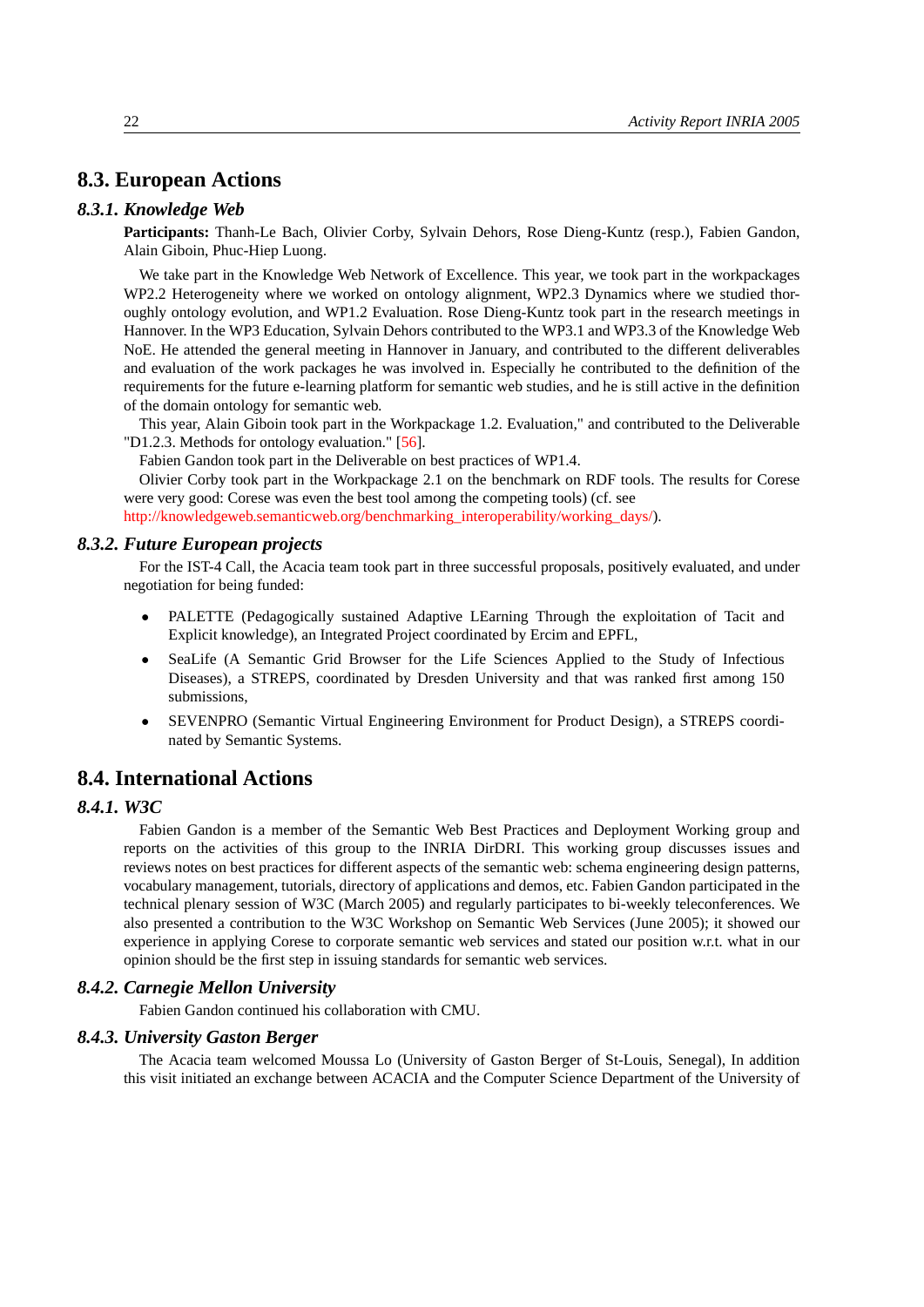Gaston Berger of St Louis (Senegal): Fabien Gandon will go there for two weeks of lectures at beginning of December 2005.

## <span id="page-28-0"></span>**9. Dissemination**

## <span id="page-28-1"></span>**9.1. Animation of the Scientific Community**

#### *9.1.1. Programme committees*

<span id="page-28-2"></span>Olivier Corby was member of the following programme committees:

- *16èmes Journées Francophones d'Ingénierie des Connaissances (IC'2005)*, Nice, AFIA platform, June 1-3, 2005.
- *13th Int. Conference on Conceptual Structures (ICCS'2005)*, Kassel, Germany, July 18-22, 2005.
- *ISWC'2005 Workshop on Knowledge Markup and Semantic Annotation (SemAnnot'2005)*.

Rose Dieng-Kuntz was member of the following programme committees:

- *The IASTED International Conference on Artificial Intelligence and Applications (AIA 2005)* as part of the Twenty-Third IASTED International Multi-Conference on Applied Informatics, February 14- 16, 2005, Innsbruck, Austria [http://www.iasted.org/conferences/2005/innsbruck/aia.htm.](http://www.iasted.org/conferences/2005/innsbruck/aia.htm)
- *Third International Conference on Knowledge Capture (K-CAP'2005)*, October 2-5, 2005, Banff, Canada, [http://www.kcap05.org/.](http://www.kcap05.org/)
- *16èmes Journées Francophones d'Ingénierie des Connaissances (IC'2005)*, Nice, AFIA Platform, June 1-3, 2005.
- *2nd International Workshop on Semantic Web for Web-based Learning. Implications in the area of Information Systems in Education*, Porto, in conjunction with CAiSE'05, the 17th International Conference on Advanced Information Systems Engineering (June 13-17, 2005).
- *AAMAS 2005 Agent-Mediated Knowledge Management* (AMKM'2005),
- *12th ISPE International Conference on Concurrent Engineering: Research and Applications (CE'2005)*, Dallas, USA, 25 - 29 July, 2005
- *11th Conference of the Spanish Association for Artificial Intelligence (CAEPIA'05)*, Santiago de Compostela (Spain), in November 23-25.

Fabien Gandon was member of the program committees or reviewer for:

- Conferences: *International Joint Conference on Artificial Intelligence (IJCAI)*; *IEEE/WIC/ACM Web Intelligence (WI)*;
- Symposium: *AAAI Fall Symposium on Agents and the Semantic Web (ASW)*; *Symposium Mobilité CNRT Télius*;
- Workshops: *International Workshop on Web Semantics (WebS)*; *Organizations to Organization Oriented Programming (OOOP)*; *Agent-Mediated Knowledge Management (AMKM)*; *Knowledge Management and Organizational Memories (KMOM)*; *Knowledge Markup and Semantic Annotation (SemAnnot)*.

Alain Giboin was member of the following programme committees: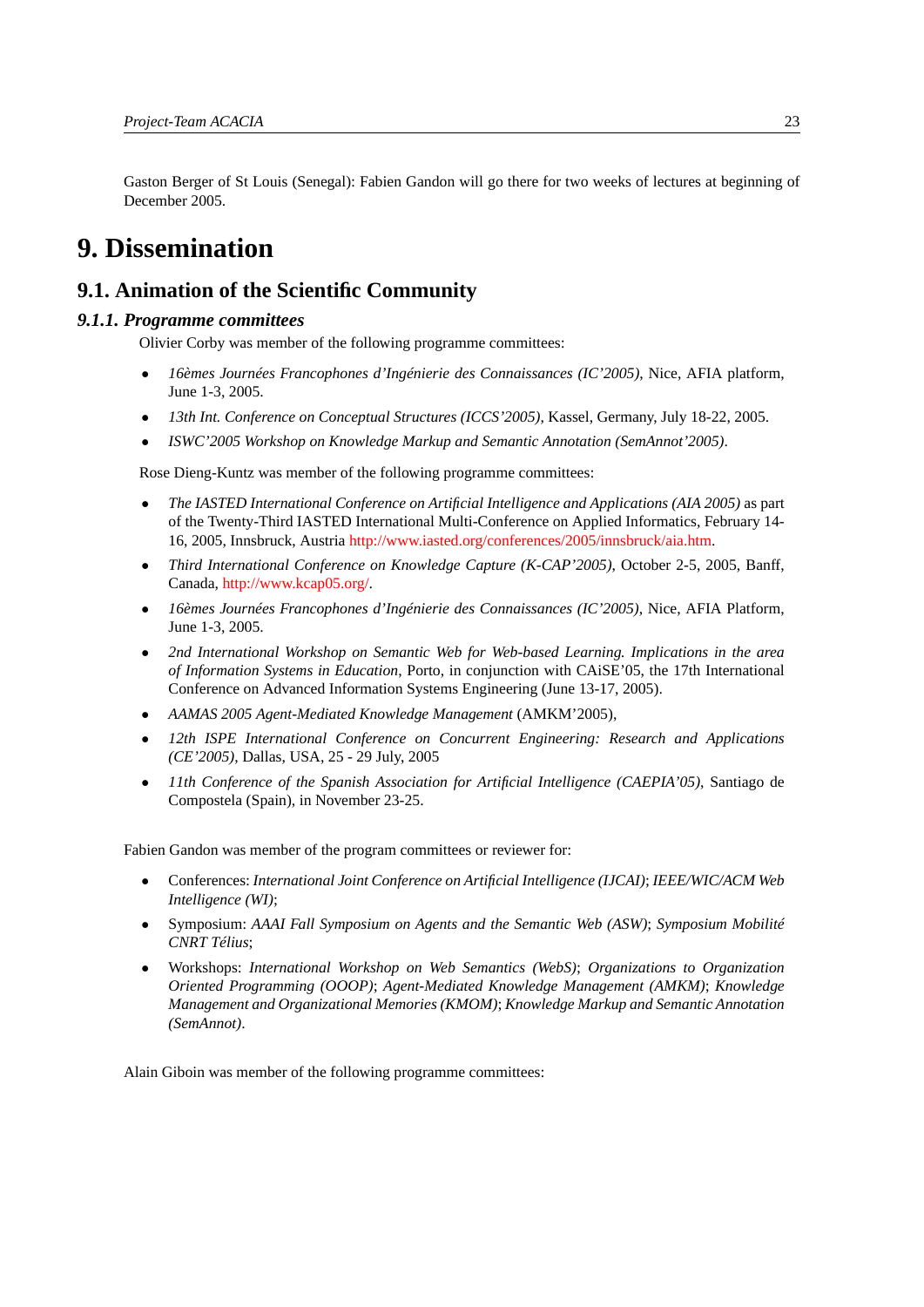- CONTEXT'05, the *Fifth International and Interdisciplinary Conference on Modeling and Using Context*, July 5-8, 2005, Paris, France: <http://www.context-05.org>
- UbiMob'05, *Deuxièmes Journées Francophones: Mobilité et Ubiquité 2005*, 1-3 June 2005, Grenoble, France: <http://ubimob05.imag.fr/>
- ÉPIQUE'2005, *Troisièmes journées d'étude en Psychologie ergonomique*, 26-28 September 2005, Toulouse, France: <http://www-sop.inria.fr/acacia/gtpe/epique-2005/welcome.html>
- *Workshop "Web sémantique pour le E-learning"*, Nice, 31 May 2005, Plate-forme AFIA, <http://www-sop.inria.fr/acacia/WORKSHOPS/WebLearn2005/call.html>

#### *9.1.2. Journals and Publishers*

<span id="page-29-0"></span>Rose Dieng-Kuntz:

- is co-editor of the series *"Frontiers in Artifical Intelligence Applications"* at IOS Press,
- is member of the editorial board of the journal *ETAI (Electronic Transactions on Artificial Intelligence)* on the topics *Semantic Web*.
- did a review for *ACM Transactions on Internet Technologies* (TOIT ) and a review for ARIMA (*Revue africaine de la recherche en informatique et mathéatiques appliqués*).

<span id="page-29-1"></span>Fabien Gandon did several reviews for the international journals IEEE/TKDE. Alain Giboin was reviewer for the journal Le Travail Humain

## **9.2. Organization of conferences and courses**

- Rose Dieng-Kuntz was:
	- Co-chair of the *IJCAI'2005 Workshop on Knowledge Management and Organizational Memories* [\[16\]](#page-35-6) [http://www.inria.fr/acacia/WORKSHOPS/IJCAI2005-OM/call.html,](http://www.inria.fr/acacia/WORKSHOPS/IJCAI2005-OM/call.html) Edinburgh, uk, August 2005.
	- Co-chair of the *Weblearn Thematic Day on Semantic Web and E-Learning* [\[15\]](#page-35-7), in the framework of the AFIA'2005 platform.
- Fabien Gandon organized the AFIA platform grouping three conferences and 7 workshops and one tutorial: CAP (Conférence d'Apprentissage), IC (Ingénierie des Connaissances), RJCIA (Rencontres Jeunes Chercheurs en Intelligence Artificielle), WSeL (Web sémantique pour le e-Learning), Tutorial "Apprentissage Pro-Actif", RTE (Représentation et raisonnement sur le temps et l'espace), AABio Apprentissage automatique et bioinformatique, RàPC (Raisonnement à Partir de Cas), CDT (Connaissances et Documents Temporels), RWSG (Raisonner le web sémantique avec des graphes). This platform lasted a week; it allowed the publication of 142 articles and gathered some 250 participants. <http://www-sop.inria.fr/acacia/afia2005/>
- Alain Giboin was co-chair (with Jean-Yves Tigli, I3S, and Philippe Dubois, FNDV) of DeViNT'2005, Troisième journée "Déficients visuels et NTIC", Sophia Antipolis, France, 2-3 June 2005.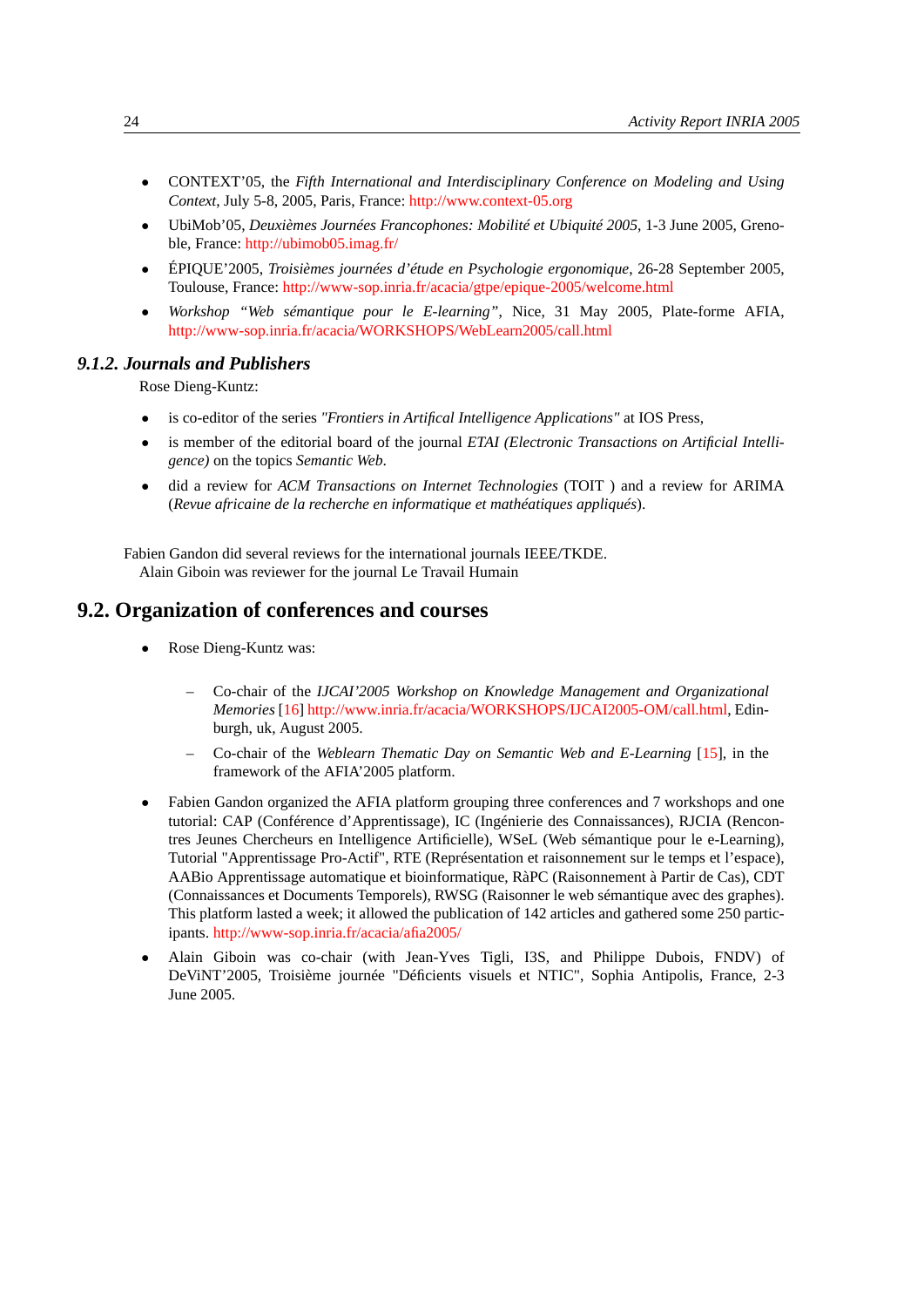## <span id="page-30-0"></span>**9.3. Others**

## *9.3.1. Prices*

<span id="page-30-1"></span>Rose Dieng-Kuntz won the Irène Joliot-Curie Price 2005 of Ministery of Research in the category Scientist of the Year [\(http://www.recherche.gouv.fr/discours/2005/prixijc05.htm\)](http://www.recherche.gouv.fr/discours/2005/prixijc05.htm).

#### *9.3.2. Scientific Councils and Evaluation tasks*

<span id="page-30-2"></span>Rose Dieng-Kuntz was member of:

- Scientific Council of the Laboratoire Perception, Systèmes, Information of the University of Rouen and of INSA-Rouen,
- Specialist Commission CS27 of UNSA, till June 2005.

Rose Dieng-Kuntz was expert evaluator for:

- Fonds québécois de recherche sur la nature et les technologies,
- ANR Call for « Young Research Teams »,
- World Class Jury for France Telecom R & D.

<span id="page-30-3"></span>Fabien Gandon was expert evaluator for ANR call for RNTL Network.

#### *9.3.3. International Working Groups*

<span id="page-30-4"></span>Rose Dieng-Kuntz has been nominated chair of the IFIP Working Group on Knowledge Management.

## *9.3.4. Collective tasks*

- Olivier Corby is member of:
	- CDL (Commission for software development).

at INRIA UR Sophia Antipolis.

- Rose Dieng-Kuntz was:
	- member of the board of the Project Committee, till June 2005,
	- chair of the Colors Commission, till October 2005.

at INRIA UR Sophia Antipolis.

- Fabien Gandon:
	- is a member of the CSD (Comité de Suivi Doctoral) of INRIA Sophia Antipolis,
	- is the secretary of the CP (Comité des Projets),
	- reports to the DIRDRI on his standardization activities in the W3C.
- Alain Giboin is member of the Cumir (Commission des Utilisateurs des Moyens Informatiques pour la Recherche).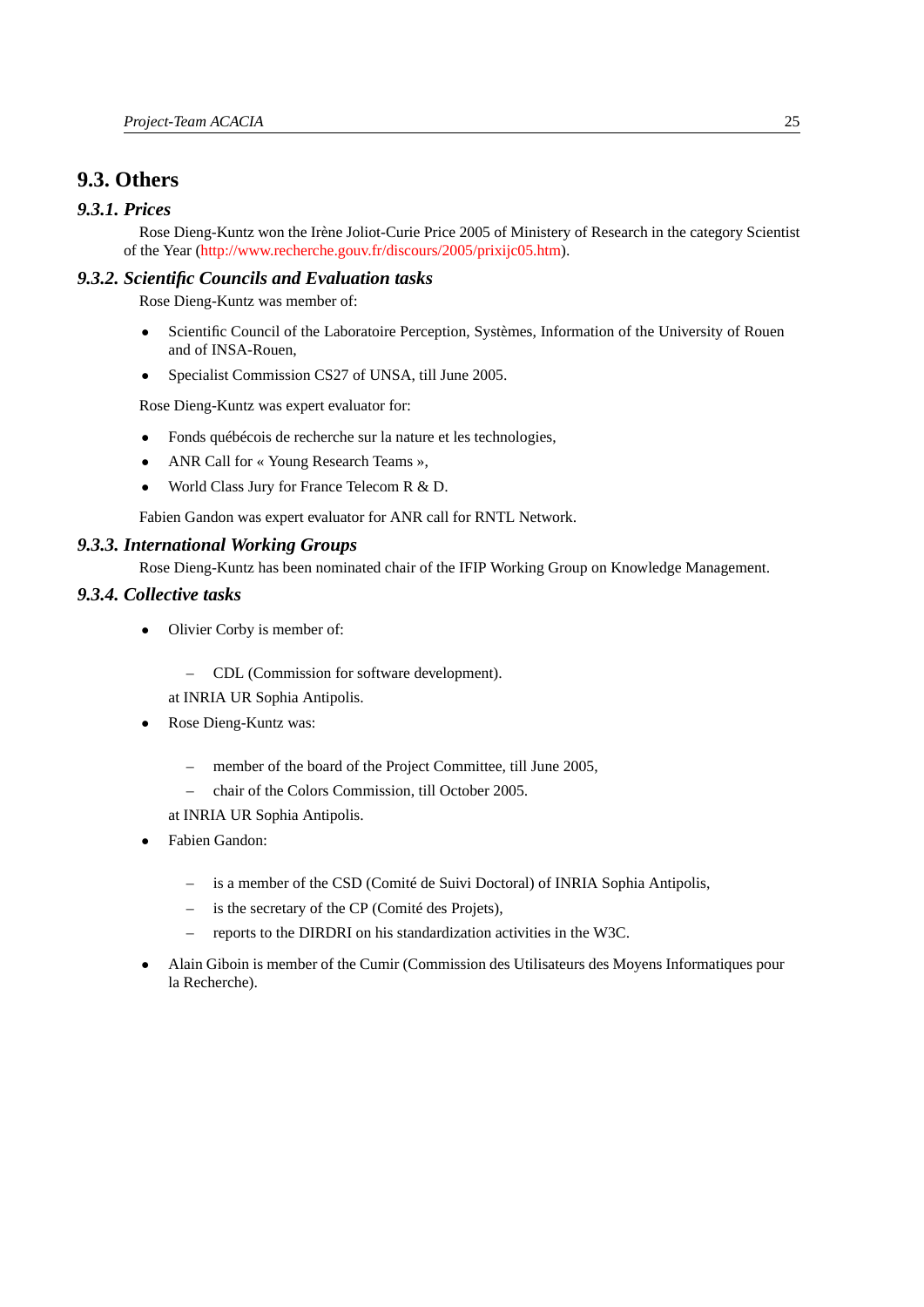## *9.3.5. Visits*

<span id="page-31-0"></span>The ACACIA team welcomed:

- Wayne Wobcke (New South Wales University), on September 16, 2005.
- Members of BritiSh Petroleum, Axa, Marriot, Johnson & Johnson, Nielsen, Intel, l'Oreal on June 23, 2005,
- J. Bear and M. Garbey, Houston University, (College of Natural-Sciences and Mathematics),
- Mathias Wagner, Massimo Paolucci and Marko Luther, Docomo Eurolabs, August 9, 2005.

<span id="page-31-1"></span>Fabien Gandon visited CMU in the framework ofhis collaboration with Norman Sadeh.

## **9.4. Teaching**

## *9.4.1. University*

- <span id="page-31-2"></span>• The Acacia project is a welcoming team of the "École doctorale STIC of the Nice - Sophia Antipolis University (UNSA)".
- The members of the project gave the following courses:
	- Olivier Corby, Fabien Gandon and Alain Giboin are in charge of a course on knowledge engineering applied to semantic web. It's a one semester course during the last year of the curriculum at EPU (Ecole Polytechnique Universitaire de Nice Sophia Antipolis). They also supervised several student projects.
	- Olivier Corby gave the following courses:
		- \* Knowledge Engineering for the Semantic Web at ESSI UNSA Engineering school in 3rd year (total of 45 Hours).
		- \* ENTPE: Course on Knowledge engineering and XML: 12 hours
		- UTT Troyes: Course on RDF and Corese semantic search engine: 5 hours
	- Sylvain Dehors did eight practical sessions at ESSI teaching XML and XSLT.
	- During this year, Sylvain Dehors supervised three internships: Leonid Syniukov who worked as a master student on the interaction design of QBLS during three months. He was a student of the ErgoN'tic Master in Nice. He supervised 4 second year students of Polytech'Nice during their mid-term three weeks project. They had to develop a Java Program to analyze log files generated by the activity of learners on an e-learning system. Stephanie Mevel made her summer two months internship after Polytech'Nice second year among the acacia team. She redeveloped a web-based tool to analyze the logs generated by the activity of the learners during the QBLS experiment.
	- Rose Dieng-Kuntz is responsible for the course on "*Knowledge Capitalization and Economic Intelligence* (20h) in the framework of the Masters "Audit Informationnel et Stratégique" at the Institut d'Administration d'Entreprises, UNSA.
	- Fabien Gandon gives lectures as part of the course at ESSI on "Knowledge Engineering and Semantic Web" and supervises a number of students' projects.
	- Alain Giboin gave the following courses: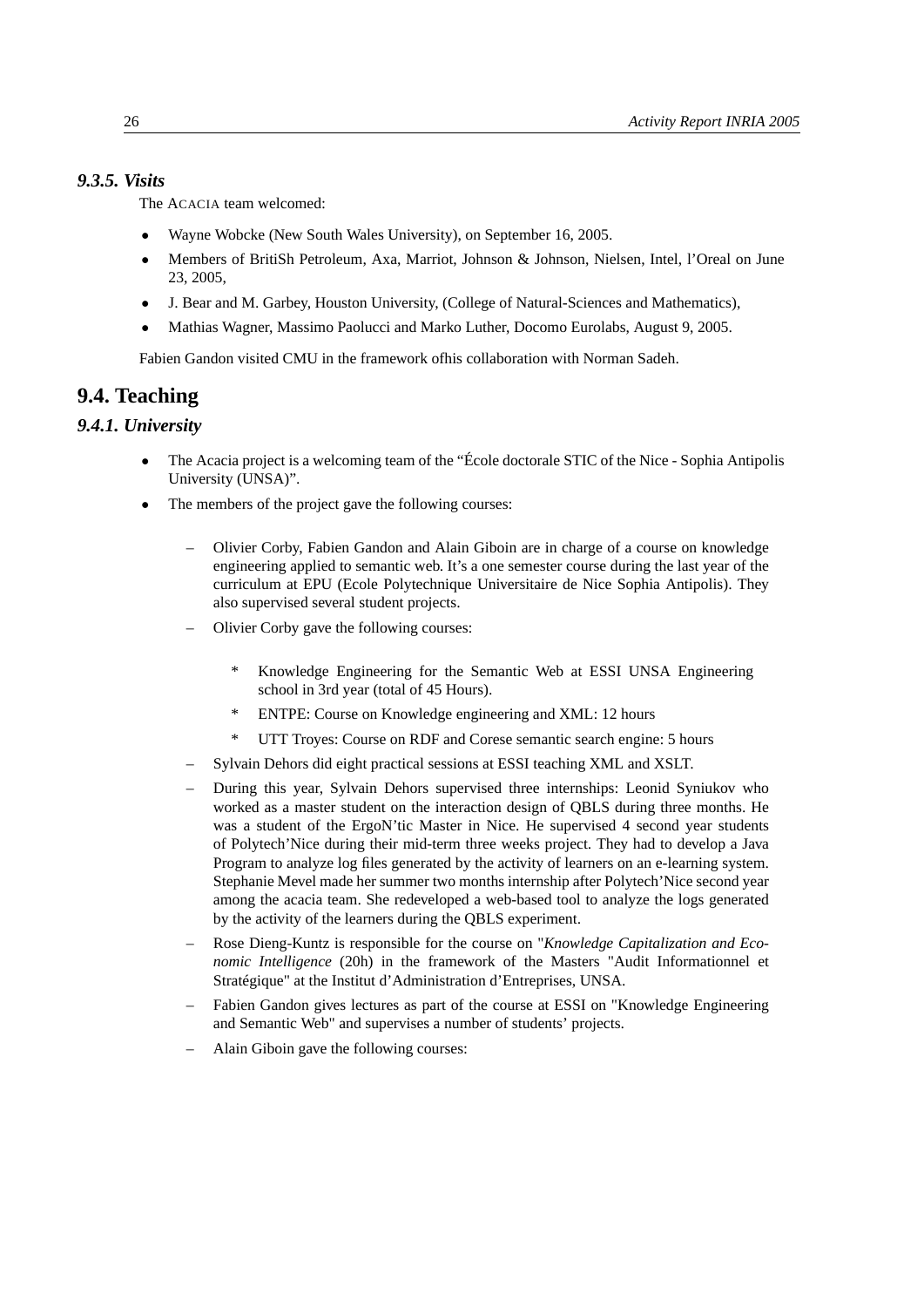- \* EPU, ESSI 3rd year, Module « Interfaces graphiques homme-machine » (GUI), Université de Nice Sophia Antipolis: contribution to the organization of the module, lectures, participation to tutorials, and assessment of students' GUI projects.
- \* EPU, ESSI 1st year, tutoring of students' programming projects (ergonomics).
- \* EPU (With Olivier Corby and Fabien Gandon) ESSI, Knowledge engineering applied to the Semantic Web course" : lectures and tutoring of students projects.
- \* Master « Ergonomie des Nouvelles Technologies de l'Information et de la Communication (ErgoNTIC) », Université de Nice Sophia Antipolis : in charge of the Module « Méthodes et Techniques de Conception et d'évaluation des IHM », lectures, tutoring and training supervision. Coordination between the ESSI GUI Module and the Master ErgoNTIC. This coordination aims at making work together software engineers and ergonomists as early as the learning phase, and to allow software engineering and ergonomics teachers to set up joint actions promoting cooperation between software engineers and ergonomists.
- Khaled Khelif gave:
	- Practical courses on Java Programming in UNSA (24 hours)

#### *9.4.2. Theses*

- <span id="page-32-0"></span>Current theses:
	- 1. Laurent Alamarguy: *Ontologies and Semantic Relations Acquisition from Biomedical Corpora*, université de Nice - Sophia Antipolis.
	- 2. Thanh-Le Bach: *Construction of a Multi-Viewpoints Semantic Web*, Ecole Nationale Supérieure des Mines de Paris.
	- 3. Tuan-Dung Cao: *Software Agents for the Web Mining, Application to Technological and Scientific Watch*, Université de Nice - Sophia Antipolis, in collaboration with CSTB.
	- 4. Sylvain Dehors: *Semantic Web and Knowledge Management for E-learning*, université de Nice - Sophia Antipolis
	- 5. Khaled Khelif: *Semantic Web and Experiment Memory for the Transcriptome Analysis*, université de Nice - Sophia Antipolis (in collaboration with IPMC and Bayer Crop Science).
	- 6. Phuc-Hiep Luong: *Management of a Corporate Semantic Web*, Ecole Nationale Supérieure des Mines de Paris.
- Thesis jurys:
	- Olivier Corby was member of Adorjan Kiss's thesis jury, Montpellier II University, December 13, 2005.
	- Rose Dieng-Kuntz was member of the following thesis jurys:
		- \* Chair of the jury of Stéphanie Werli, Paris-Sorbonne University, June 27, 2005,
		- \* Reviewer of the thesis of Jean-Yves Fortier, Amiens, October 6, 2005,
		- \* Reviewer of the thesis of Alicia Diaz, Nancy, October 21, 2005,
		- \* Reviewer of the thesis of Mathieu d'Aquin, Nancy, December 12, 2005.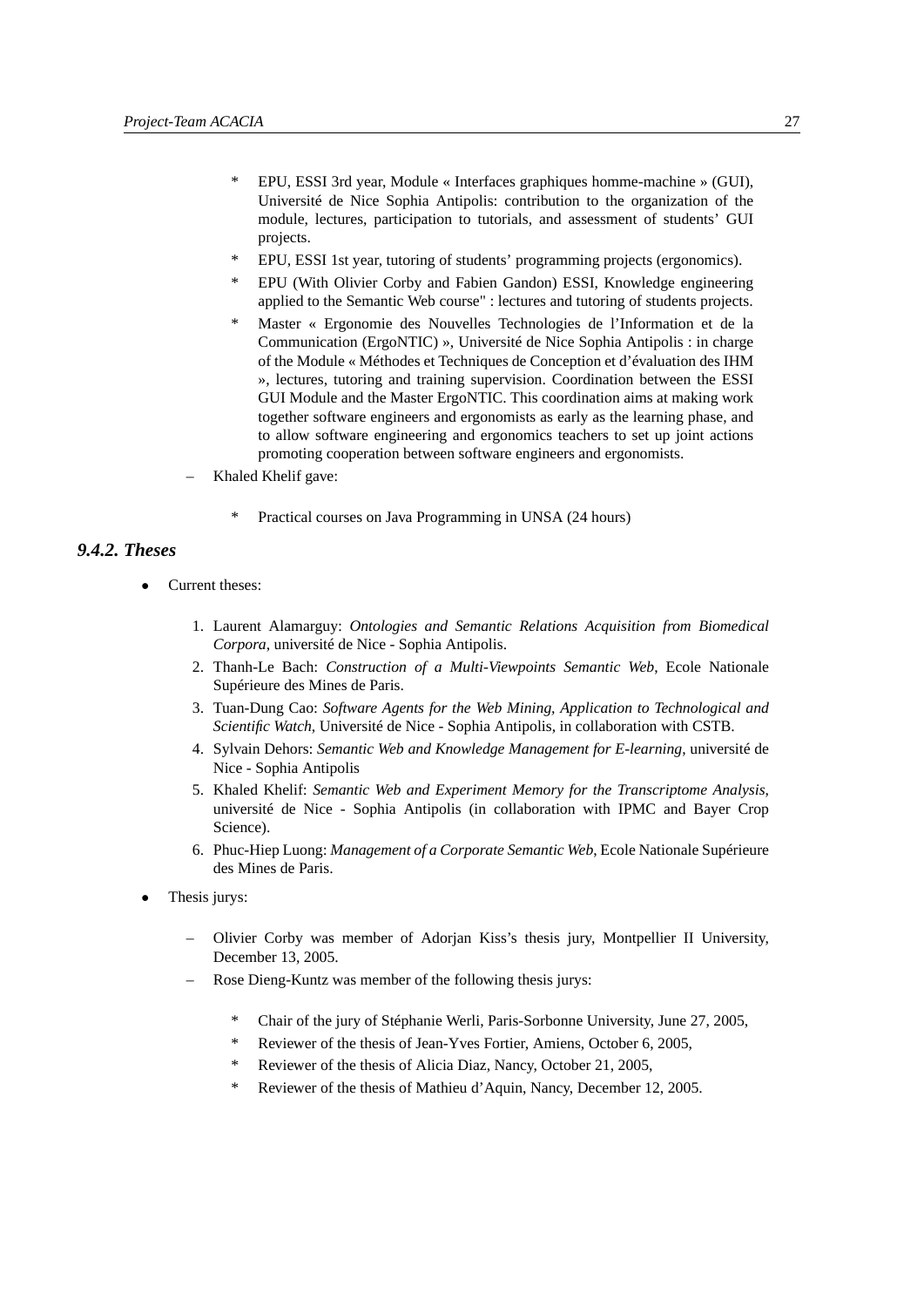#### *9.4.3. Training*

<span id="page-33-0"></span>We welcomed the following trainees:

- Karima Aissiou, ESSI 2ème année: *Exploitation d'une Ontologie médicale et du moteur de recherche sémantique Corese pour un staff virtuel dans le cadre d'un réseau de soin»*
- Sophie De Bonis, Master ErgoNTIC, UNSA: *« Contribution à l'évaluation et à la reconception ergonomiques d'un intranet d'entreprise»* ,
- Muriel Boutet, Master ESSI: *« Conception d'une plateforme d'étude des distances conceptuelles telles qu'elles sont perçues par les humains»* ,
- Anthony Canto, Master ESSI: *« Conception d'une plateforme d'étude des distances conceptuelles telles qu'elles sont perçues par les humains»* ,
- Hassan El Mahrati, ESSI 3ème année: *«Serveur Web sémantique»* ,
- Thierry Grandsart, Master ErgoNTIC, UNSA: *« Contribution à l'evaluation ergonomique de la plate-forme KmP»* ,
- Stephanie Mevel, ESSI 2ème année: *« Réalisation d'un outil en ligne d'exploitation des enregistrements de l'activité des apprenants sur une plateforme de e-learning»* ,
- Michel Pepino, ESSI 3ème année: *«Serveur Web sémantique»* ,
- Emmanuel Roux, Master ESSI: *« Conception d'une plateforme d'étude des distances conceptuelles telles qu'elles sont perçues par les humains»* ,
- Leonid Syniukov, UFR Nice Sophia Antipolis: *«Interface de visualisation de cours pour des étudiants mobiles»* .

## **9.5. Participation to conferences, seminars, invitations**

<span id="page-33-1"></span>Members of the team took part in conferences and *workshops* (see the bibliography). In addition to these conferences,

Rose Dieng-Kuntz was keynote speaker at:

- EGC'2005 (*5èmes Journées d'Extraction et de Gestion des Connaissances*), Paris, January 2005,
- ICCS'2005 ((*13th International Conference on Conceptual Structures*), Kassel, Germany, July 18- 22, 2005.

She will also give an invited conference at the *15ème Journée de Rencontre de l'Observatoire Technologique : L'Internet de Connaissances*, Genève, November 11, 2005.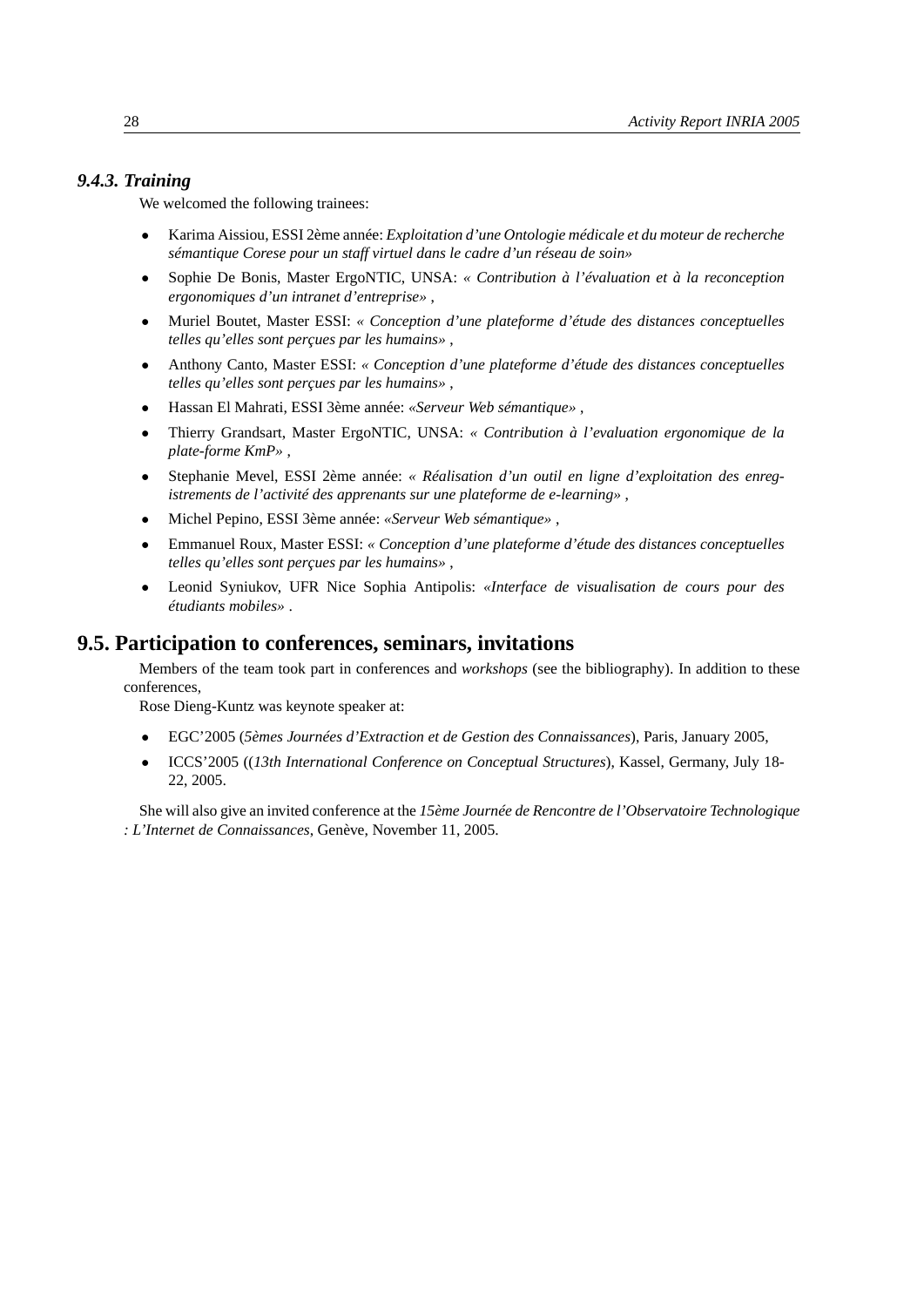## <span id="page-34-0"></span>**10. Bibliography Major publications by the team in recent years**

- [1] R. DIENG-KUNTZ, O. CORBY (editors). *Knowledge Engineering and Knowledge Management: Methods, Models and Tools, Proc. of the 12th International Conference, EKAW'2000*, Springer-Verlag, LNAI n.1937, Juan-les-Pins, October 2 -6 2000, [http://www.inria.fr/acacia/ekaw2000.](http://www.inria.fr/acacia/ekaw2000)
- [2] O. CORBY, R. DIENG-KUNTZ. *The WebCokace Knowledge Server*, in "IEEE Internet Computing", vol. 3, n<sup>o</sup> 6, December 1999, p. 38-43.
- [3] O. CORBY, R. DIENG-KUNTZ, C. FARON-ZUCKER. *Querying the Semantic Web with Corese Search Engine*, in "Proc. of the 16th European Conference on Artificial Intelligence (ECAI'2004), Prestigious Applications of Intelligent Systems, Valencia, Spain", R. L. DE MANTARAS, L. SAITTA (editors). , August 22-27 2004, p. 705-709.
- [4] O. CORBY, R. DIENG-KUNTZ, C. HEBERT. *A Conceptual Graph Model for W3C Resource Description Framework*, in "Conceptual Structures: Theory, Tools and Applications, Proc. of the 8th Int. Conference on Conceptual Structures (ICCS'2000), Darmstadt, Allemagne", B. GANTER, G. W. MINEAU (editors). , Springer-Verlag, LNAI n. 1867, August 13 -17 2000, p. 468-482.
- [5] A. DELTEIL, C. FARON-ZUCKER. *A Graph-Based Knowledge Representation Language*, in "Proceedings of the 15th European Conference on Artificial Intelligence (ECAI 2002), Brighton, Lyon, France", F. VAN HARMELEN (editor). , IOS Press, July 21- 26 2002, p. 297-301.
- [6] R. DIENG-KUNTZ, O. CORBY, A. GIBOIN, M. RIBIÈRE. *Methods and Tools for Corporate Knowledge Management*, in "International Journal of Human-Computer Studies, special issue on knowledge Management", vol. 51, December 1999, p. 567-598.
- [7] R. DIENG-KUNTZ, A. GIBOIN, C. AMERGÉ, O. CORBY, S. DESPRÉS, L. ALPAY, S. LABIDI, S. LAPALUT. *Building of a Corporate Memory for Traffic-Accident Analysis*, in "AI Magazine", vol. 19, n<sup>o</sup> 4, December 1998, p. 81-101.
- [8] R. DIENG-KUNTZ, S. HUG. *Comparison of "Personal Ontologies" Represented through Conceptual Graphs*, in "Proc. of the 13th European Conference on Artifical Intelligence (ECAI'98), Brighton, UK", H. PRADE (editor). , Wiley & Sons, August 1998, p. 341-345.
- [9] F. GANDON, L. BERTHELOT, R. DIENG-KUNTZ. *A Multi-Agent Platform for a Corporate Semantic Web*, in "Proceedings of AAMAS'2002 (First International Joint Conference on Autonomous Agents and Multi-Agent Systems), Bringing People and Agents Together, Bologna, Italy", C. CASTELFRANCHI, W. JOHNSON (editors). , July 15-19 2002, p. 1025-1032.
- [10] F. GANDON. *Distributed Artificial Intelligence And Knowledge Management: Ontologies and Multi-Agents Systems for a Corporate Semantic Web*, Ph. D. Thesis, université de Nice Sophia Antipolis, November 7th 2002.
- [11] A. GIBOIN. *Conversational Remembering in Teams of Road Accident Analysts: Using a Model of Collective*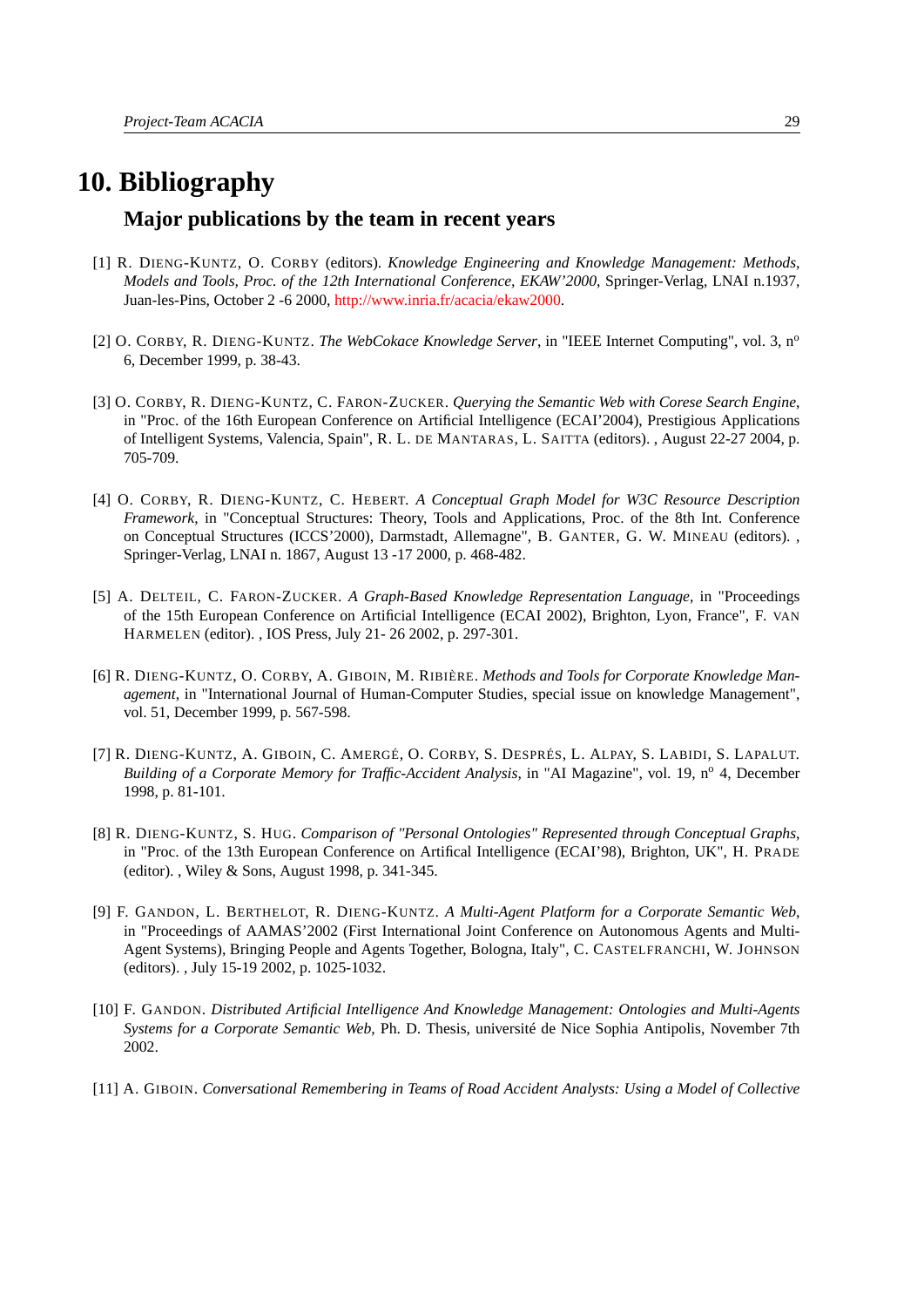*Memory for Designing an Organizational Memory System*, in "Le Travail Humain", vol. 63, n° 3, 2000, p. 227-257.

- <span id="page-35-2"></span>[12] J. GOLEBIOWSKA, R. DIENG-KUNTZ, O. CORBY, D. MOUSSEAU. *Building and Exploiting Ontologies for an Automobile Project Memory*, in "Proc. of the First International Conference on Knowledge Capture (K-CAP 2001), Victoria, Canada", October 22 - 23 2001.
- [13] P. MARTIN. *CGKAT: a Knowledge Acquisition and Retrieval Tool using Structured Documents and Ontologies*, in "Fulfilling Peirce's Dream, Proc. of the 5th International Conference on Conceptual Structures (ICCS'97), University of Washington, Seattle Washington USA", D. LUKOSE, H. DELUGACH, M. KEELER, L. SEARLE, J. SOWA (editors). , Springer-Verlag, LNAI n. 1257, August 4-8 1997, p. 168-182.
- [14] M. RIBIÈRE, R. DIENG-KUNTZ. *A Viewpoint Model for Cooperative Building of an Ontology*, in "Conceptual Structures : Integration and Interfaces, Proceedings of the 10th International Conference in Conceptual Structures (ICCS'2002), Darmstadt, Allemagne", U. PRISS, D. CORBETT, G. ANGELOVA (editors). , Springer-Verlag, LNCS 2393, July 15-19 2002, p. 220-234.

## **Books and Monographs**

- <span id="page-35-7"></span>[15] R. DIENG-KUNTZ, M. GRANDBASTIEN, D. HÉRIN (editors). *Actes de la journée thématique Web Sémantique pour le e-Learning, Plate-forme AFIA*, 31 mai 2005.
- <span id="page-35-6"></span>[16] R. DIENG-KUNTZ, N. MATTA (editors). *Proceedings of IJCAI'2005 Workshop on Knowledge Management and Organizational Memories*, August 1st 2005.
- <span id="page-35-0"></span>[17] R. DIENG-KUNTZ, O. CORBY, F. GANDON, A. GIBOIN, J. GOLEBIOWSKA, N. MATTA, M. RIBIÈRE. *Knowledge management: Méthodes et outils pour la gestion des connaissances, 3rd edition*, DUNOD, Octobre 2005.

## **Articles in refereed journals and book chapters**

- <span id="page-35-3"></span>[18] O. CORBY, R. DIENG-KUNTZ, C. FARON-ZUCKER, F. GANDON. *Searching the Semantic Web: Approximate Query Processing based on Ontologies*, in "IEEE Intelligent Systems & their Applications", n<sup>o</sup> To appear, 2005.
- <span id="page-35-1"></span>[19] R. DIENG-KUNTZ. *Corporate Semantic Webs*, in "Encyclopaedia of Knowledge Management", D. SCHWARTZ (editor). , Idea Publishing Group, September 2005, p. 67-80.
- <span id="page-35-5"></span>[20] R. DIENG-KUNTZ, D. MINIER, M. RUZICKA, F. CORBY, O. CORBY, L. ALAMARGUY. *Building and Using a Medical Ontology for Knowledge Management and Cooperative Work in a Health Care Network*, in "Computers in Biology and Medicine, Special Issue on Ontologies in Medicine", To appear, 2005.
- <span id="page-35-4"></span>[21] A. GIBOIN. *Correspondances : cadre dialogique pour analyser et assister la coordination entre production et compréhension de documents*, in "Production, compréhension et usages des écrits techniques au travail, Toulouse, France", D. ALAMARGOT, P. TERRIER, J. CELLIER (editors). , Octarès, 2005, p. 225-243.
- [22] L. RAZMERITA. *User modeling and personalization of the Knowledge Management Systems*, in "Adaptable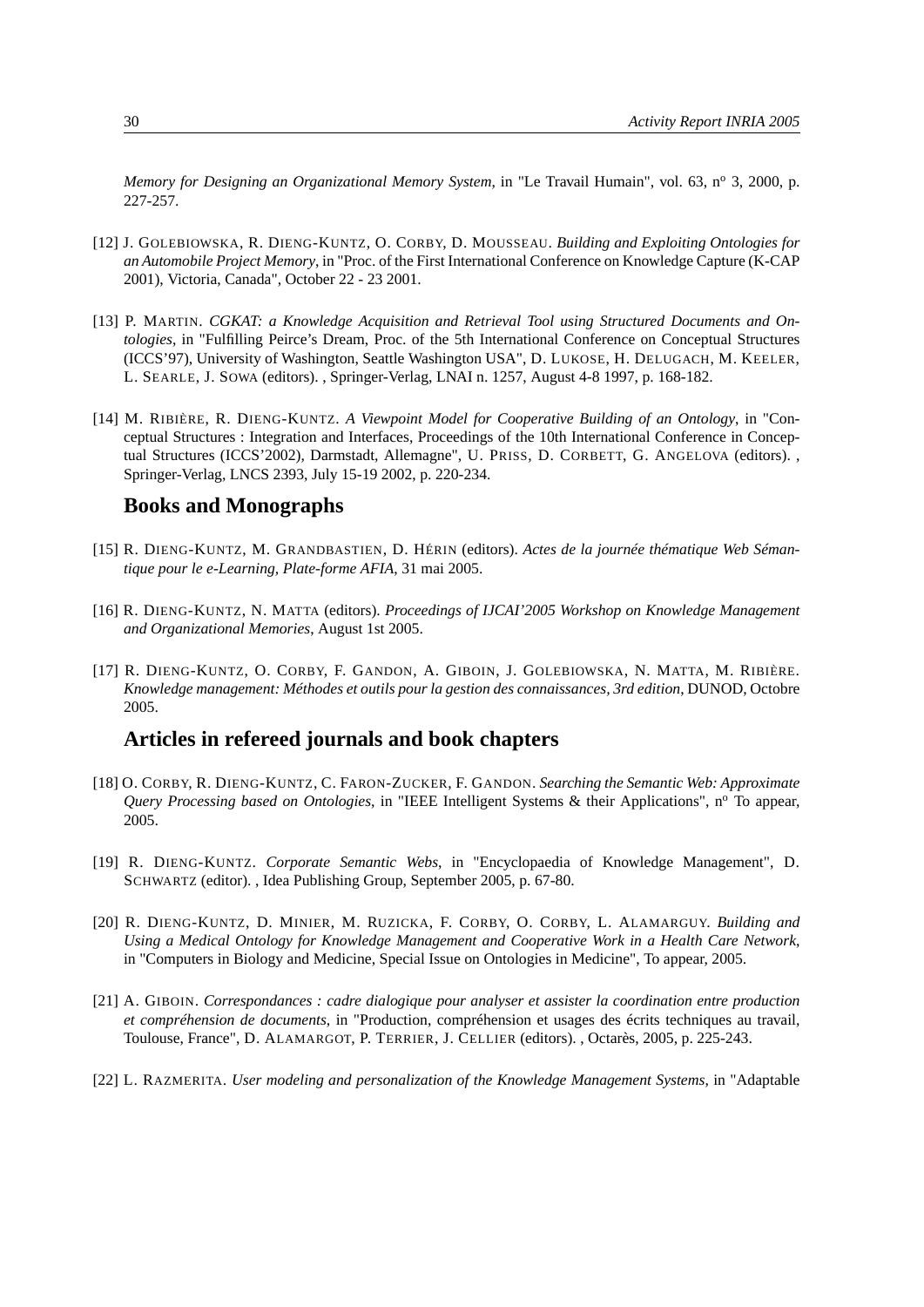and Adaptive Hypermedia", S. Y. CHEN, G. D. MAGOULAS (editors). , Idea Group Publishing, 2005, p. 225-245.

## **Publications in Conferences and Workshops**

- <span id="page-36-5"></span>[23] M.-H. ABEL, T.-L. BACH, S. DEHORS, R. DIENG-KUNTZ, F. GANDON, P.-H. LUONG, C. MOULIN. *Ontologies pour le Web Sémantique et pour le E-Learning*, in "Actes de la Journée Thématique WebLearn sur le Web sémantique pour le e-Learning, plateforme AFIA 2005, Nice", mai 2005.
- <span id="page-36-6"></span>[24] M.-H. ABEL, R. DIENG-KUNTZ, D. HÉRIN, D. LENNE, C. MOULIN, P. POMPIDOR, A. TRAORÉ. *Langages pour le Web Sémantique et pour le E-Learning*, in "Actes de la Journée Thématique WebLearn sur le Web sémantique pour le e-Learning, plateforme AFIA 2005, Nice", mai 2005.
- <span id="page-36-0"></span>[25] L. ALAMARGUY, R. DIENG-KUNTZ, C. FARON-ZUCKER. *Extraction of Lexico-Syntactic Information and Acquisition of Causality Schemas for Text Annotation*, in "Extraction et gestion des connaissances (EGC'2005), Paris", S. PINSON, N. VINCENT (editors). , CEPADUES, RNTI, January 2005, p. 221-226.
- <span id="page-36-1"></span>[26] L. ALAMARGUY, R. DIENG-KUNTZ, C. FARON-ZUCKER. *Extraction of Lexico-Syntactic Information and Acquisition of Causality Schemas for Text Annotation*, in "Knowledge-Based Intelligent Information and Engineering Systems: 9th International Conference, KES 2005, Melbourne, Australia", R. KHOSLA, R. J. HOWLETT, L. C. JAIN (editors). , Springer-Verlag, September 14-16 2005, p. 1180-1186.
- <span id="page-36-7"></span>[27] F. AOUZAOU, T.-D. CAO, S. DEHORS, C. DESMOULINS, R. DIENG-KUNTZ, C. FARON-ZUCKER. *Les outils du Web Sémantique et pour le E-Learning*, in "Actes de la Journée Thématique WebLearn sur le Web sémantique pour le e-Learning, plateforme AFIA 2005, Nice", mai 2005.
- <span id="page-36-2"></span>[28] T.-L. BACH, R. DIENG-KUNTZ. *Measuring Similarity of Elements in OWL DL Ontologies*, in "Proceedings of AAAI'2005 workshop on Contexts and Ontologies: Theory, Practice and Applications, Pittsburgh, Pennsylvania, USA", July 9 2005, p. 96-99.
- [29] M. BUFFA, S. DEHORS, C. FARON-ZUCKER, P. SANDER. *Towards a Corporate Semantic Web Approach in Designing Learning Systems: Review of the TRIAL SOLUTION Project*, in "Proceedings of International Workshop on Applications of Semantic Web Technologies for E-Learning, AIED'2005, Amsterdam", July 2005.
- <span id="page-36-8"></span>[30] M. BUFFA, S. DEHORS, C. FARON-ZUCKER, P. SANDER. *Vers une approche Web Sémantique dans la conception d'un système d'apprentissage. Revue du projet TRIAL SOLUTION*, in "Actes de la Journée Thématique WebLearn sur le Web sémantique pour le e-Learning, plateforme AFIA 2005, Nice", mai 2005.
- <span id="page-36-4"></span>[31] T.-D. CAO, R. DIENG-KUNTZ, M. BOURDEAU, B. FIÈS. *A Semantic Web approach for building technologymonitoring system*, in "Proceedings of ACM Third International Conference on Knowledge Capture, Banff, Canada", October 2005.
- <span id="page-36-3"></span>[32] T.-D. CAO, R. DIENG-KUNTZ, M. BOURDEAU, B. FIÈS. *Vers un système d'aide à la veille technologique guidé par une ontologie*, in "Actes des Posters de la Conférence Ingénierie des Connaissances", mai 2005.
- [33] S.-C. CHOU, W.-T. HSIEH, F. L. GANDON, N. M. SADEH. *Semantic Web Technologies for Context-*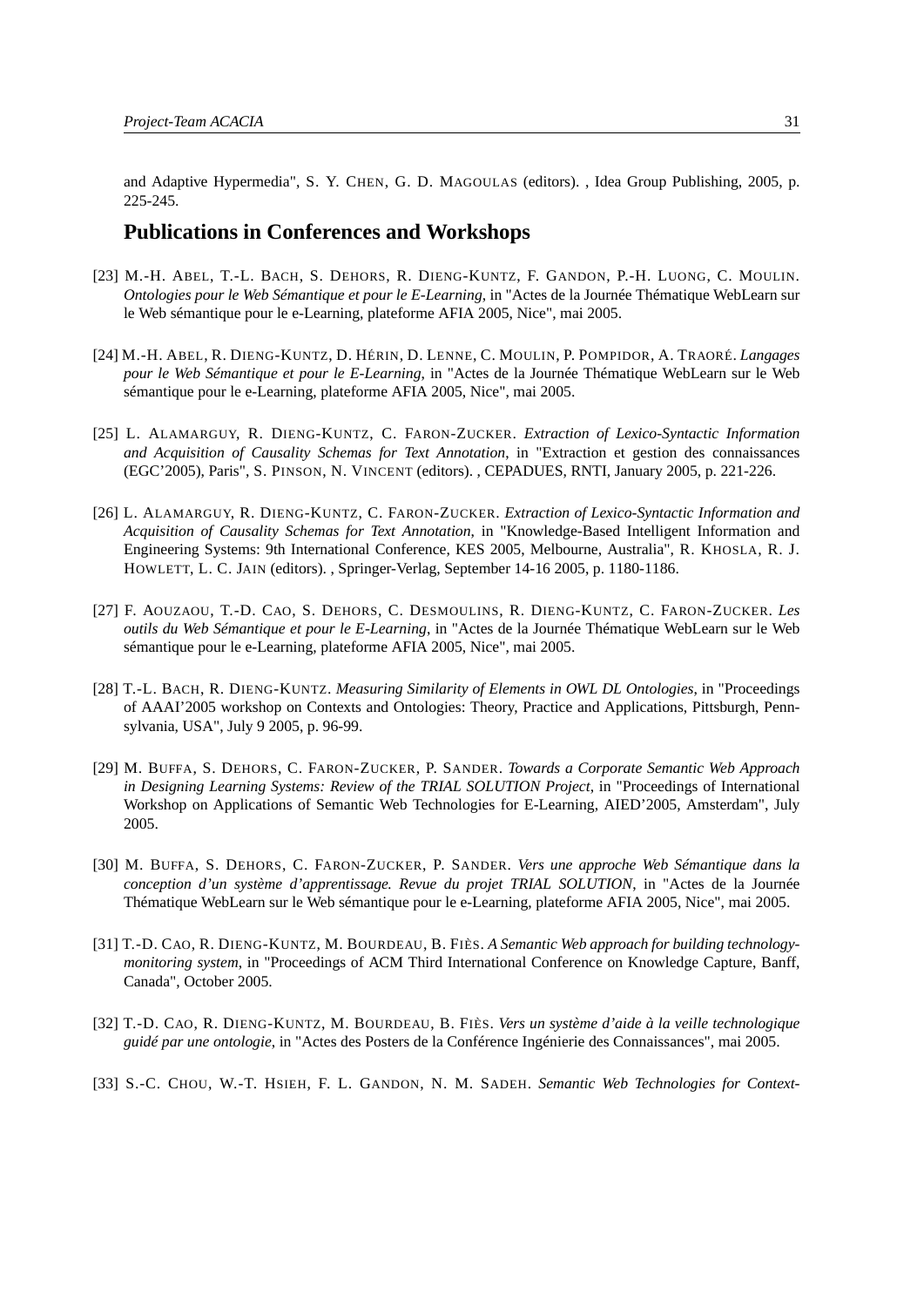*Aware Museum Tour Guide Applications*, in "Proceedings of Web and Mobile Information Systems (WAMIS), Taipei", March 28 2005.

- <span id="page-37-1"></span>[34] O. CORBY, R. DIENG-KUNTZ, C. FARON-ZUCKER, F. GANDON, A. GIBOIN. *Le moteur de recherche sémantique Corese*, in "Proceedings of the Workshop Raisonner le web sémantique avec des graphes, AFIA platform", May 2005.
- <span id="page-37-7"></span>[35] S. DEHORS, C. FARON-ZUCKER, A. GIBOIN, J.-P. STROMBONI. *Semi-automated Semantic Annotation of Learning Resources by Identifying Layout Features*, in "Proceedings of AIED'2005 International Workshop on Applications of Semantic Web Technologies for E-Learning, Amsterdam", july 2005.
- <span id="page-37-4"></span>[36] S. DEHORS, C. FARON-ZUCKER, A. GIBOIN, J.-P. STROMBONI. *Un web sémantique de formation par questionnement*, in "Actes de l'Atelier d'EGC'2005 sur Extraction et Gestion des Connaissances dans les EIAH", janvier 2005.
- <span id="page-37-5"></span>[37] S. DEHORS, C. FARON-ZUCKER, A. GIBOIN, J.-P. STROMBONI. *QBLS : web sémantique de formation pour un apprentissage par questionnement*, in "Actes de EIAH'2005 (Environnements Informatiques pour l'Apprentissage Humain), Montpellier", 25 - 27 mai 2005.
- <span id="page-37-6"></span>[38] S. DEHORS, C. FARON-ZUCKER, J.-P. STROMBONI, A. GIBOIN. *Des Annotations Sémantiques pour Apprendre: l'Expérimentation QBLS.*, in "Actes de la Journée Thématique WebLearn sur le Web sémantique pour le e-Learning, plate-forme AFIA 2005, Nice", mai 2005.
- <span id="page-37-0"></span>[39] R. DIENG-KUNTZ, O. CORBY. *Conceptual Graphs for Semantic Web Applications*, in "Conceptual Structures: Common Semantics for Sharing Knowledge, Proc. of the 13th Int. Conference on Conceptual Structures (ICCS'2005), Kassel, Germany", F. DAU, M.-L. MUGNIER, G. STUMME (editors). , Springer-Verlag, LNAI 3596, July 17-23 2005, p. 19-50.
- <span id="page-37-9"></span>[40] F. GANDON, O. CORBY, R. DIENG-KUNTZ, A. GIBOIN. *Proximité Conceptuelle et Distances de Graphes*, in "Proceedings of Workshop Raisonner le Web Sémantique avec des Graphes, Plate-forme AFIA, Nice", May 31 2005.
- <span id="page-37-3"></span>[41] F. GANDON, O. CORBY, A. GIBOIN, N. GRONNIER, C. GUIGARD. *Graph-based inferences in a Semantic Web Server for the Cartography of Competencies in a Telecom Valley*, in "Proceedings International Semantic Web Conference, Galway", Springer, Lecture Notes in Computer Science, November 6-10 2005.
- <span id="page-37-10"></span>[42] F. GANDON. *Generating Surrogates to Make the Semantic Web Intelligible to End-Users*, in "Proceedings IEEE/WIC/ACM International Conference on Web Intelligence, Compiègne", IEEE/ACM, September 19-22 2005.
- <span id="page-37-8"></span>[43] F. GANDON, M. LO, O. CORBY, R. DIENG-KUNTZ. *Managing enterprise applications as dynamic resources in corporate semantic webs: an application scenario for semantic web services*, in "Online Proceedings of W3C Workshop on Frameworks for Semantics in Web Services, Innsbruck", W3C, June 9-10 2005.
- <span id="page-37-2"></span>[44] A. GIBOIN, F. GANDON, N. GRONNIER, C. GUIGARD, O. CORBY. *Comment ne pas perdre de vue les usage(r)s dans la construction d'une application à base d'ontologies ? Retour d'expérience sur le projet KmP*, in "Actes des 16e Journées francophones d'Ingénierie des connaissances (IC'2005), Grenoble. France",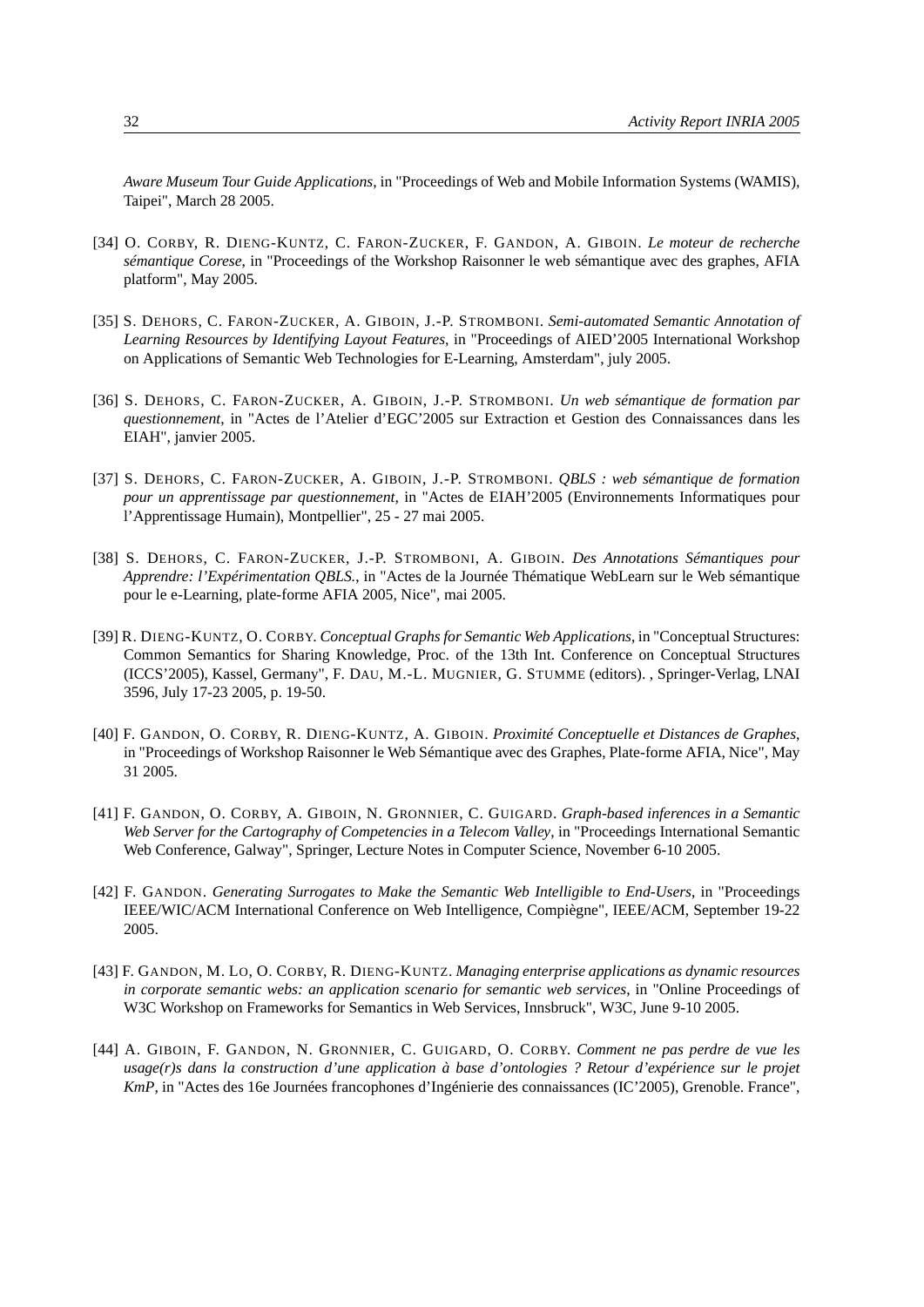M. JAULENT (editor). , PUG, 2005, p. 133-144.

- <span id="page-38-4"></span>[45] K. KHELIF, R. DIENG-KUNTZ, P. BARBRY. *MEAT: An experiment memory for the biochip domain*, in "Proceedings of KCAP05, the Third International Conference on Knowledge Capture, Banff, Canada", ACM, October 2005.
- <span id="page-38-5"></span>[46] K. KHELIF, R. DIENG-KUNTZ, P. BARBRY. *Semantic web technologies for interpreting DNA microarray analyses: the MEAT system*, in "Proceedings of the 6th International Conference on Web Information Systems Engineering (WISE'05), New York, USA", Springer, Lecture Notes in Computer Science, November 2005.
- <span id="page-38-6"></span>[47] P.-H. LUONG, R. DIENG-KUNTZ. *Evolution Management System for a Corporate Semantic Web*, in "Proceedings of the conference YVSM05 (Young Vietnamese Scientists Meeting 2005), Nha Trang, Vietnam", June 12-16 2005.
- [48] L. RAZMERITA. *Exploiting Semantics and User Modeling for Enhanced User Support*, in "Proceedings of the HCI International (Human-Computer Interaction) Conference, Las Vegas, USA", July 2005.
- [49] L. RAZMERITA. *Services Contextualisés pour Utilisateurs et la Modélisation des Utilisateurs à base d'Ontologie: Défis et Perspectives*, in "Actes de l'Atelier d'EGC'2005 sur la Modélisation Utilisateur et la Personnalisation d'Interfaces Homme-Machine, Paris", janvier 2005.
- <span id="page-38-7"></span>[50] M. RUZICKA, R. DIENG-KUNTZ, D. MINIER, O. CORBY. *Cooperative Work in a Health Care Network Through a Virtual Staff*, in "Proceedings of IJCAI'2005 Workshop on Knowledge Management and Organizational Memories, Edimburgh, UK", R. DIENG-KUNTZ, N. MATTA (editors). , August 1st 2005.

#### **Internal Reports**

- <span id="page-38-0"></span>[51] O. CORBY, R. DIENG-KUNTZ, C. FARON-ZUCKER, F. GANDON. *Ontology-based Approximate Query Processing for Searching the Semantic Web with Corese*, INRIA Research Report, n<sup>o</sup> RR-5621, INRIA, July 2005, [http://www.inria.fr/rrrt/rr-5621.html.](http://www.inria.fr/rrrt/rr-5621.html)
- <span id="page-38-8"></span>[52] M. LO, F. GANDON. *Integrating dynamic resources in corporate semantic web: an approach to enterprise application integration using semantic web services*, INRIA Research Report, n<sup>o</sup> RR-5663, INRIA, Sophia Antipolis, August 2005, [http://www.inria.fr/rrrt/rr-5663.html.](http://www.inria.fr/rrrt/rr-5663.html)

## **Miscellaneous**

- <span id="page-38-1"></span>[53] K. DELÊTRE. *Recommandations ergonomiques pour KMP2 sur le scénario 1 « Identification des clusters et des pôles de compétences de la Telecom Valley*, march 2005.
- <span id="page-38-3"></span>[54] T. GRANDSART. *Annexes au rapport Recommandations pour l'ergonomie de Knowledge Management Platform (KMP) un serveur web sémantique appliqué à la gestion des compétences*, CD-ROM accompagnant le rapport de stage pour le Mastère Ergonomie des Nouvelles Technologies de l'Information et de la Communication, march 2005.
- <span id="page-38-2"></span>[55] T. GRANDSART. *Recommandations pour l'ergonomie de Knowledge Management Platform (KMP) un serveur web sémantique appliqué à la gestion des compétences*, Rapport de stage pour le Mastère Ergonomie des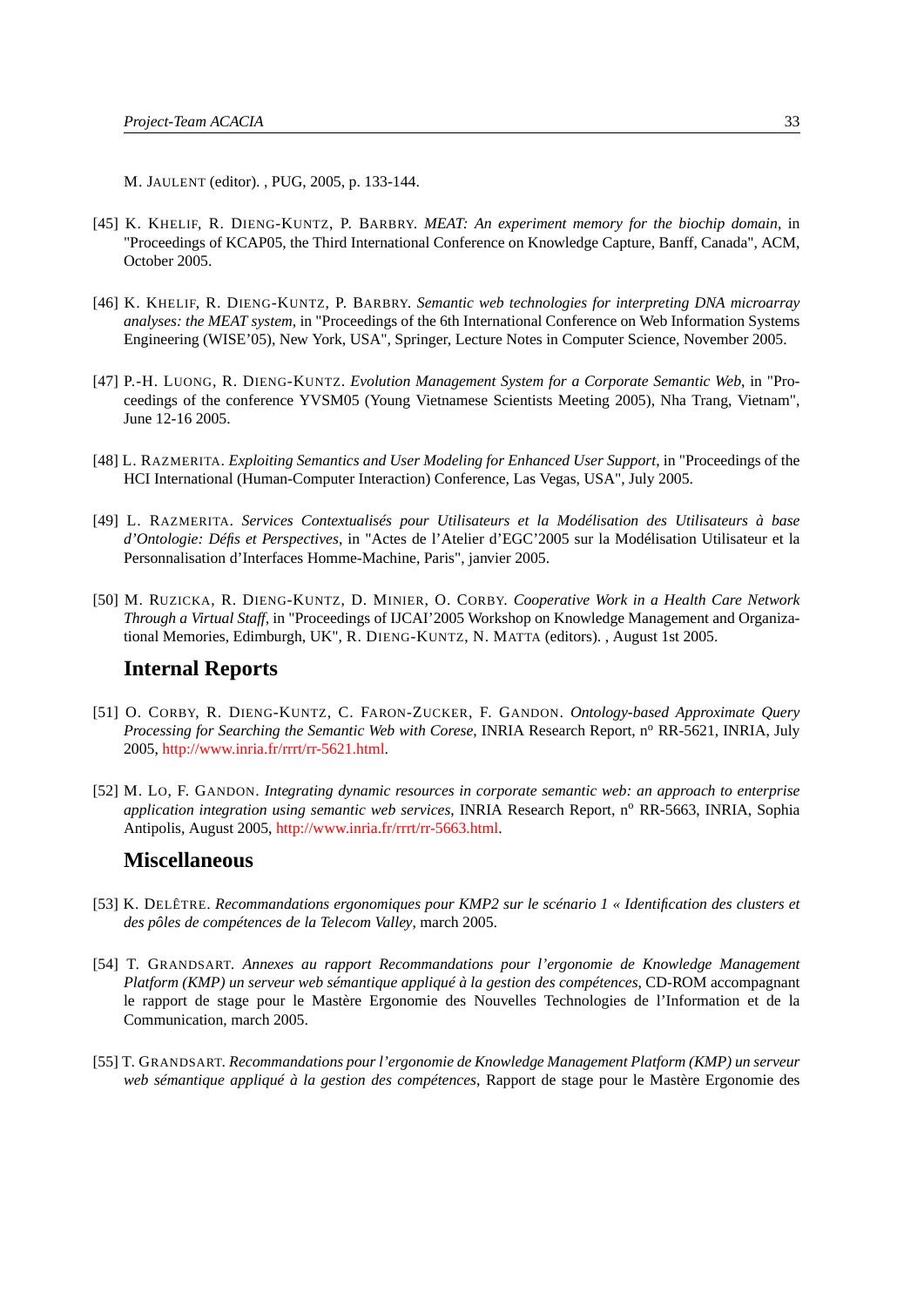Nouvelles Technologies de l'Information et de la Communication, march 2005.

- <span id="page-39-8"></span>[56] J. HARTMANN, P. SPYNS, A. GIBOIN, D. MAYNARD, R. CUEL, M.-C. SUAREZ-FIGEROA, Y. SURE. *Methods for Ontology Evaluation*, n<sup>o</sup> KnowledgeWeb Deliverable #D1.2.3, 2005.
- <span id="page-39-10"></span>[57] RODIGE, LATAPSES, INRIA, ENST-BRETAGNE, TELECOM-VALLEY. *Projet KmP : rapport final*, Rapport de fin de contrat du projet RNRT KmP, INRIA contributors: Olivier Corby, Karine Delêtre, Fabien Gandon, Alain Giboin, Thierry Grandsart, 2005.
- <span id="page-39-9"></span>[58] S. DE BONIS. *Intervention ergonomique dans le cadre du projet UsableIntranet : Évaluation et reconception dirigées par les usages d'un intranet d'entreprise*, Rapport de stage pour le Mastère Ergonomie des Nouvelles Technologies de l'Information et de la Communication, version publique, july 2005.

## **Bibliography in notes**

- <span id="page-39-2"></span>[59] D. AHA (editor). *Proc. of the AAAI'99 Workshop on "Exploring Synergies of Knowledge Management and Case-Based Reasoning"*, Technical Report WS-99-10, AAAI Press, July 1999.
- <span id="page-39-3"></span>[60] N. AUSSENAC-GILLES, B. BIÉBOW, S. SZULMAN (editors). *Proc. of the EKAW'2000 Workshop on Ontologies and Texts*, 2 octobre 2000.
- <span id="page-39-0"></span>[61] J. BREUKER, W. V. DE VELDE (editors). *CommonKADS Library for Expertise Modelling, Reusable Problem Solving Components*, IOS Press, Amsterdam, 1994.
- <span id="page-39-4"></span>[62] M. S. ACKERMAN, C. A. HALVERSON. *Reexamining organizational memory*, in "Communications of the ACM", vol. 43, nº 1, 2000, p. 58-64.
- <span id="page-39-11"></span>[63] T.-D. CAO, R. DIENG-KUNTZ, M. BOURDEAU, B. FIÈS. *Vers un système d'aide à la veille technologique guidé par une ontologie*, in "Actes de la Conférence Francophone de reconnaissances des Formes et Intelligence Artificielle (RFIA'2006)", to appear, 2006.
- <span id="page-39-7"></span>[64] O. CORBY, R. DIENG-KUNTZ, C. FARON-ZUCKER. *Querying the Semantic Web with Corese Search Engine*, in "Proc. of the 16th European Conference on Artificial Intelligence (ECAI'2004), Prestigious Applications of Intelligent Systems, Valencia, Spain", R. L. DE MANTARAS, L. SAITTA (editors). , August 22-27 2004, p. 705-709.
- <span id="page-39-5"></span>[65] O. CORBY, R. DIENG-KUNTZ, C. HEBERT. *A Conceptual Graph Model for W3C Resource Description Framework*, in "Conceptual Structures: Theory, Tools and Applications, Proc. of the 8th Int. Conference on Conceptual Structures (ICCS'2000), Darmstadt, Allemagne", B. GANTER, G. W. MINEAU (editors). , Springer-Verlag, LNAI n. 1867, 13-17 août 2000, p. 468-482.
- <span id="page-39-6"></span>[66] O. CORBY, C. FARON-ZUCKER. *Corese: A Corporate Semantic Web Engine*, in "Proceedings of the International Workshop on Real World RDF and Semantic Web Applications, 11th International World Wide Web Conference, Hawai, USA", May 7 2002, [http://www.cs.rutgers.edu/~shklar/www11/.](http://www.cs.rutgers.edu/~shklar/www11/)
- <span id="page-39-1"></span>[67] J.-L. ERMINE, M. CHAILLOT, P. BIGEON, B. CHARRETON, D. MALAVIEILLE. *MKSM, a method for knowledge management*, in "Knowledge Management: Organization, Competence and Methodology, Proc.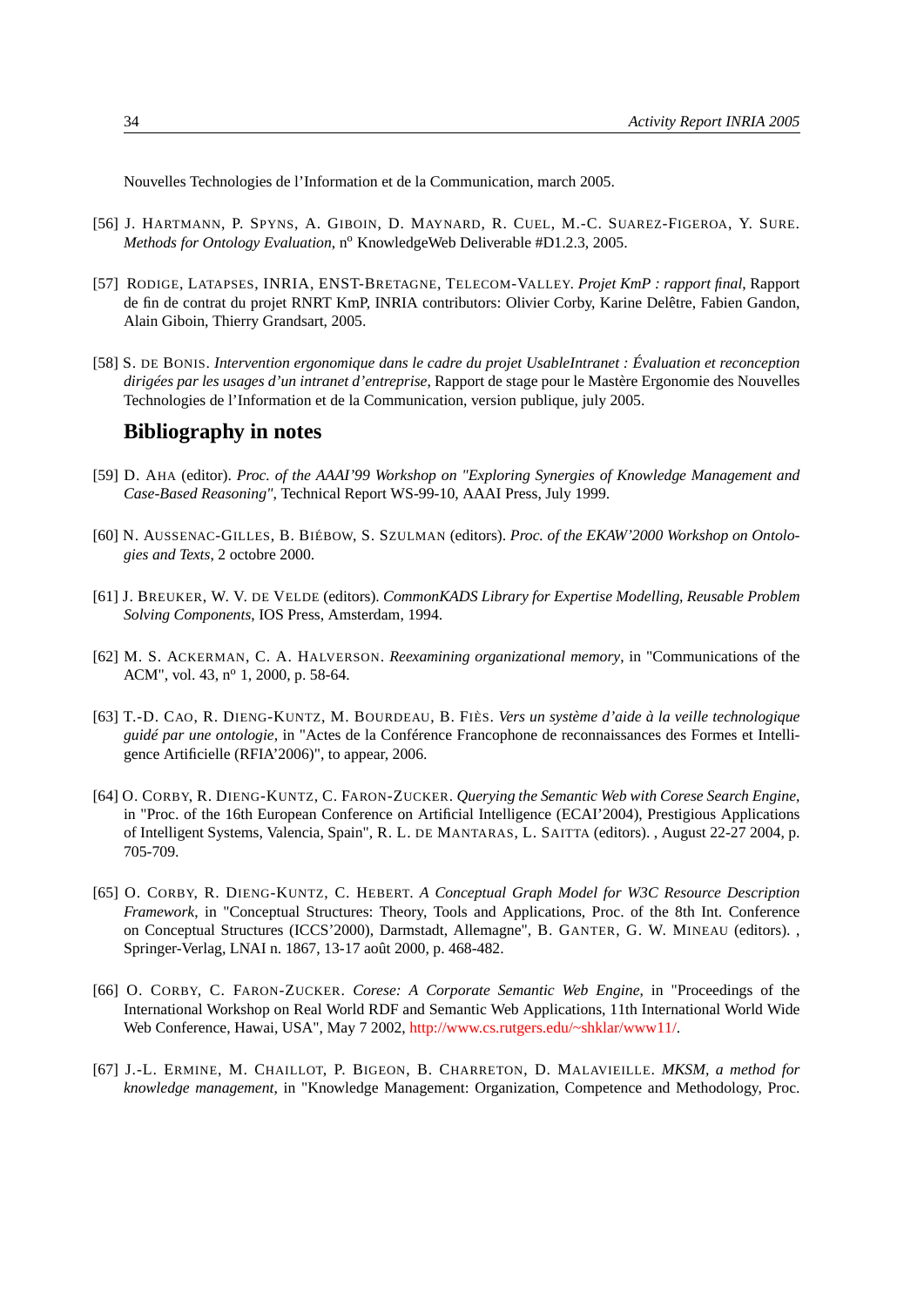of ISMICK'96, Rotterdam, Pays-Bas", J. F. SCHREINEMAKERS (editor). , 21-22 octobre 1996, p. 288 - 302.

- <span id="page-40-1"></span>[68] J.-L. ERMINE. *Les systèmes de connaissances*, Hermès, Paris, 1996.
- <span id="page-40-2"></span>[69] D. FENSEL, S. DECKER, M. ERDMANN, R. STUDER. *Ontobroker: Or How to Enable Intelligent Access to the WWW*, in "Proc of KAW'98, Banff, Canada", B. GAINES, M. MUSEN (editors). , April 1998, p. 288 - 302, [http://ksi.cpsc.ucalgary.ca/KAW/KAW98/KAW98Proc.html.](http://ksi.cpsc.ucalgary.ca/KAW/KAW98/KAW98Proc.html)
- <span id="page-40-4"></span>[70] F. GANDON, R. DIENG-KUNTZ, O. CORBY, A. GIBOIN. *Semantic Web and Multi-Agents Approach to Corporate Memory Management*, in "Proceedings of the 17th IFIP World Computer Congress IIP Track - Intelligent Information Processing, Montréal, Canada", M. MUSEN, B. NEUMANN, R. STUDER (editors). , August 2002, p. 103-115.
- <span id="page-40-5"></span>[71] F. GANDON. *Distributed Artificial Intelligence And Knowledge Management: Ontologies and Multi-Agents Systems for a Corporate Semantic Web*, Ph. D. Thesis, université de Nice Sophia Antipolis, 7 novembre 2002.
- <span id="page-40-9"></span>[72] A. GIBOIN. *Conversational Remembering in Teams of Road Accident Analysts: Using a Model of Collective Memory for Designing an Organizational Memory System*, in "Le Travail Humain", vol. 63, n° 3, 2000, p. 227-257.
- <span id="page-40-10"></span>[73] A. GIBOIN. *Défauts de correspondance et conflits argumentatifs dans des dialogues homme-(pseudo)machine sur des diagnostics médicaux*, in "Psychologie de l'interaction", nº 9-10, 2000, p. 147-178.
- <span id="page-40-7"></span>[74] J. GOLEBIOWSKA, R. DIENG-KUNTZ, O. CORBY, D. MOUSSEAU. *Samovar: Using Ontologies and Text-Mining for Building an Automobile Project Memory*, in "Knowledge Management and Organizational Memories", Kluwer Academic Publishers, July 2002, p. 89-102.
- <span id="page-40-6"></span>[75] J. GOLEBIOWSKA. *Exploitation des ontologies pour la mémoire d'un projet-véhicule: méthode et outil SAMOVAR*, Ph. D. Thesis, université de Nice Sophia Antipolis, 4 février 2002.
- <span id="page-40-8"></span>[76] C. MEDINA-RAMÍREZ, O. CORBY, R. DIENG-KUNTZ. *A Conceptual Graph and RDF(S) Approach for Representing and Querying Document Content*, in "Advances in Artificial Intelligence IBERAMIA 2002, Proceedings of the 8th International Ibero-American Conference on AI, Séville, Spain", F. J. GARIJO, J. C. RIQUELME, M. TORO (editors). , Springer-Verlag, LNAI 2527, November 2002, p. 121-130.
- <span id="page-40-0"></span>[77] I. NONAKA. *Dynamic Theory of Organizational Knowledge Creation*, in "Organizational Science", vol. 5, n<sup>o</sup> 1, Février 1994, p. 14-37.
- <span id="page-40-3"></span>[78] A. RABARIJAONA, R. DIENG-KUNTZ, O. CORBY, R. OUADDARI. *Building and Searching a XML-based Corporate Memory*, in "IEEE Intelligent Systems and their Application, Special Issue on Knowledge Management and the Internet", May/June 2000, p. 56-63.
- <span id="page-40-11"></span>[79] M. RIBIÈRE. *Représentation et gestion de multiples points de vue dans le formalisme des graphes conceptuels*, Ph. D. Thesis, université de Nice-Sophia-Antipolis, avril 1999.
- <span id="page-40-12"></span>[80] C. THOMAS, A. GIBOIN, S. GARLATTI, KMP TEAM. *KMP (Knowledge Management Platform) : exemple*